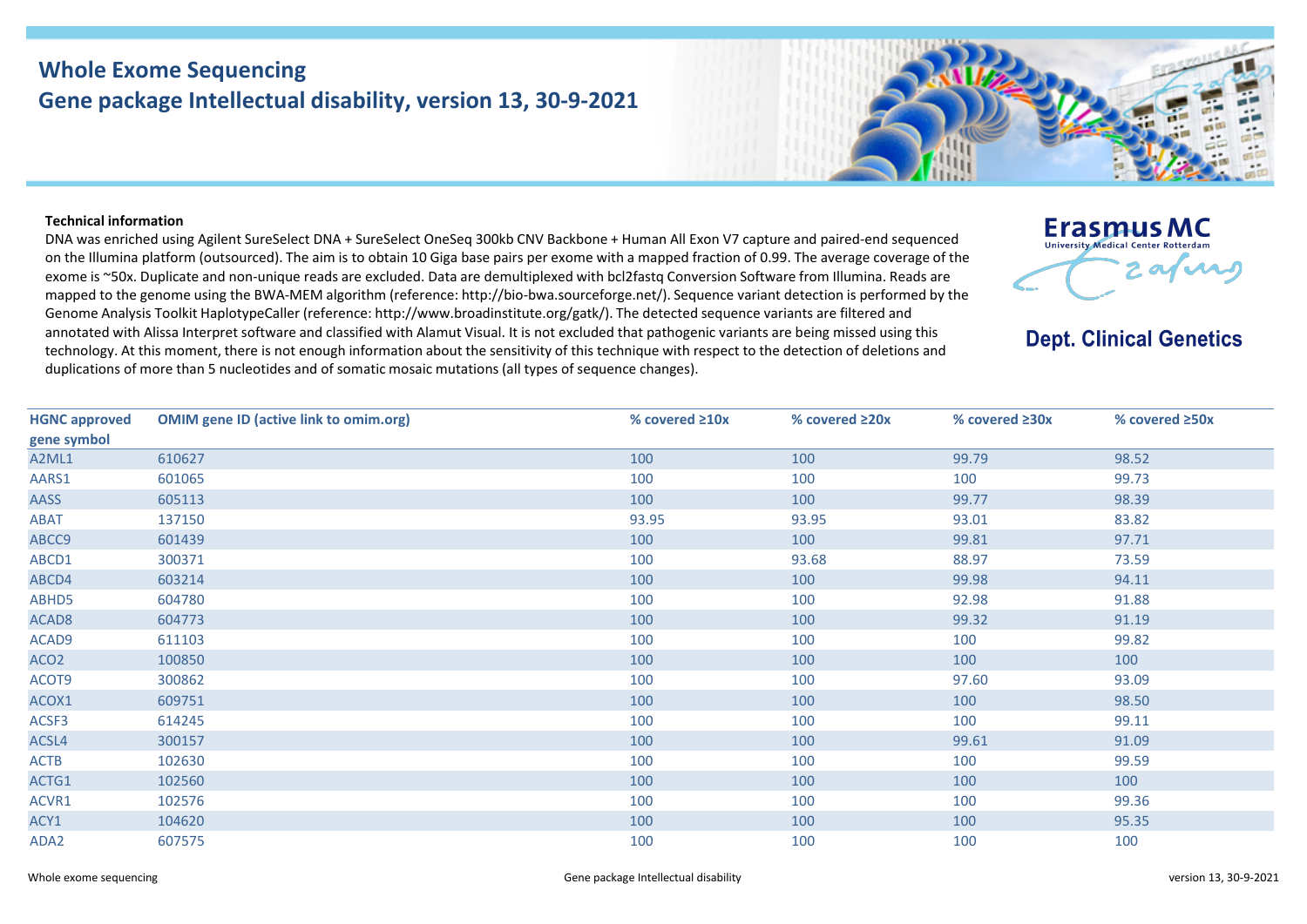| <b>HGNC approved</b> | <b>OMIM gene ID (active link to omim.org)</b> | % covered ≥10x | % covered ≥20x | % covered ≥30x | % covered ≥50x |
|----------------------|-----------------------------------------------|----------------|----------------|----------------|----------------|
| gene symbol          |                                               |                |                |                |                |
| ADAM22               | 603709                                        | 100            | 100            | 99.75          | 97.03          |
| <b>ADAR</b>          | 146920                                        | 98.45          | 98.45          | 98.45          | 98.30          |
| ADAT3                | 615302                                        | 100            | 100            | 97.73          | 88.58          |
| ADGRG1               | 604110                                        | 100            | 99.08          | 96.19          | 85.38          |
| <b>ADK</b>           | 102750                                        | 100            | 93.49          | 93.49          | 85.72          |
| <b>ADNP</b>          | 611386                                        | 100            | 100            | 100            | 100            |
| ADSL                 | 608222                                        | 98.31          | 98.31          | 98.31          | 98.31          |
| AFF <sub>2</sub>     | 300806                                        | 100            | 99.90          | 97.45          | 88.64          |
| AFF4                 | 604417                                        | 100            | 100            | 100            | 98.30          |
| AFG3L2               | 604581                                        | 93.67          | 91.50          | 91.50          | 90.44          |
| AGA                  | 613228                                        | 100            | 100            | 100            | 97.37          |
| AGAP2                | 605476                                        | 100            | 96.93          | 92.38          | 83.92          |
| AGO1                 | 606228                                        | 100            | 100            | 100            | 98.00          |
| AGO <sub>2</sub>     | 606229                                        | 98.58          | 98.58          | 98.58          | 96.21          |
| AGPAT2               | 603100                                        | 100            | 100            | 100            | 94.13          |
| AGTR2                | 300034                                        | 100            | 100            | 100            | 100            |
| <b>AHCY</b>          | 180960                                        | 100            | 100            | 100            | 100            |
| AHDC1                | 615790                                        | 98.59          | 96.81          | 96.14          | 95.11          |
| AHI1                 | 608894                                        | 100            | 100            | 100            | 99.14          |
| AIFM1                | 300169                                        | 100            | 100            | 99.27          | 95.48          |
| AIMP1                | 603605                                        | 100            | 100            | 99.15          | 84.04          |
| AK1                  | 103000                                        | 100            | 100            | 99.20          | 82.93          |
| AKT1                 | 164730                                        | 100            | 100            | 100            | 98.26          |
| AKT3                 | 611223                                        | 100            | 100            | 100            | 97.02          |
| ALDH18A1             | 138250                                        | 100            | 100            | 100            | 98.26          |
| ALDH3A2              | 609523                                        | 100            | 100            | 99.77          | 96.69          |
| ALDH4A1              | 606811                                        | 100            | 98.94          | 95.95          | 93.87          |
| ALDH5A1              | 610045                                        | 100            | 98.82          | 90.32          | 79.94          |
| ALG1                 | 605907                                        | 100            | 98.64          | 96.25          | 87.80          |
| ALG11                | 613666                                        | 100            | 100            | 100            | 99.61          |
| <b>ALG12</b>         | 607144                                        | 100            | 100            | 100            | 100            |
| ALG13                | 300776                                        | 100            | 100            | 100            | 95.01          |
| ALG <sub>2</sub>     | 607905                                        | 100            | 100            | 100            | 97.36          |
| ALG3                 | 608750                                        | 100            | 100            | 99.33          | 95.82          |
| ALG6                 | 604566                                        | 100            | 97.72          | 95.84          | 94.45          |
| ALG8                 | 608103                                        | 100            | 96.76          | 91.57          | 88.06          |
| ALG9                 | 606941                                        | 99.91          | 99.91          | 98.32          | 90.50          |
| ALMS1                | 606844                                        | 99.93          | 99.38          | 98.73          | 95.61          |
| ALX1                 | 601527                                        | 100            | 100            | 100            | 95.32          |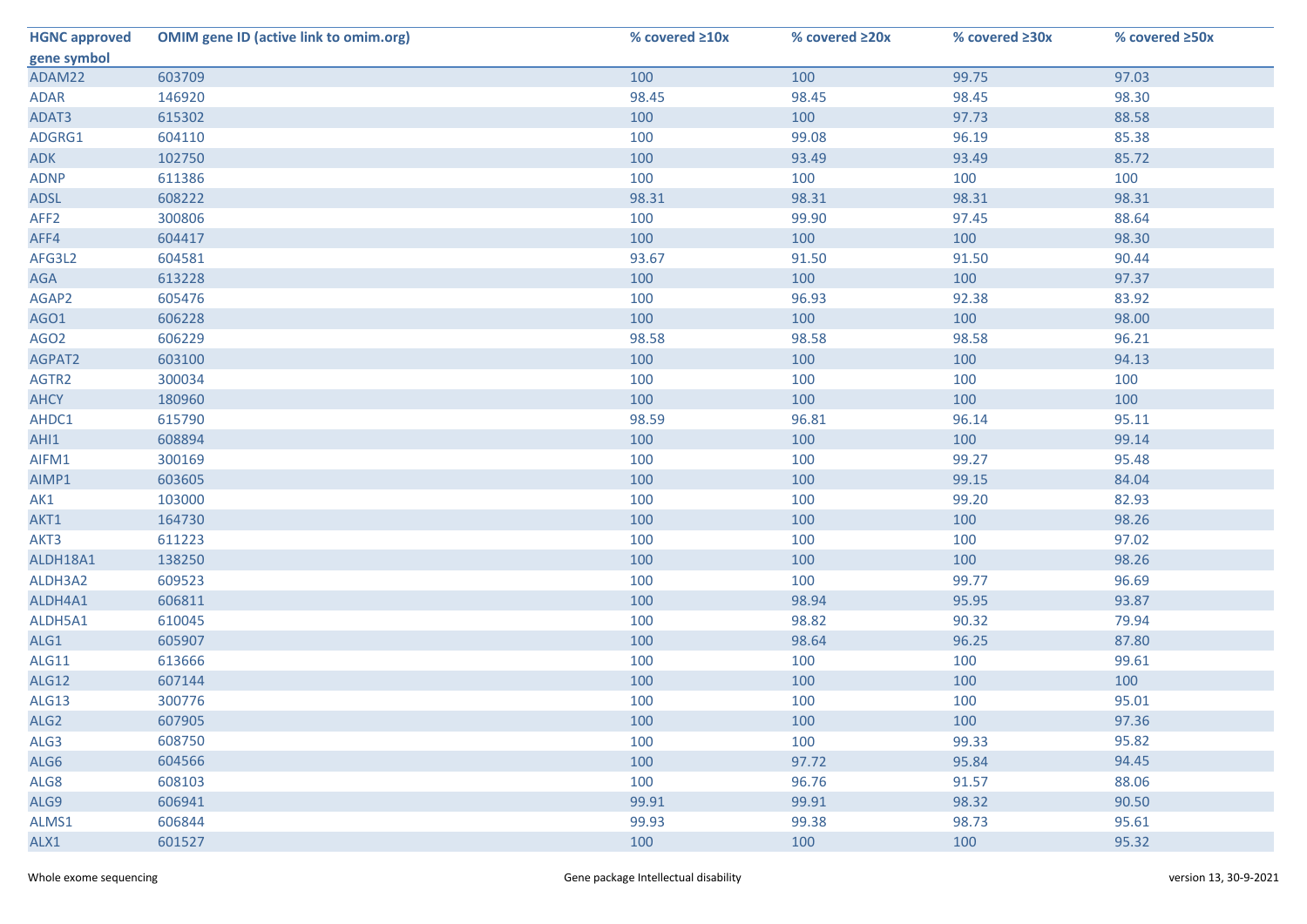| <b>HGNC approved</b> | <b>OMIM gene ID (active link to omim.org)</b> | % covered $\geq 10x$ | % covered ≥20x | % covered ≥30x | % covered ≥50x |
|----------------------|-----------------------------------------------|----------------------|----------------|----------------|----------------|
| gene symbol          |                                               |                      |                |                |                |
| ALX4                 | 605420                                        | 100                  | 97.64          | 93.37          | 75.86          |
| AMMECR1              | 300195                                        | 100                  | 100            | 100            | 81.22          |
| AMPD2                | 102771                                        | 100                  | 100            | 98.55          | 90.09          |
| AMT                  | 238310                                        | 100                  | 100            | 100            | 98.49          |
| ANK3                 | 600465                                        | 100                  | 100            | 99.85          | 98.91          |
| ANKEF1               | No ID                                         | 100                  | 100            | 100            | 99.44          |
| <b>ANKH</b>          | 605145                                        | 100                  | 100            | 100            | 98.72          |
| ANKLE2               | 616062                                        | 98.57                | 94.60          | 92.49          | 89.95          |
| ANKRD11              | 611192                                        | 100                  | 99.77          | 97.95          | 94.26          |
| <b>ANO10</b>         | 613726                                        | 100                  | 100            | 100            | 97.41          |
| ANTXR1               | 606410                                        | 98.59                | 97.25          | 95.93          | 88.60          |
| AP1S1                | 603531                                        | 100                  | 95.99          | 95.99          | 95.99          |
| <b>AP1S2</b>         | 300629                                        | 100                  | 99.91          | 91.29          | 75.69          |
| AP3B1                | 603401                                        | 97.72                | 95.97          | 94.31          | 85.98          |
| AP3B2                | 602166                                        | 100                  | 98.95          | 82.50          | 74.57          |
| AP4B1                | 607245                                        | 100                  | 100            | 100            | 100            |
| AP4E1                | 607244                                        | 100                  | 100            | 100            | 97.99          |
| AP4M1                | 602296                                        | 100                  | 100            | 96.46          | 81.67          |
| AP4S1                | 607243                                        | 100                  | 100            | 100            | 100            |
| APC <sub>2</sub>     | 612034                                        | 98.41                | 94.37          | 91.08          | 78.13          |
| <b>APTX</b>          | 606350                                        | 100                  | 100            | 100            | 98.27          |
| ARFGEF2              | 605371                                        | 100                  | 100            | 100            | 98.69          |
| ARG1                 | 608313                                        | 100                  | 100            | 100            | 99.52          |
| ARHGAP31             | 610911                                        | 100                  | 100            | 100            | 99.93          |
| ARHGAP4              | 300023                                        | 100                  | 99.62          | 94.75          | 67.77          |
| ARHGEF33             | No ID                                         | 99.97                | 99.22          | 97.13          | 90.92          |
| ARHGEF6              | 300267                                        | 100                  | 100            | 100            | 95.85          |
| ARHGEF9              | 300429                                        | 96.19                | 96.19          | 95.89          | 89.65          |
| ARID1A               | 603024                                        | 97.55                | 93.37          | 90.49          | 85.63          |
| ARID1B               | 614556                                        | 96.99                | 93.58          | 87.86          | 77.69          |
| ARID <sub>2</sub>    | 609539                                        | 100                  | 100            | 99.40          | 95.70          |
| ARL13B               | 608922                                        | 100                  | 99.19          | 97.91          | 85.75          |
| ARL6                 | 608845                                        | 100                  | 100            | 100            | 95.53          |
| ARNT <sub>2</sub>    | 606036                                        | 100                  | 100            | 98.72          | 95.99          |
| <b>ARSA</b>          | 607574                                        | 100                  | 100            | 100            | 100            |
| ARSL                 | 300180                                        | 100                  | 100            | 99.83          | 90.82          |
| ARX                  | 300382                                        | 83.87                | 74.50          | 64.03          | 41.41          |
| ASAH1                | 613468                                        | 100                  | 100            | 99.21          | 92.70          |
| ASCL1                | 100790                                        | 100                  | 100            | 100            | 86.06          |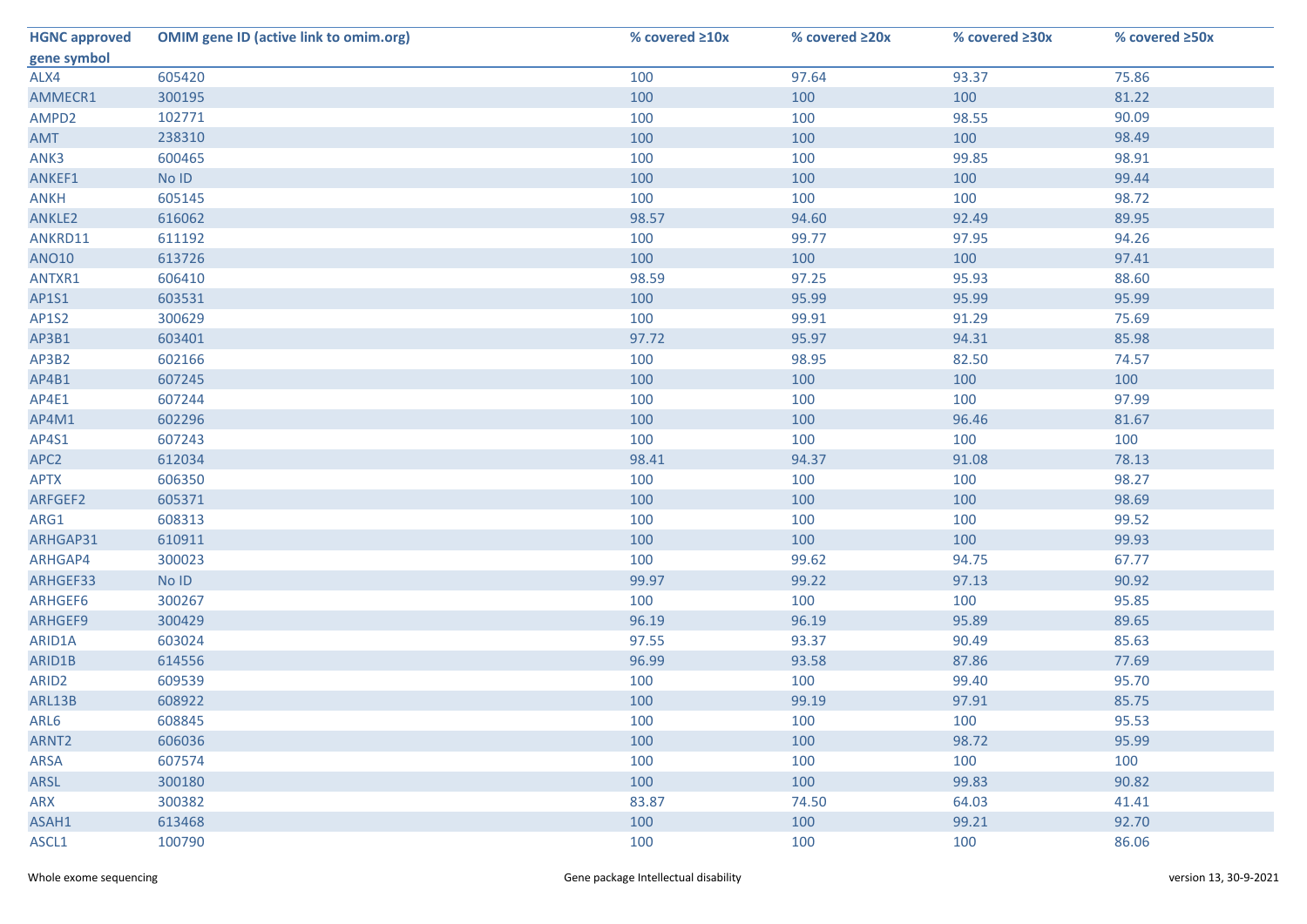| <b>HGNC approved</b> | <b>OMIM gene ID (active link to omim.org)</b> | % covered ≥10x | % covered ≥20x | % covered ≥30x | % covered ≥50x |
|----------------------|-----------------------------------------------|----------------|----------------|----------------|----------------|
| gene symbol          |                                               |                |                |                |                |
| ASH1L                | 607999                                        | 100            | 100            | 100            | 99.32          |
| ASL                  | 608310                                        | 100            | 100            | 100            | 97.14          |
| <b>ASNS</b>          | 108370                                        | 100            | 100            | 100            | 97.53          |
| <b>ASPA</b>          | 608034                                        | 100            | 100            | 100            | 100            |
| <b>ASPM</b>          | 605481                                        | 100            | 99.21          | 97.94          | 93.28          |
| ASS1                 | 603470                                        | 100            | 100            | 100            | 91.16          |
| ASXL1                | 612990                                        | 98.42          | 98.42          | 98.42          | 97.45          |
| ASXL <sub>2</sub>    | 612991                                        | 100            | 98.95          | 97.24          | 96.97          |
| ASXL3                | 615115                                        | 100            | 99.87          | 99.44          | 97.67          |
| ATAD3A               | 612316                                        | 95.68          | 89.87          | 86.81          | 82.45          |
| ATAD3B               | 612317                                        | 95.41          | 90.06          | 87.19          | 83.50          |
| <b>ATCAY</b>         | 608179                                        | 100            | 100            | 100            | 99.70          |
| <b>ATIC</b>          | 601731                                        | 100            | 100            | 99.93          | 95.94          |
| ATN1                 | 607462                                        | 100            | 98.75          | 95.68          | 82.04          |
| ATP1A2               | 182340                                        | 100            | 100            | 100            | 97.98          |
| ATP1A3               | 182350                                        | 100            | 100            | 99.43          | 95.12          |
| ATP2A2               | 108740                                        | 100            | 100            | 99.74          | 95.36          |
| ATP6AP2              | 300556                                        | 100            | 100            | 98.50          | 86.79          |
| ATP6V0A2             | 611716                                        | 100            | 100            | 99.23          | 94.78          |
| ATP6V1B2             | 606939                                        | 100            | 100            | 98.37          | 94.21          |
| ATP7A                | 300011                                        | 100            | 100            | 99.49          | 95.63          |
| ATP8A2               | 605870                                        | 100            | 100            | 100            | 97.00          |
| ATPAF2               | 608918                                        | 100            | 100            | 100            | 99.51          |
| <b>ATR</b>           | 601215                                        | 100            | 100            | 99.66          | 95.63          |
| <b>ATRIP</b>         | 606605                                        | 100            | 100            | 100            | 98.58          |
| <b>ATRX</b>          | 300032                                        | 100            | 99.42          | 96.84          | 86.54          |
| <b>AUH</b>           | 600529                                        | 100            | 100            | 100            | 100            |
| AUTS2                | 607270                                        | 100            | 99.39          | 94.65          | 72.72          |
| AVPR2                | 300538                                        | 100            | 100            | 97.67          | 85.94          |
| B3GALNT2             | 610194                                        | 100            | 100            | 100            | 92.67          |
| B3GALT6              | 615291                                        | 79.89          | 76.12          | 72.74          | 70.01          |
| <b>B3GLCT</b>        | 610308                                        | 100            | 94.98          | 94.98          | 94.31          |
| B4GALNT1             | 601873                                        | 100            | 97.80          | 95.61          | 87.91          |
| B4GALT1              | 137060                                        | 100            | 100            | 99.73          | 78.37          |
| B4GALT7              | 604327                                        | 98.64          | 93.64          | 93.64          | 85.79          |
| B4GAT1               | 605517                                        | 100            | 100            | 100            | 100            |
| BBS1                 | 209901                                        | 100            | 100            | 100            | 99.32          |
| <b>BBS10</b>         | 610148                                        | 100            | 100            | 99.55          | 98.14          |
| <b>BBS12</b>         | 610683                                        | 100            | 100            | 100            | 100            |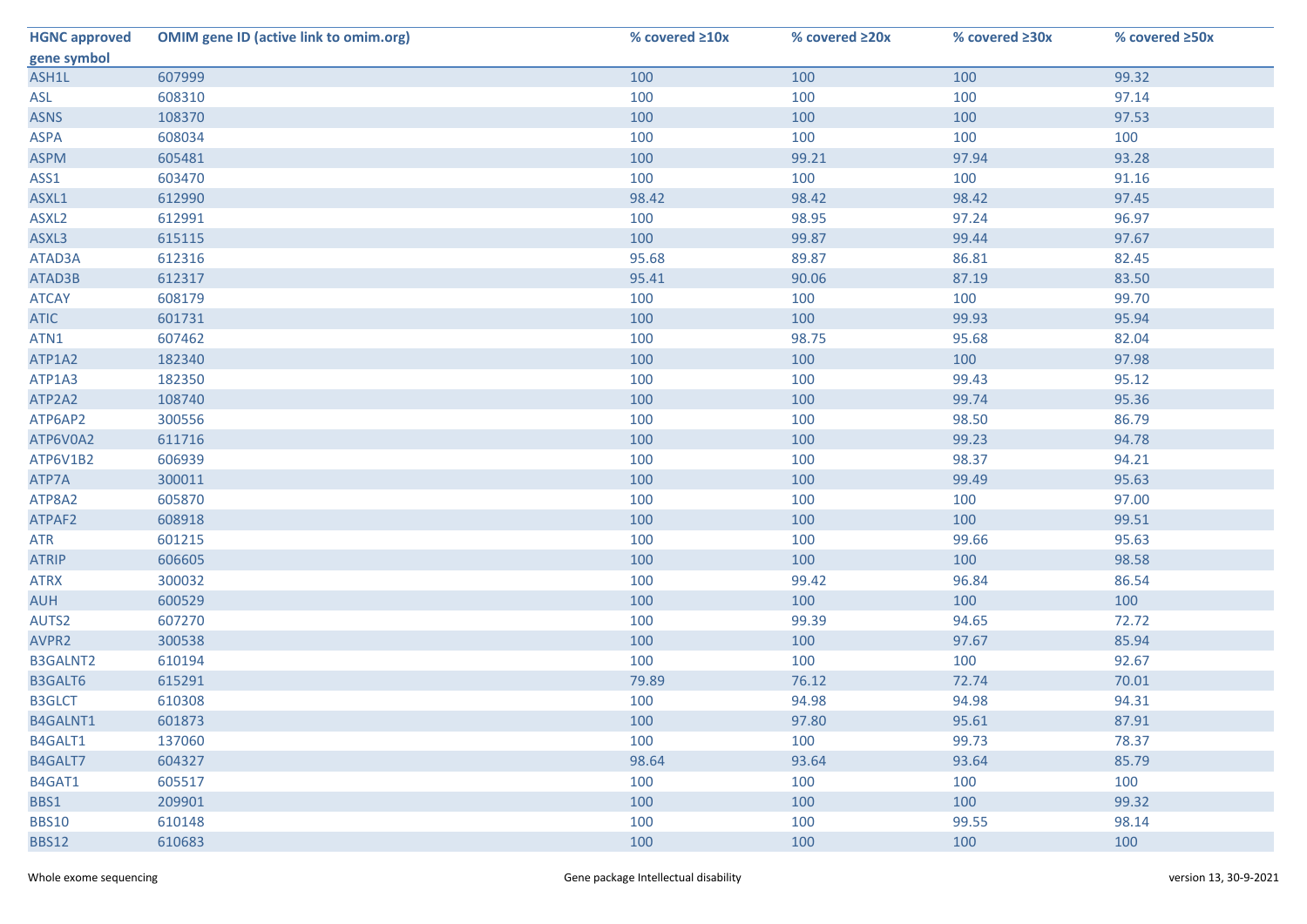| <b>HGNC approved</b>                       | <b>OMIM gene ID (active link to omim.org)</b> | % covered ≥10x   | % covered ≥20x | % covered ≥30x | % covered ≥50x |
|--------------------------------------------|-----------------------------------------------|------------------|----------------|----------------|----------------|
| gene symbol                                |                                               |                  |                |                |                |
| BBS2                                       | 606151                                        | 100              | 100            | 100            | 100            |
| BBS4                                       | 600374                                        | 100              | 100            | 100            | 95.74          |
| BBS5                                       | 603650                                        | 100              | 100            | 100            | 97.62          |
| BBS7                                       | 607590                                        | 100              | 100            | 99.45          | 96.44          |
| BBS9                                       | 607968                                        | 99.97            | 99.59          | 98.64          | 93.69          |
| BCAP31                                     | 300398                                        | 100              | 100            | 96.53          | 73.18          |
| <b>BCKDHA</b>                              | 608348                                        | 100              | 98.94          | 96.34          | 89.57          |
| <b>BCKDHB</b>                              | 248611                                        | 100              | 100            | 100            | 100            |
| BCL11A                                     | 606557                                        | 100              | 100            | 100            | 99.52          |
| BCL11B                                     | 606558                                        | 100              | 99.08          | 97.43          | 90.55          |
| <b>BCOR</b>                                | 300485                                        | 100              | 100            | 99.79          | 96.98          |
| <b>BCORL1</b>                              | 300688                                        | 100              | 99.39          | 96.66          | 84.83          |
| BCS1L                                      | 603647                                        | 100              | 100            | 100            | 100            |
| <b>BICRA</b>                               | 605690                                        | 97.83            | 93.83          | 87.96          | 74.01          |
| <b>BLM</b>                                 | 604610                                        | 100              | 99.64          | 98.63          | 94.07          |
| <b>BRAF</b>                                | 164757                                        | 95.04            | 94.33          | 93.05          | 87.97          |
| BRAT1                                      | 614506                                        | 100              | 98.26          | 93.33          | 89.77          |
| BRF1                                       | 604902                                        | 100              | 98.15          | 93.39          | 77.63          |
| BRPF1                                      | 602410                                        | 100              | 100            | 99.95          | 98.39          |
| BRWD3                                      | 300553                                        | 100              | 99.61          | 96.64          | 87.61          |
| BSCL <sub>2</sub>                          | 606158                                        | 100              | 100            | 98.45          | 95.32          |
| <b>BTD</b>                                 | 609019                                        | 100              | 100            | 100            | 100            |
| BUB1B                                      | 602860                                        | 100              | 99.13          | 96.32          | 95.21          |
| c12orf4                                    | 616082                                        | No coverage data |                |                |                |
| C12orf57                                   | 615140                                        | 100              | 100            | 100            | 100            |
| C1orf167                                   |                                               | 100              | 99.54          | 95.67          | 87.08          |
| C <sub>2</sub> C <sub>D</sub> <sub>3</sub> | 615944                                        | 100              | 100            | 100            | 98.84          |
| CA <sub>2</sub>                            | 611492                                        | 100              | 100            | 100            | 100            |
| CA5A                                       | 114761                                        | 100              | 100            | 100            | 96.97          |
| CA8                                        | 114815                                        | 100              | 100            | 100            | 98.45          |
| CACNA1A                                    | 601011                                        | 99.96            | 98.59          | 94.57          | 79.29          |
| CACNA1C                                    | 114205                                        | 100              | 100            | 99.73          | 97.26          |
| CACNA2D1                                   | 114204                                        | 98.29            | 97.81          | 95.33          | 86.90          |
| CACNG <sub>2</sub>                         | 602911                                        | 100              | 100            | 100            | 99.34          |
| <b>CAD</b>                                 | 114010                                        | 100              | 100            | 99.97          | 97.66          |
| CAMK2A                                     | 114078                                        | 100              | 100            | 100            | 92.85          |
| CAMK2B                                     | 607707                                        | 100              | 97.27          | 92.49          | 84.64          |
| CAMTA1                                     | 611501                                        | 98.81            | 98.81          | 98.05          | 92.63          |
| CAPN10                                     | 605286                                        | 100              | 99.69          | 97.81          | 88.98          |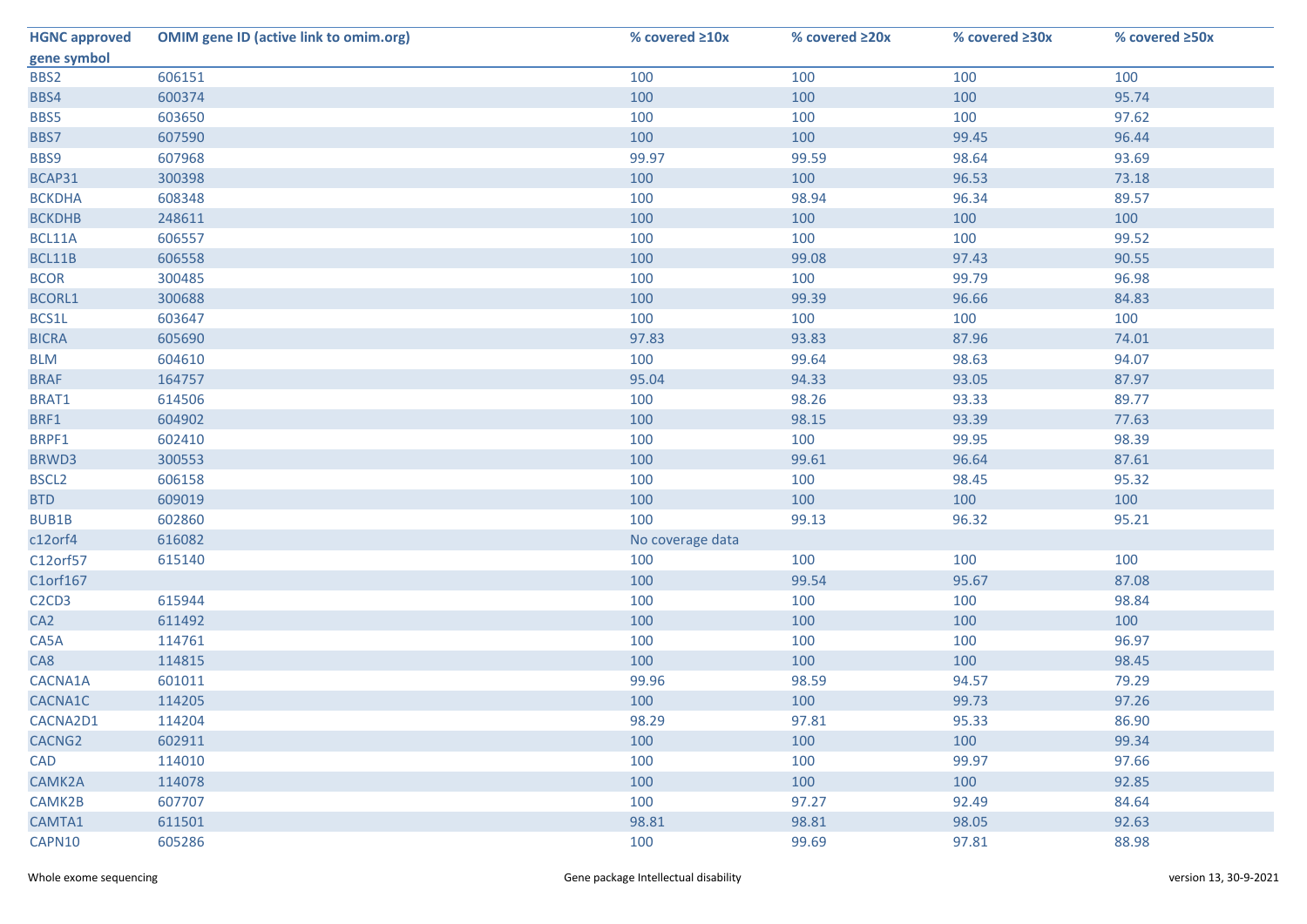| <b>HGNC approved</b> | <b>OMIM gene ID (active link to omim.org)</b> | % covered ≥10x | % covered ≥20x | % covered ≥30x | % covered ≥50x |
|----------------------|-----------------------------------------------|----------------|----------------|----------------|----------------|
| gene symbol          |                                               |                |                |                |                |
| <b>CASK</b>          | 300172                                        | 100            | 99.04          | 96.53          | 85.71          |
| <b>CBL</b>           | 165360                                        | 100            | 100            | 100            | 99.36          |
| <b>CBS</b>           | 613381                                        | 100            | 100            | 100            | 100            |
| CBY1                 | 607757                                        | 100            | 100            | 100            | 100            |
| CC2D1A               | 610055                                        | 100            | 99.80          | 98.03          | 86.89          |
| CC2D2A               | 612013                                        | 100            | 99.87          | 98.46          | 91.02          |
| CCBE1                | 612753                                        | 100            | 100            | 100            | 96.49          |
| CCDC13               | No ID                                         | 100            | 99.98          | 97.75          | 87.40          |
| CCDC14               | 617147                                        | 100            | 100            | 99.46          | 97.23          |
| CCDC174              | 616735                                        | 100            | 99.23          | 90.22          | 74.24          |
| CCDC22               | 300859                                        | 100            | 99.01          | 94.15          | 79.00          |
| CCDC78               | 614666                                        | 100            | 100            | 100            | 92.47          |
| CCDC88C              | 611204                                        | 100            | 100            | 99.51          | 94.41          |
| CCND <sub>2</sub>    | 123833                                        | 100            | 99.69          | 96.07          | 84.38          |
| CDC5L                | 602868                                        | 100            | 100            | 99.54          | 92.11          |
| CDH15                | 114019                                        | 100            | 98.49          | 94.36          | 77.94          |
| CDK16                | 311550                                        | 100            | 100            | 99.33          | 94.06          |
| CDK5                 | 123831                                        | 100            | 100            | 100            | 94.89          |
| CDK5RAP2             | 608201                                        | 100            | 99.50          | 98.31          | 94.35          |
| CDK6                 | 603368                                        | 100            | 100            | 100            | 94.36          |
| CDKL5                | 300203                                        | 100            | 99.74          | 96.36          | 89.33          |
| CDKN1C               | 600856                                        | 82.09          | 66.60          | 58.55          | 48.84          |
| <b>CDON</b>          | 608707                                        | 100            | 100            | 99.41          | 96.44          |
| <b>CENPJ</b>         | 609279                                        | 100            | 100            | 100            | 99.46          |
| <b>CEP104</b>        | 616690                                        | 100            | 100            | 99.86          | 97.26          |
| <b>CEP135</b>        | 611423                                        | 100            | 99.73          | 96.72          | 81.09          |
| <b>CEP152</b>        | 613529                                        | 97.93          | 97.71          | 95.63          | 92.34          |
| <b>CEP290</b>        | 610142                                        | 92.60          | 87.26          | 83.53          | 75.20          |
| <b>CEP41</b>         | 610523                                        | 100            | 100            | 100            | 97.30          |
| <b>CEP63</b>         | 614724                                        | 100            | 100            | 96.71          | 84.05          |
| CEP85L               | 618865                                        | 98.08          | 94.49          | 90.83          | 86.10          |
| CEP89                | 615470                                        | 100            | 98.13          | 94.16          | 85.23          |
| CERT1                | 604677                                        | 100            | 100            | 100            | 94.94          |
| CHAMP1               | 616327                                        | 100            | 100            | 100            | 100            |
| CHD <sub>2</sub>     | 602119                                        | 100            | 99.22          | 96.72          | 90.17          |
| CHD <sub>3</sub>     | 602120                                        | 95.74          | 95.72          | 94.54          | 89.90          |
| CHD4                 | 603277                                        | 100            | 100            | 99.90          | 96.26          |
| CHD <sub>5</sub>     | 610771                                        | 99.70          | 97.43          | 93.55          | 82.60          |
| CHD7                 | 608892                                        | 100            | 100            | 99.90          | 98.10          |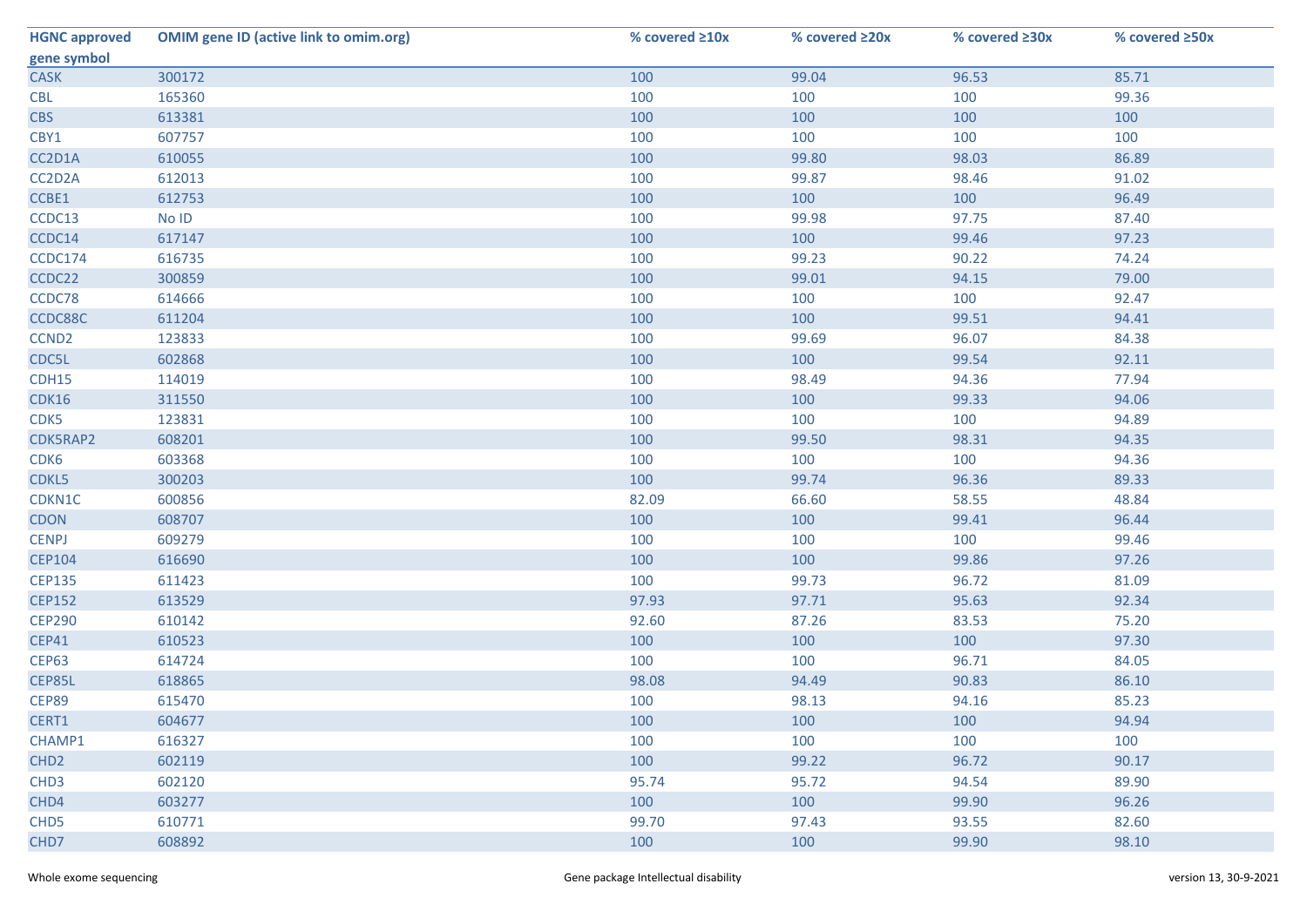| <b>HGNC approved</b> | <b>OMIM gene ID (active link to omim.org)</b> | % covered ≥10x | % covered ≥20x | % covered ≥30x | % covered ≥50x |
|----------------------|-----------------------------------------------|----------------|----------------|----------------|----------------|
| gene symbol          |                                               |                |                |                |                |
| CHD <sub>8</sub>     | 610528                                        | 100            | 100            | 99.99          | 99.63          |
| <b>CHKB</b>          | 612395                                        | 100            | 100            | 100            | 98.19          |
| CHMP1A               | 164010                                        | 100            | 100            | 100            | 88.57          |
| CHRNA4               | 118504                                        | 100            | 95.20          | 95.20          | 94.90          |
| <b>CIC</b>           | 612082                                        | 100            | 100            | 99.81          | 92.41          |
| <b>CIT</b>           | 605629                                        | 100            | 99.79          | 99.21          | 96.50          |
| CKAP2L               | 616174                                        | 100            | 98.22          | 95.28          | 87.58          |
| CLCN3                | 600580                                        | 100            | 100            | 100            | 98.64          |
| CLCN4                | 302910                                        | 100            | 100            | 99             | 90.66          |
| <b>CLCNKB</b>        | 602023                                        | 100            | 100            | 99.32          | 90.23          |
| CLIC <sub>2</sub>    | 300138                                        | 100            | 100            | 100            | 97.74          |
| CLIP1                | 179838                                        | 100            | 100            | 99.36          | 96.30          |
| CLN3                 | 607042                                        | 100            | 97.96          | 91.76          | 88.85          |
| CLN5                 | 608102                                        | 93.14          | 93.14          | 87.18          | 68.93          |
| CLN6                 | 606725                                        | 100            | 100            | 99.35          | 92.17          |
| CLN8                 | 607837                                        | 100            | 100            | 100            | 100            |
| CLP1                 | 608757                                        | 100            | 100            | 100            | 100            |
| <b>CLPB</b>          | 616254                                        | 100            | 100            | 100            | 98.66          |
| <b>CLTC</b>          | 118955                                        | 100            | 100            | 99.49          | 98.35          |
| CNKSR2               | 300724                                        | 100            | 99.49          | 96.30          | 80.03          |
| CNNM <sub>2</sub>    | 607803                                        | 100            | 100            | 100            | 97.45          |
| CNOT3                | 604910                                        | 99.42          | 96.15          | 90.73          | 82.07          |
| CNTNAP2              | 604569                                        | 100            | 100            | 99.80          | 97.78          |
| <b>COASY</b>         | 609855                                        | 100            | 100            | 99.80          | 94.52          |
| COG1                 | 606973                                        | 100            | 100            | 100            | 97.97          |
| COG4                 | 606976                                        | 100            | 100            | 100            | 98.45          |
| COG5                 | 606821                                        | 99.80          | 96.52          | 95.52          | 91.65          |
| COG6                 | 606977                                        | 100            | 100            | 100            | 94.13          |
| COG7                 | 606978                                        | 100            | 100            | 100            | 99.04          |
| COG8                 | 606979                                        | 92.70          | 92.27          | 90.10          | 86.93          |
| <b>COL11A1</b>       | 120280                                        | 100            | 99.17          | 97.37          | 87.82          |
| <b>COL12A1</b>       | 120320                                        | 100            | 99.75          | 98.55          | 92.77          |
| COL18A1              | 120328                                        | 100            | 99.83          | 98.32          | 86.94          |
| COL4A1               | 120130                                        | 98.87          | 97.12          | 94.05          | 85.47          |
| COL4A2               | 120090                                        | 100            | 99.92          | 99.04          | 92.59          |
| COLEC11              | 612502                                        | 100            | 100            | 99.10          | 93.47          |
| COQ <sub>2</sub>     | 609825                                        | 100            | 100            | 98.08          | 85.92          |
| COQ4                 | 612898                                        | 100            | 94.33          | 84.65          | 64.60          |
| COQ8A                | 606980                                        | 100            | 100            | 100            | 98.00          |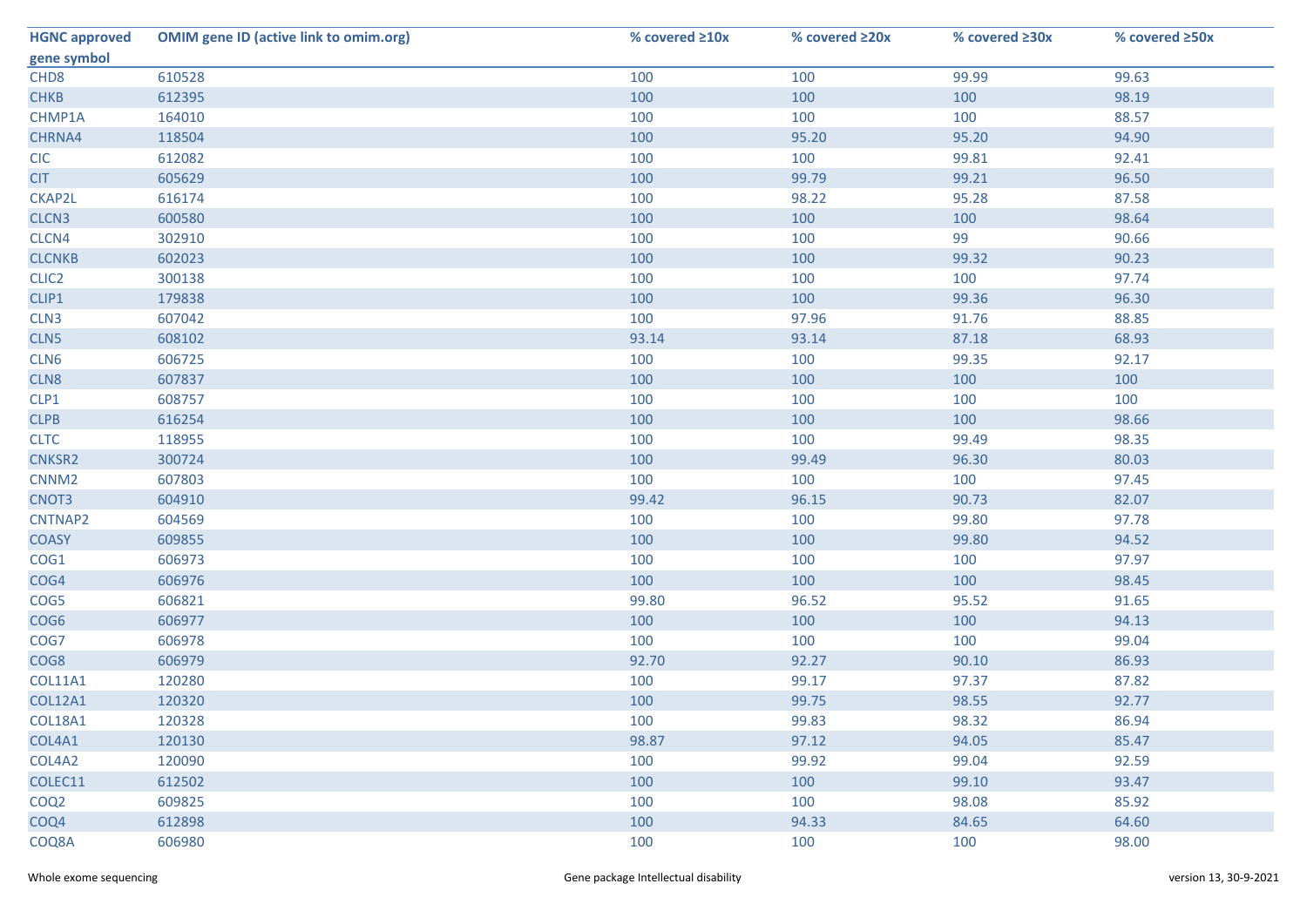| <b>HGNC approved</b> | <b>OMIM gene ID (active link to omim.org)</b> | % covered ≥10x | % covered ≥20x | % covered ≥30x | % covered ≥50x |
|----------------------|-----------------------------------------------|----------------|----------------|----------------|----------------|
| gene symbol          |                                               |                |                |                |                |
| COQ9                 | 612837                                        | 100            | 96.08          | 91.80          | 87.87          |
| <b>COX10</b>         | 602125                                        | 100            | 100            | 100            | 98.60          |
| <b>COX15</b>         | 603646                                        | 100            | 100            | 99.63          | 94.46          |
| COX6B1               | 124089                                        | 100            | 100            | 100            | 93.08          |
| <b>CPLANE1</b>       | 614571                                        | 100            | 99.26          | 97.64          | 95.07          |
| CPS1                 | 608307                                        | 99.28          | 99.28          | 99.28          | 99.26          |
| <b>CRADD</b>         | 603454                                        | 100            | 100            | 99.84          | 93.56          |
| CRB <sub>2</sub>     | 609720                                        | 100            | 99.53          | 97.95          | 88.29          |
| <b>CRBN</b>          | 609262                                        | 100            | 100            | 99.13          | 94.50          |
| <b>CREBBP</b>        | 600140                                        | 100            | 99.23          | 97.31          | 92.60          |
| CRLF1                | 604237                                        | 90.66          | 90.66          | 89.00          | 80.95          |
| <b>CRPPA</b>         | 614631                                        | 100            | 99.97          | 97.01          | 87.99          |
| CSNK2A1              | 115440                                        | 100            | 100            | 100            | 100            |
| <b>CSNK2B</b>        | 115441                                        | 100            | 100            | 100            | 100            |
| CSPP1                | 611654                                        | 100            | 97.28          | 95.13          | 90.44          |
| <b>CSTB</b>          | 601145                                        | 100            | 100            | 90.82          | 75.71          |
| CTBP1                | 602618                                        | 91.72          | 83.33          | 82.44          | 78.78          |
| CTC1                 | 613129                                        | 100            | 100            | 99.94          | 95.90          |
| <b>CTCF</b>          | 604167                                        | 100            | 97.02          | 90.99          | 85.15          |
| CTDP1                | 604927                                        | 99.95          | 94.29          | 88.29          | 81.86          |
| CTNNB1               | 116806                                        | 100            | 100            | 100            | 100            |
| CTNND1               | 601045                                        | 100            | 100            | 100            | 97.99          |
| CTNND2               | 604275                                        | 94.56          | 92.55          | 90.44          | 84.97          |
| <b>CTSA</b>          | 613111                                        | 100            | 99.83          | 99.83          | 94.72          |
| <b>CTSD</b>          | 116840                                        | 99.58          | 93.79          | 93.79          | 91.28          |
| CTTNBP2              | 609772                                        | 100            | 99.72          | 98.26          | 95.46          |
| <b>CUBN</b>          | 602997                                        | 100            | 100            | 99.98          | 98.64          |
| CUL3                 | 603136                                        | 100            | 100            | 99.34          | 90.93          |
| CUL4B                | 300304                                        | 100            | 99.56          | 96.66          | 87.12          |
| CUX1                 | 116896                                        | 99.14          | 96.52          | 93.60          | 85.32          |
| <b>CWF19L1</b>       | 616120                                        | 100            | 100            | 100            | 94.90          |
| CYB5R3               | 613213                                        | 100            | 100            | 97.18          | 86.07          |
| CYP27A1              | 606530                                        | 100            | 100            | 100            | 100            |
| CYP2U1               | 610670                                        | 99.02          | 95.24          | 92.84          | 88.42          |
| D2HGDH               | 609186                                        | 100            | 100            | 98.62          | 95.35          |
| DAB1                 | 603448                                        | 100            | 100            | 100            | 100            |
| DAG1                 | 128239                                        | 100            | 100            | 99.82          | 97.58          |
| DARS <sub>2</sub>    | 610956                                        | 100            | 100            | 100            | 97.36          |
| <b>DBT</b>           | 248610                                        | 100            | 99.94          | 98.62          | 93.58          |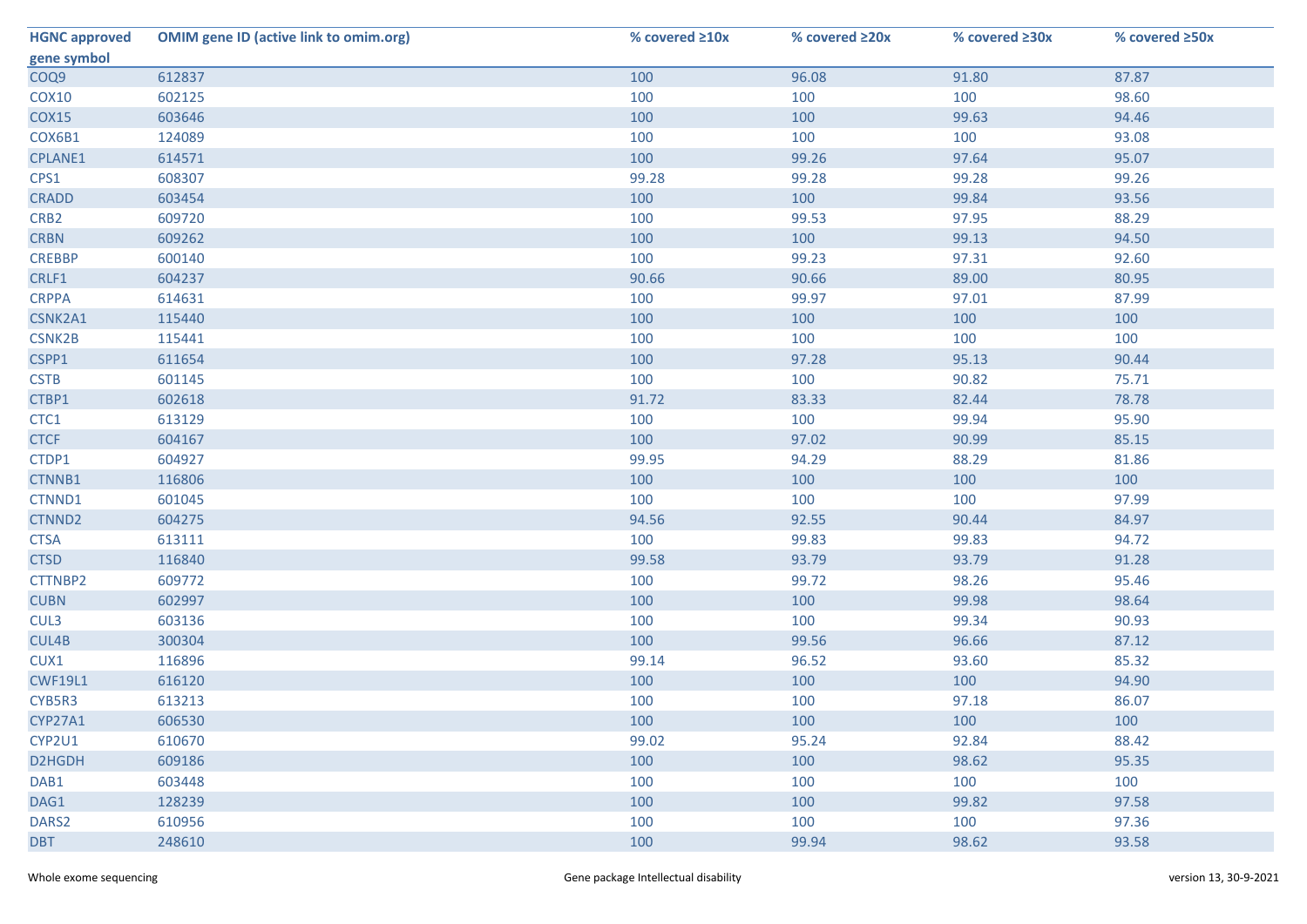| <b>HGNC approved</b> | <b>OMIM gene ID (active link to omim.org)</b> | % covered ≥10x | % covered ≥20x | % covered ≥30x | % covered ≥50x |
|----------------------|-----------------------------------------------|----------------|----------------|----------------|----------------|
| gene symbol          |                                               |                |                |                |                |
| DCAF17               | 612515                                        | 100            | 100            | 99.57          | 92.53          |
| <b>DCC</b>           | 120470                                        | 100            | 100            | 100            | 98.17          |
| DCHS1                | 603057                                        | 100            | 100            | 100            | 99.83          |
| <b>DCPS</b>          | 610534                                        | 100            | 100            | 100            | 98.91          |
| <b>DCX</b>           | 300121                                        | 100            | 100            | 97.92          | 83.70          |
| <b>DDC</b>           | 107930                                        | 100            | 99.26          | 94.35          | 81.09          |
| DDHD <sub>2</sub>    | 615003                                        | 100            | 100            | 100            | 99.41          |
| <b>DDX11</b>         | 601150                                        | 100            | 100            | 98.12          | 85.83          |
| DDX3X                | 300160                                        | 100            | 100            | 100            | 97.21          |
| DEAF1                | 602635                                        | 95.14          | 87.42          | 83.98          | 79.33          |
| DENND5A              | 617278                                        | 100            | 100            | 99.24          | 94.98          |
| DEPDC5               | 614191                                        | 100            | 100            | 99.65          | 97.73          |
| DHCR24               | 606418                                        | 100            | 100            | 100            | 97.63          |
| DHCR7                | 602858                                        | 100            | 100            | 100            | 96.13          |
| <b>DHFR</b>          | 126060                                        | 100            | 100            | 99.93          | 87.44          |
| <b>DHPS</b>          | 600944                                        | 100            | 100            | 100            | 100            |
| DHTKD1               | 614984                                        | 100            | 100            | 99.39          | 96.09          |
| DHX30                | 616423                                        | 100            | 100            | 100            | 99.56          |
| DIAPH1               | 602121                                        | 100            | 98.99          | 95.18          | 87.42          |
| DIP2B                | 611379                                        | 98.86          | 97.81          | 97.81          | 97.52          |
| DIS3L2               | 614184                                        | 100            | 100            | 100            | 92.79          |
| DKC1                 | 300126                                        | 100            | 99.10          | 97.39          | 86.54          |
| <b>DLD</b>           | 238331                                        | 100            | 100            | 100            | 98.42          |
| DLG3                 | 300189                                        | 100            | 100            | 99.65          | 93.09          |
| DLG4                 | 602887                                        | 100            | 100            | 99.25          | 91.68          |
| DMD                  | 300377                                        | 100            | 100            | 98.85          | 92.14          |
| <b>DMPK</b>          | 605377                                        | 100            | 100            | 98.36          | 88.21          |
| DNAJC12              | 606060                                        | 100            | 100            | 100            | 97.91          |
| DNAJC19              | 608977                                        | 100            | 100            | 100            | 100            |
| DNM1                 | 602377                                        | 99.13          | 94.20          | 92.24          | 88.77          |
| DNMT3A               | 602769                                        | 100            | 100            | 94.09          | 74.73          |
| DNMT3B               | 602900                                        | 100            | 100            | 99.60          | 94.18          |
| DOCK6                | 614194                                        | 99.70          | 99.00          | 96.77          | 88.58          |
| DOCK7                | 615730                                        | 100            | 98.84          | 97.99          | 95.35          |
| DOCK8                | 611432                                        | 100            | 99.90          | 99.32          | 96.02          |
| <b>DOLK</b>          | 610746                                        | 100            | 100            | 100            | 100            |
| <b>DONSON</b>        | 611428                                        | 98.37          | 93.78          | 87.07          | 76.08          |
| DPAGT1               | 191350                                        | 100            | 100            | 100            | 99.18          |
| DPF <sub>2</sub>     | 601671                                        | 100            | 100            | 99.59          | 96.29          |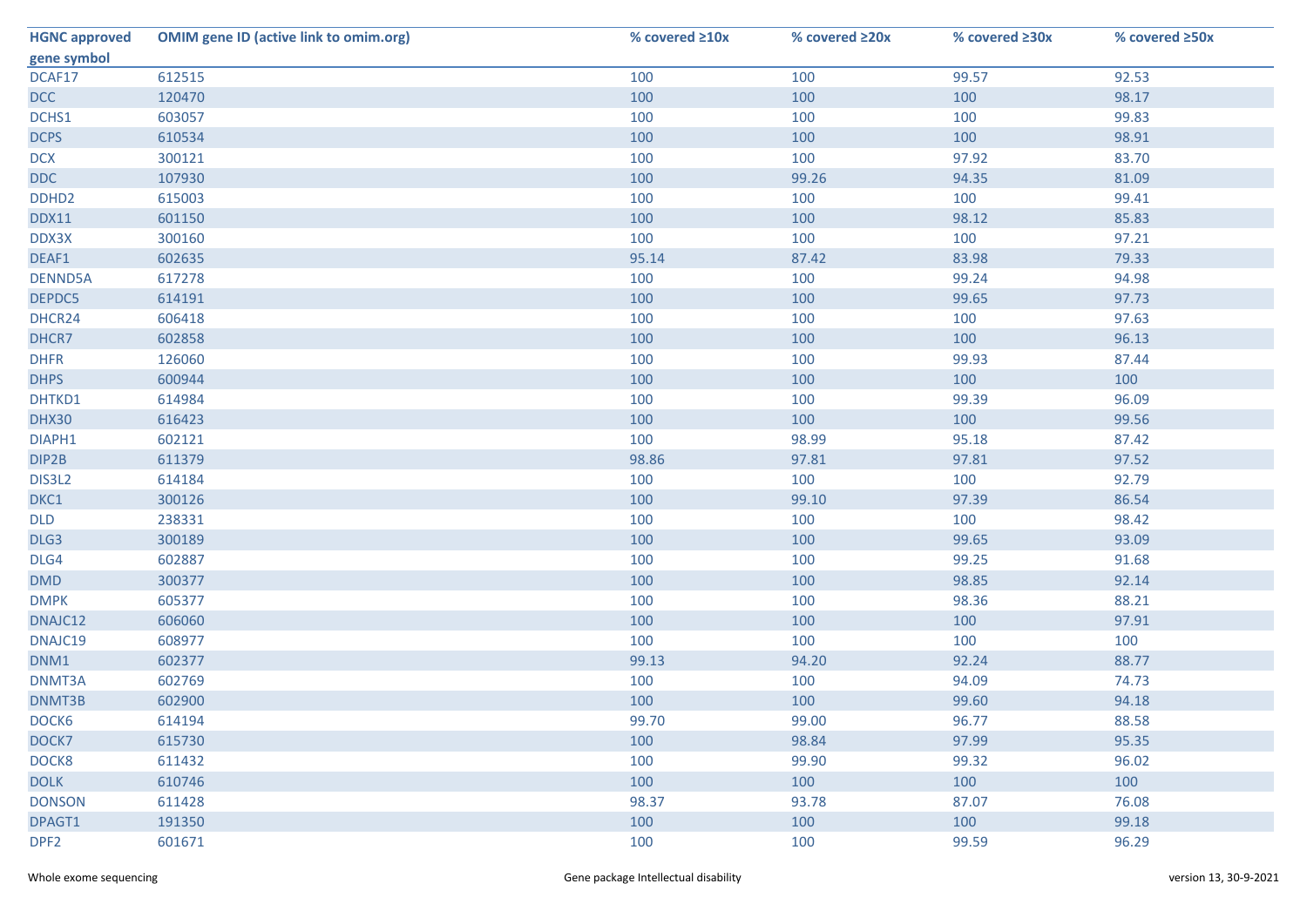| <b>HGNC approved</b> | <b>OMIM gene ID (active link to omim.org)</b> | % covered ≥10x | % covered ≥20x | % covered ≥30x | % covered ≥50x |
|----------------------|-----------------------------------------------|----------------|----------------|----------------|----------------|
| gene symbol          |                                               |                |                |                |                |
| DPH1                 | 603527                                        | 100            | 100            | 100            | 94.88          |
| DPM1                 | 603503                                        | 100            | 100            | 100            | 98.96          |
| DPP6                 | 126141                                        | 95.41          | 95.41          | 95.41          | 94.36          |
| <b>DPYD</b>          | 612779                                        | 100            | 100            | 100            | 100            |
| <b>DPYS</b>          | 613326                                        | 100            | 100            | 99.77          | 97.44          |
| <b>DST</b>           | 113810                                        | 100            | 100            | 100            | 99.32          |
| <b>DYM</b>           | 607461                                        | 100            | 100            | 100            | 98.23          |
| DYNC1H1              | 600112                                        | 100            | 100            | 99.80          | 97.54          |
| DYRK1A               | 600855                                        | 100            | 100            | 100            | 97.83          |
| <b>EBP</b>           | 300205                                        | 100            | 100            | 100            | 91.30          |
| EDC3                 | 609842                                        | 100            | 100            | 100            | 100            |
| EDEM3                | 610214                                        | 99.42          | 95.93          | 93.90          | 89.78          |
| <b>EDNRB</b>         | 131244                                        | 100            | 99.80          | 98.80          | 95.27          |
| EDRF1                | No ID                                         | 100            | 100            | 99.43          | 94.26          |
| <b>EED</b>           | 605984                                        | 100            | 100            | 100            | 96.32          |
| EEF1A2               | 602959                                        | 100            | 99.48          | 96.89          | 87.18          |
| EFCAB1               | No ID                                         | 100            | 100            | 98.21          | 88.11          |
| EFTUD2               | 603892                                        | 100            | 100            | 100            | 97.84          |
| EHMT1                | 607001                                        | 99.08          | 99.08          | 97.81          | 93.17          |
| EIF2AK3              | 604032                                        | 100            | 97.98          | 94.32          | 90.79          |
| EIF2S3               | 300161                                        | 100            | 100            | 100            | 97.37          |
| EIF4A3               | 608546                                        | 100            | 99.46          | 95.69          | 83.91          |
| EIF4G1               | 600495                                        | 100            | 99.47          | 98.70          | 94.28          |
| ELAC <sub>2</sub>    | 605367                                        | 100            | 100            | 100            | 97.92          |
| ELOVL4               | 605512                                        | 100            | 100            | 100            | 95.67          |
| ELP <sub>2</sub>     | 616054                                        | 100            | 99.47          | 97.59          | 93.97          |
| EMC1                 | 616846                                        | 99.16          | 99.16          | 99.16          | 97.58          |
| EMG1                 | 611531                                        | 100            | 100            | 100            | 100            |
| EML1                 | 602033                                        | 99.86          | 97.06          | 97.06          | 96.49          |
| EMX2                 | 600035                                        | 100            | 99.26          | 93.26          | 78.68          |
| ENTPD1               | 601752                                        | 100            | 100            | 100            | 99.49          |
| <b>EOMES</b>         | 604615                                        | 100            | 100            | 96.53          | 83.60          |
| EP300                | 602700                                        | 100            | 99.97          | 99.24          | 94.14          |
| EPB41L1              | 602879                                        | 100            | 100            | 100            | 96.77          |
| EPG5                 | 615068                                        | 100            | 99.91          | 99.15          | 95.77          |
| ERCC1                | 126380                                        | 100            | 99.34          | 95.56          | 68.39          |
| ERCC2                | 126340                                        | 100            | 100            | 100            | 95.44          |
| ERCC3                | 133510                                        | 100            | 100            | 100            | 97.49          |
| ERCC5                | 133530                                        | 100            | 100            | 98.52          | 91.56          |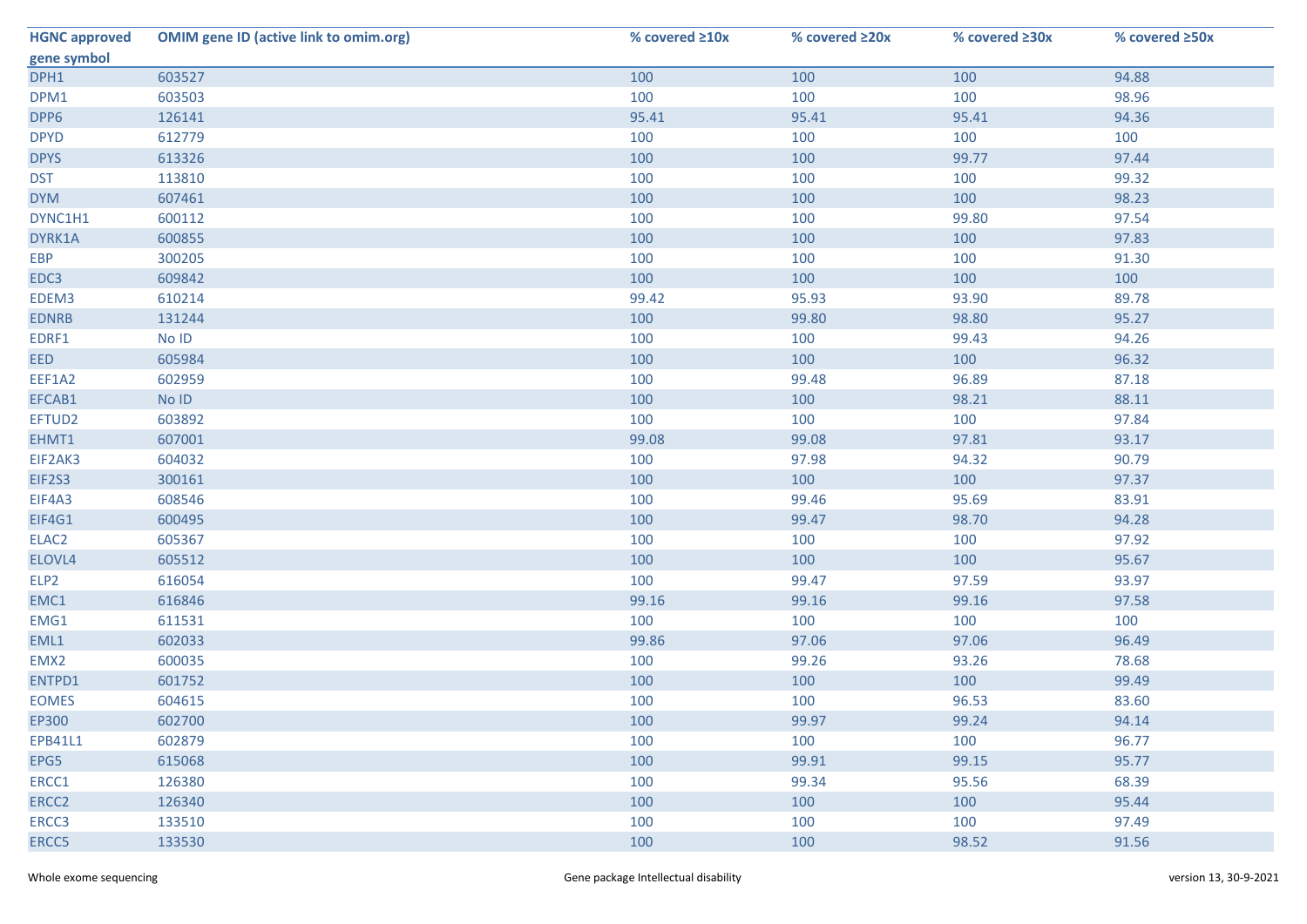| <b>HGNC approved</b> | <b>OMIM gene ID (active link to omim.org)</b> | % covered ≥10x | % covered ≥20x | % covered ≥30x | % covered ≥50x |
|----------------------|-----------------------------------------------|----------------|----------------|----------------|----------------|
| gene symbol          |                                               |                |                |                |                |
| ERCC6                | 609413                                        | 100            | 99.94          | 99.25          | 98.20          |
| ERCC8                | 609412                                        | 100            | 100            | 100            | 98.99          |
| <b>ERF</b>           | 611888                                        | 100            | 100            | 97.56          | 91.33          |
| ERLIN2               | 611605                                        | 100            | 100            | 100            | 100            |
| <b>ERMARD</b>        | 615532                                        | 100            | 100            | 98.43          | 94.19          |
| ESCO <sub>2</sub>    | 609353                                        | 100            | 100            | 100            | 98.65          |
| <b>ETFB</b>          | 130410                                        | 100            | 100            | 96.55          | 71.58          |
| ETHE1                | 608451                                        | 100            | 95.23          | 88.80          | 87.64          |
| EXOSC2               | 602238                                        | 100            | 100            | 100            | 99.06          |
| EXOSC3               | 606489                                        | 100            | 100            | 100            | 100            |
| EZH <sub>2</sub>     | 601573                                        | 100            | 100            | 99.96          | 97.82          |
| FA2H                 | 611026                                        | 100            | 95.14          | 87.98          | 73.33          |
| <b>FAM126A</b>       | 610531                                        | 100            | 100            | 100            | 100            |
| FAR1                 | 616107                                        | 100            | 100            | 100            | 99.43          |
| FAT <sub>2</sub>     | 604269                                        | 100            | 99.91          | 99.80          | 99.34          |
| FAT4                 | 612411                                        | 100            | 100            | 99.98          | 99.68          |
| FBN1                 | 134797                                        | 100            | 100            | 100            | 99.50          |
| FBN <sub>2</sub>     | 612570                                        | 100            | 100            | 100            | 99.22          |
| FBXL4                | 605654                                        | 100            | 100            | 100            | 98.13          |
| <b>FBXO11</b>        | 607871                                        | 98.36          | 92.90          | 92.22          | 91.27          |
| <b>FBXO28</b>        | 609100                                        | 100            | 100            | 94.98          | 79.74          |
| <b>FBXO31</b>        | 609102                                        | 100            | 98.53          | 94.82          | 88.15          |
| FGD1                 | 300546                                        | 100            | 97.33          | 93.32          | 77.63          |
| <b>FGF12</b>         | 601513                                        | 100            | 100            | 100            | 99.88          |
| FGF14                | 601515                                        | 100            | 100            | 100            | 100            |
| FGFR1                | 136350                                        | 100            | 100            | 100            | 98.89          |
| FGFR2                | 176943                                        | 100            | 100            | 99.89          | 98.47          |
| FGFR3                | 134934                                        | 100            | 99.64          | 98.10          | 91.14          |
| FGL1                 | 605776                                        | 100            | 100            | 95.96          | 87.64          |
| FH.                  | 136850                                        | 100            | 97.46          | 94.80          | 91.21          |
| <b>FIBP</b>          | 608296                                        | 100            | 100            | 100            | 92.80          |
| FIG4                 | 609390                                        | 100            | 100            | 100            | 99.32          |
| <b>FIGN</b>          | 605295                                        | 100            | 100            | 100            | 100            |
| <b>FKRP</b>          | 606596                                        | 100            | 100            | 100            | 98.44          |
| <b>FKTN</b>          | 607440                                        | 100            | 100            | 99.52          | 93.95          |
| <b>FLNA</b>          | 300017                                        | 99.98          | 98.83          | 97.47          | 92.13          |
| FLVCR1               | 609144                                        | 100            | 100            | 98.87          | 92.92          |
| FMN <sub>2</sub>     | 606373                                        | 99.93          | 94.63          | 87.43          | 71.08          |
| FMR1                 | 309550                                        | 100            | 99.91          | 96.49          | 87.66          |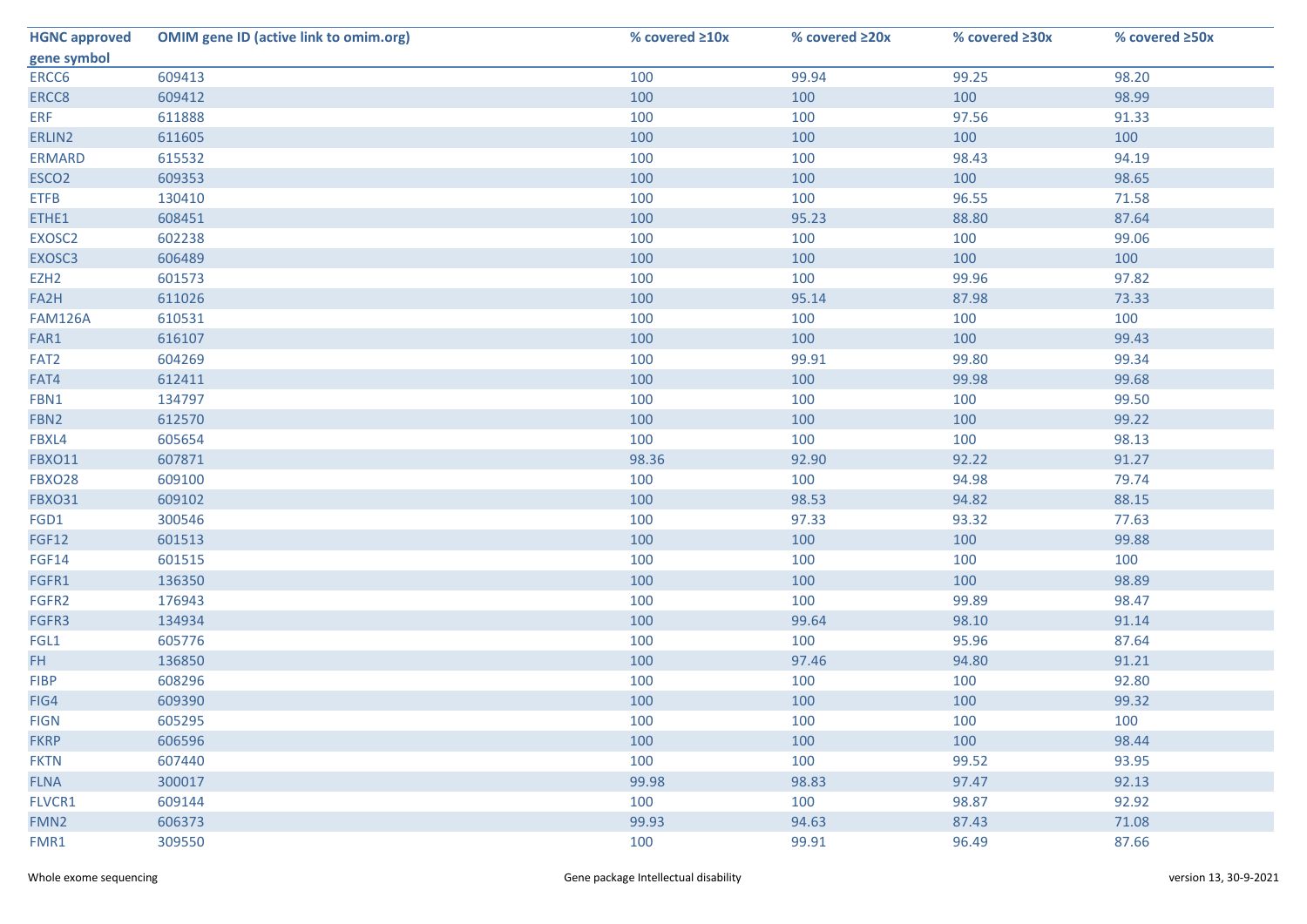| <b>HGNC approved</b> | <b>OMIM gene ID (active link to omim.org)</b> | % covered ≥10x | % covered ≥20x | % covered ≥30x | % covered ≥50x |
|----------------------|-----------------------------------------------|----------------|----------------|----------------|----------------|
| gene symbol          |                                               |                |                |                |                |
| FOXG1                | 164874                                        | 100            | 96.07          | 92.57          | 87.86          |
| FOXP1                | 605515                                        | 100            | 100            | 100            | 95.16          |
| FOXP2                | 605317                                        | 100            | 100            | 100            | 97.97          |
| FRAS1                | 607830                                        | 100            | 100            | 99.39          | 94.71          |
| FREM2                | 608945                                        | 100            | 100            | 99.98          | 99.09          |
| FRMD4A               | 616305                                        | 100            | 99.95          | 99.14          | 95.91          |
| FRMPD4               | 300838                                        | 77.87          | 76.76          | 75.92          | 73.00          |
| FRRS1L               | 604574                                        | 100            | 91.27          | 83.66          | 68.54          |
| <b>FTCD</b>          | 606806                                        | 97.87          | 92.56          | 92.56          | 91.59          |
| <b>FTO</b>           | 610966                                        | 95.33          | 95.33          | 95.33          | 94.83          |
| FTSJ1                | 300499                                        | 100            | 100            | 100            | 97.42          |
| FUCA1                | 612280                                        | 100            | 100            | 100            | 99.84          |
| GABBR2               | 607340                                        | 97.85          | 96.88          | 95.35          | 89.65          |
| GABRA1               | 137160                                        | 100            | 100            | 100            | 97.29          |
| GABRB1               | 137190                                        | 100            | 100            | 100            | 99.56          |
| GABRB3               | 137192                                        | 100            | 100            | 100            | 100            |
| GAD1                 | 605363                                        | 100            | 100            | 100            | 100            |
| <b>GALC</b>          | 606890                                        | 99.96          | 99.96          | 99.96          | 96.49          |
| <b>GALE</b>          | 606953                                        | 100            | 100            | 99.76          | 97.07          |
| <b>GALT</b>          | 606999                                        | 100            | 100            | 100            | 98.14          |
| <b>GAMT</b>          | 601240                                        | 100            | 94.38          | 82.14          | 77.84          |
| GAS6                 | 600441                                        | 97.13          | 94.19          | 91.22          | 82.88          |
| GATAD2B              | 614998                                        | 100            | 100            | 100            | 97.37          |
| <b>GATM</b>          | 602360                                        | 100            | 100            | 100            | 100            |
| <b>GBA</b>           | 606463                                        | 100            | 100            | 100            | 100            |
| <b>GCDH</b>          | 608801                                        | 100            | 100            | 100            | 97.91          |
| GCH1                 | 600225                                        | 94.02          | 94.02          | 94.02          | 91.38          |
| <b>GCSH</b>          | 238330                                        | 100            | 76.82          | 72.86          | 67.85          |
| GDI1                 | 300104                                        | 100            | 100            | 100            | 95.32          |
| <b>GFAP</b>          | 137780                                        | 100            | 100            | 97.71          | 84.13          |
| GFM2                 | 606544                                        | 100            | 100            | 100            | 98.32          |
| GJA1                 | 121014                                        | 100            | 100            | 100            | 100            |
| GJB1                 | 304040                                        | 100            | 100            | 97.24          | 89.76          |
| GJC <sub>2</sub>     | 608803                                        | 99.36          | 94.35          | 86.24          | 62.68          |
| <b>GK</b>            | 300474                                        | 99.55          | 94.73          | 87.05          | 72.39          |
| <b>GLA</b>           | 300644                                        | 100            | 100            | 100            | 97.62          |
| GLB1                 | 611458                                        | 100            | 100            | 100            | 98.35          |
| <b>GLDC</b>          | 238300                                        | 100            | 100            | 99.72          | 96.67          |
| GLI <sub>2</sub>     | 165230                                        | 100            | 98.72          | 96.47          | 88.37          |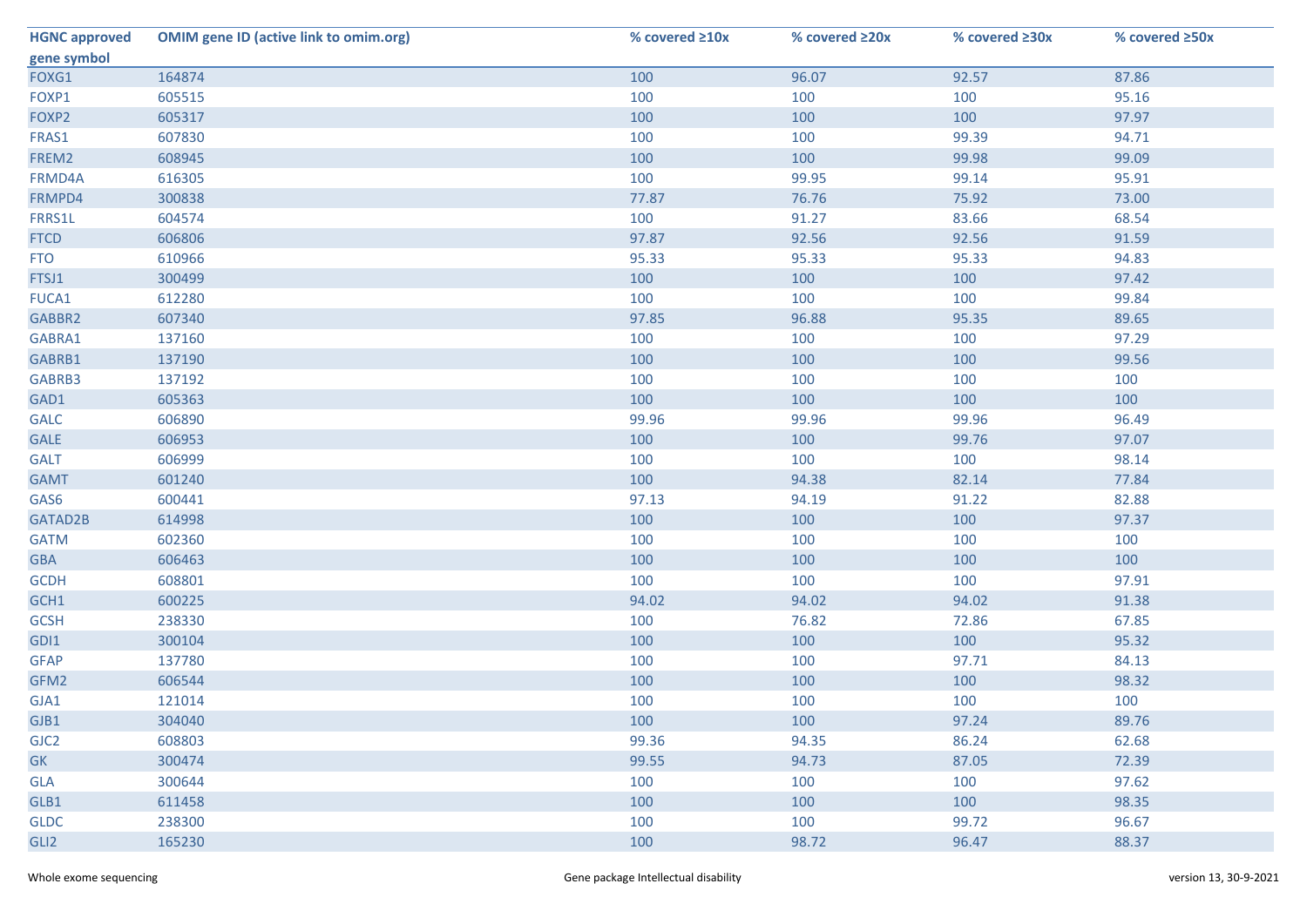| <b>HGNC approved</b> | <b>OMIM gene ID (active link to omim.org)</b> | % covered ≥10x   | % covered ≥20x | % covered ≥30x | % covered ≥50x |
|----------------------|-----------------------------------------------|------------------|----------------|----------------|----------------|
| gene symbol          |                                               |                  |                |                |                |
| GLI3                 | 165240                                        | 100              | 100            | 100            | 99.98          |
| <b>GLYCTK</b>        | 610516                                        | 100              | 100            | 100            | 98.88          |
| GM2A                 | 613109                                        | 100              | 100            | 100            | 100            |
| <b>GMPPA</b>         | 615495                                        | 100              | 100            | 100            | 94.10          |
| <b>GMPPB</b>         | 615320                                        | 100              | 100            | 100            | 99.85          |
| GNAI1                | 139310                                        | 100              | 100            | 98.77          | 88.42          |
| GNAO1                | 139311                                        | 100              | 100            | 100            | 100            |
| <b>GNAQ</b>          | 600998                                        | 100              | 100            | 100            | 98.11          |
| <b>GNAS</b>          | 139320                                        | 100              | 100            | 100            | 98.21          |
| GNB1                 | 139380                                        | 100              | 100            | 100            | 98.60          |
| GNB <sub>2</sub>     | 139390                                        | 100              | 99.46          | 94.04          | 82.83          |
| GNB5                 | 604447                                        | 100              | 100            | 100            | 98.04          |
| <b>GNPAT</b>         | 602744                                        | 100              | 100            | 99.79          | 95.83          |
| <b>GNPTAB</b>        | 607840                                        | 100              | 100            | 99.81          | 98.21          |
| <b>GNS</b>           | 607664                                        | 100              | 98.09          | 96.36          | 93.21          |
| GPC3                 | 300037                                        | 100              | 100            | 98.72          | 90.20          |
| GPC4                 | 300168                                        | 100              | 100            | 100            | 98.02          |
| <b>GPHN</b>          | 603930                                        | 97.10            | 97.10          | 96.67          | 93.02          |
| GPR101               | 300393                                        | 100              | 100            | 100            | 100            |
| GPT2                 | 138210                                        | 91.98            | 85.30          | 85.30          | 82.31          |
| GRIA3                | 305915                                        | 100              | 100            | 100            | 96.88          |
| GRID <sub>2</sub>    | 602368                                        | 100              | 100            | 100            | 98.71          |
| GRIK2                | 138244                                        | 100              | 100            | 99.97          | 97.09          |
| GRIK5                | 600283                                        | 100              | 100            | 99.25          | 94.21          |
| GRIN1                | 138249                                        | 100              | 100            | 98.83          | 93.09          |
| GRIN2A               | 138253                                        | 100              | 100            | 100            | 99.40          |
| GRIN2B               | 138252                                        | 100              | 100            | 100            | 99.30          |
| <b>GRIN3B</b>        | 606651                                        | 93.09            | 86.36          | 78.15          | 63.03          |
| GRIP1                | 604597                                        | 100              | 100            | 100            | 98.20          |
| GRM1                 | 604473                                        | 100              | 100            | 100            | 99.47          |
| GSE1                 | 616886                                        | 100              | 99.57          | 95.90          | 82.90          |
| <b>GSS</b>           | 601002                                        | 100              | 100            | 97.62          | 92.03          |
| GTF2H5               | 608780                                        | 100              | 100            | 100            | 100            |
| GTPBP3               | 608536                                        | 100              | 100            | 98.41          | 90.36          |
| GUCY2F               | 300041                                        | 100              | 100            | 100            | 95.47          |
| <b>GUSB</b>          | 611499                                        | 100              | 100            | 100            | 98.65          |
| $H1-4$               | 142220                                        | 100              | 100            | 100            | 85.38          |
| H19                  | 103280                                        | No coverage data |                |                |                |
| HACE1                | 610876                                        | 100              | 100            | 98.41          | 92.50          |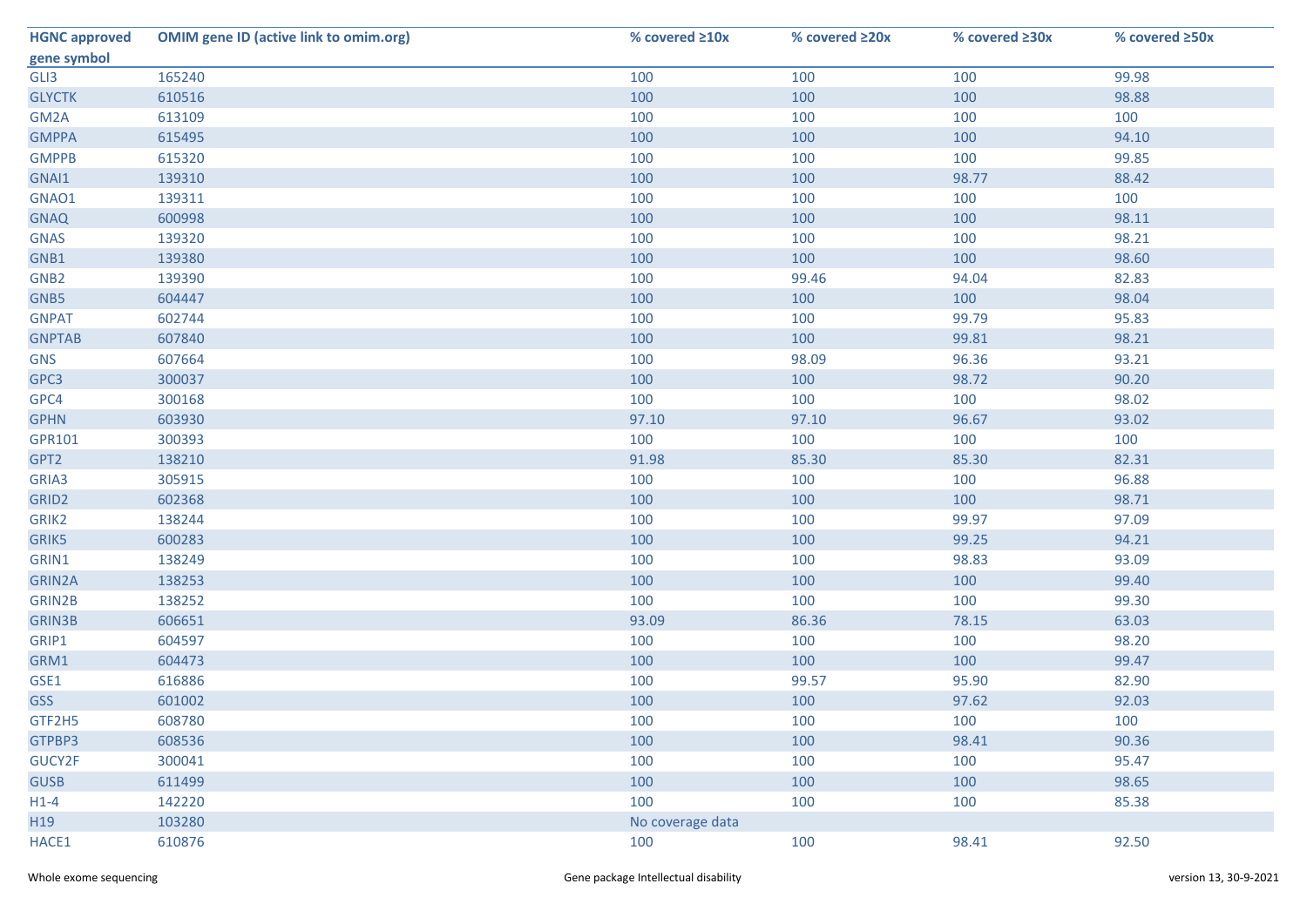| <b>HGNC approved</b> | <b>OMIM gene ID (active link to omim.org)</b> | % covered ≥10x | % covered ≥20x | % covered ≥30x | % covered ≥50x |
|----------------------|-----------------------------------------------|----------------|----------------|----------------|----------------|
| gene symbol          |                                               |                |                |                |                |
| HAX1                 | 605998                                        | 100            | 100            | 100            | 99.54          |
| <b>HCCS</b>          | 300056                                        | 100            | 100            | 100            | 97.78          |
| HCFC1                | 300019                                        | 100            | 100            | 99.56          | 94.75          |
| HCN1                 | 602780                                        | 100            | 100            | 100            | 98.62          |
| HDAC4                | 605314                                        | 99.74          | 95.85          | 94.63          | 84.31          |
| HDAC6                | 300272                                        | 100            | 100            | 100            | 97.58          |
| HDAC8                | 300269                                        | 100            | 100            | 98.92          | 85.02          |
| HECTD1               | 618649                                        | 99.97          | 98.88          | 97.36          | 95.24          |
| HECW <sub>2</sub>    | 617245                                        | 100            | 100            | 99.48          | 97.55          |
| <b>HEPACAM</b>       | 611642                                        | 100            | 96.69          | 79.94          | 76.95          |
| HERC1                | 605109                                        | 100            | 100            | 99.96          | 98.40          |
| HERC <sub>2</sub>    | 605837                                        | 98.08          | 95.57          | 93.40          | 87.87          |
| HESX1                | 601802                                        | 100            | 100            | 93.54          | 82.44          |
| <b>HEXA</b>          | 606869                                        | 100            | 100            | 100            | 99.26          |
| <b>HEXB</b>          | 606873                                        | 100            | 97.69          | 94.61          | 88.91          |
| HID1                 | 605752                                        | 100            | 99.96          | 98.38          | 84.95          |
| HIVEP2               | 143054                                        | 100            | 100            | 100            | 100            |
| <b>HLCS</b>          | 609018                                        | 86.97          | 86.97          | 86.97          | 86.62          |
| <b>HMGCL</b>         | 613898                                        | 100            | 100            | 100            | 100            |
| <b>HNMT</b>          | 605238                                        | 100            | 100            | 100            | 100            |
| HNRNPH2              | 300610                                        | 100            | 100            | 100            | 100            |
| <b>HNRNPK</b>        | 600712                                        | 100            | 100            | 98.82          | 93.82          |
| <b>HNRNPU</b>        | 602869                                        | 100            | 98.62          | 95.50          | 87.79          |
| HOXA1                | 142955                                        | 100            | 100            | 100            | 100            |
| <b>HPD</b>           | 609695                                        | 100            | 100            | 100            | 98.87          |
| HPRT1                | 308000                                        | 97.24          | 94.54          | 88.61          | 78.00          |
| <b>HRAS</b>          | 190020                                        | 100            | 100            | 100            | 100            |
| <b>HSD17B10</b>      | 300256                                        | 100            | 100            | 100            | 94.24          |
| HSPA9                | 600548                                        | 100            | 100            | 99.73          | 97.50          |
| HSPD1                | 118190                                        | 100            | 100            | 99.54          | 97.11          |
| HUWE1                | 300697                                        | 100            | 99.63          | 98.20          | 89.54          |
| IARS1                | 600709                                        | 100            | 100            | 100            | 99.63          |
| <b>IBA57</b>         | 615316                                        | 100            | 100            | 100            | 100            |
| <b>IDS</b>           | 300823                                        | 100            | 99.97          | 95.71          | 84.45          |
| <b>IDUA</b>          | 252800                                        | 99.58          | 89.68          | 81.91          | 70.12          |
| IER3IP1              | 609382                                        | 100            | 100            | 100            | 97.55          |
| IFIH1                | 606951                                        | 100            | 100            | 100            | 99.12          |
| <b>IFT172</b>        | 607386                                        | 100            | 100            | 99.99          | 98.15          |
| IFT81                | 605489                                        | 100            | 100            | 99.16          | 89.36          |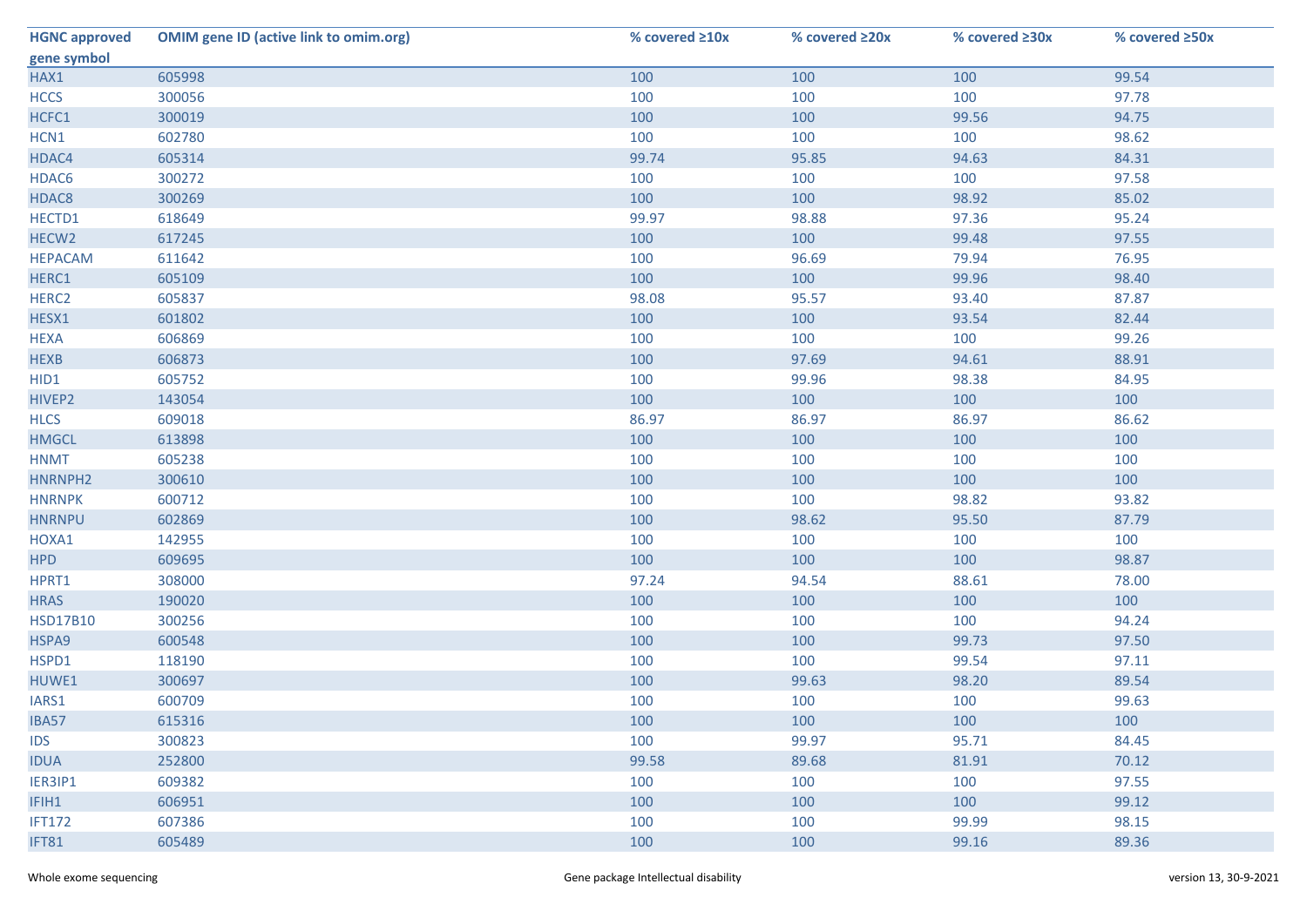| <b>HGNC approved</b> | <b>OMIM gene ID (active link to omim.org)</b> | % covered ≥10x   | % covered ≥20x | % covered ≥30x | % covered ≥50x |
|----------------------|-----------------------------------------------|------------------|----------------|----------------|----------------|
| gene symbol          |                                               |                  |                |                |                |
| IGBP1                | 300139                                        | 100              | 100            | 96.65          | 86.72          |
| IGF1                 | 147440                                        | 100              | 100            | 100            | 96.47          |
| IGF1R                | 147370                                        | 100              | 100            | 98.94          | 96.84          |
| <b>IKBKG</b>         | 300248                                        | 38.62            | 26.61          | 25.50          | 20.50          |
| IL1RAPL1             | 300206                                        | 100              | 100            | 99.48          | 95.56          |
| IMPA1                | 602064                                        | 100              | 100            | 93.34          | 93.34          |
| <b>INPP5B</b>        | 147264                                        | 100              | 100            | 100            | 99.34          |
| <b>INPP5E</b>        | 613037                                        | 99.81            | 97.70          | 95.03          | 87.08          |
| <b>INPP5K</b>        | 607875                                        | 100              | 100            | 100            | 95.86          |
| INTS1                | 611345                                        | 99.43            | 96.56          | 93.16          | 82.70          |
| INTS8                | 611351                                        | 99.91            | 98.40          | 95.50          | 87.06          |
| IQSEC2               | 300522                                        | 98.08            | 94.51          | 87.89          | 61.40          |
| ISG15                | 147571                                        | 100              | 100            | 100            | 95.89          |
| <b>ITGA7</b>         | 600536                                        | 100              | 99.94          | 98.73          | 92.68          |
| ITPR1                | 147265                                        | 100              | 100            | 99.68          | 97.29          |
| ITPR2                | 600144                                        | 99.99            | 98.60          | 97.71          | 93.01          |
| ITSN1                | 602442                                        | 100              | 100            | 99.40          | 94.28          |
| <b>IVD</b>           | 607036                                        | 100              | 100            | 100            | 98.26          |
| JAG1                 | 601920                                        | 100              | 98.32          | 97.58          | 97.57          |
| JAM3                 | 606871                                        | 100              | 100            | 100            | 99.41          |
| JMJD1C               | 604503                                        | 100              | 99.93          | 99.38          | 96.21          |
| <b>KALRN</b>         | 604605                                        | 100              | 100            | 99.83          | 96.99          |
| KANK1                | 607704                                        | 100              | 100            | 100            | 99.96          |
| <b>KANSL1</b>        | 612452                                        | 100              | 100            | 99.55          | 96.31          |
| KAT6A                | 601408                                        | 100              | 100            | 99.78          | 98.40          |
| KAT6B                | 605880                                        | 100              | 99.58          | 98.78          | 94.01          |
| <b>KATNB1</b>        | 602703                                        | 100              | 100            | 100            | 99.55          |
| KCNA2                | 176262                                        | 100              | 100            | 100            | 100            |
| KCNA4                | 176266                                        | 100              | 100            | 100            | 100            |
| KCNB1                | 600397                                        | 100              | 100            | 100            | 100            |
| KCNC3                | 176264                                        | 87.07            | 80.48          | 73.69          | 64.23          |
| KCNH1                | 603305                                        | 100              | 100            | 100            | 99.00          |
| KCNJ10               | 602208                                        | 100              | 100            | 100            | 100            |
| KCNJ11               | 600937                                        | 100              | 100            | 100            | 100            |
| KCNJ6                | 600877                                        | 100              | 100            | 100            | 100            |
| <b>KCNJ8</b>         | 600935                                        | 100              | 100            | 100            | 100            |
| KCNK9                | 605874                                        | 100              | 100            | 100            | 100            |
| <b>KCNMA1</b>        | 600150                                        | 100              | 100            | 93.77          | 72.83          |
| KCNQ10T1             | 604115                                        | No coverage data |                |                |                |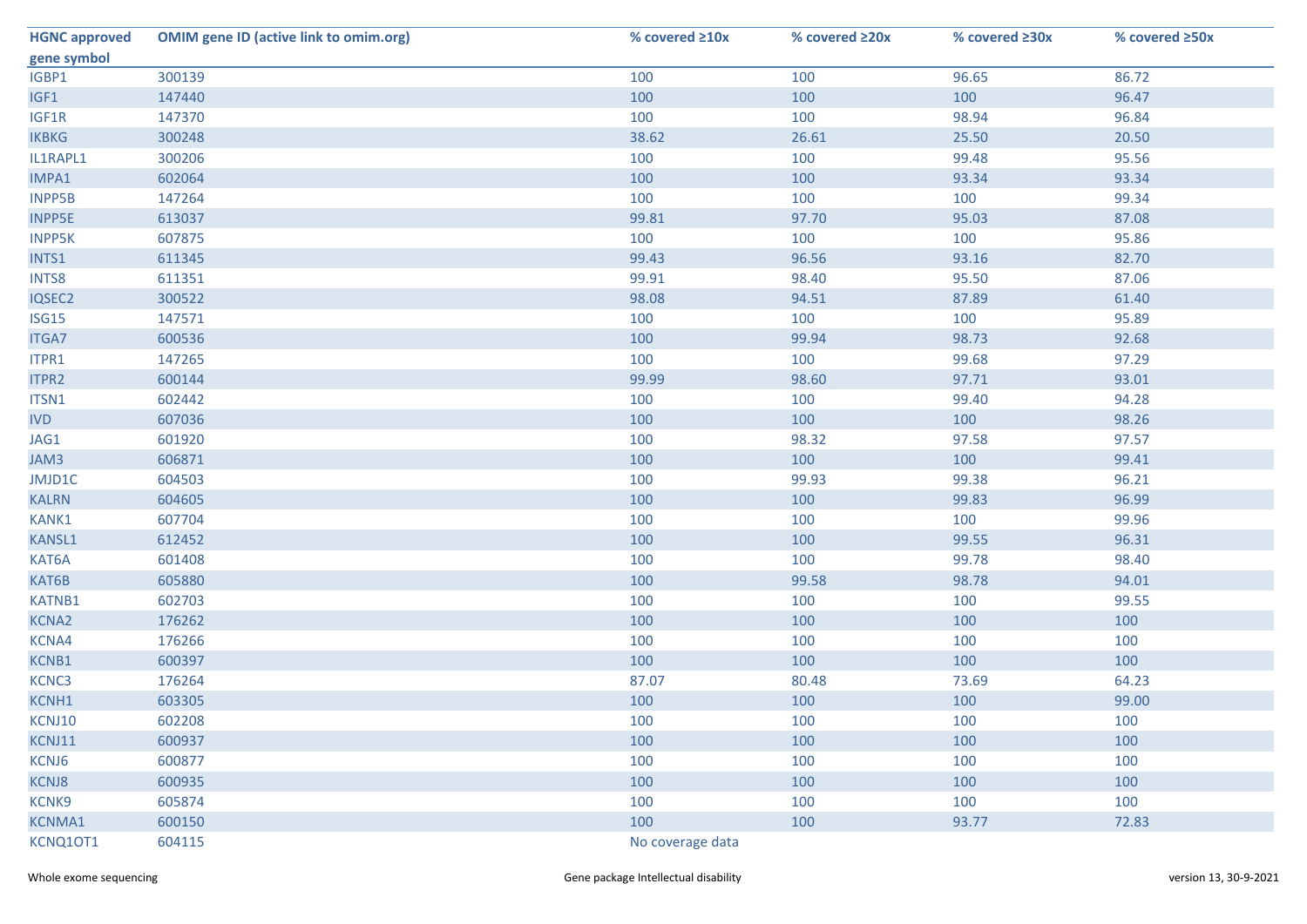| <b>HGNC approved</b> | <b>OMIM gene ID (active link to omim.org)</b> | % covered ≥10x | % covered ≥20x | % covered ≥30x | % covered ≥50x |
|----------------------|-----------------------------------------------|----------------|----------------|----------------|----------------|
| gene symbol          |                                               |                |                |                |                |
| KCNQ <sub>2</sub>    | 602235                                        | 99.77          | 97.41          | 92.06          | 84.22          |
| KCNQ3                | 602232                                        | 99.66          | 96.84          | 95.34          | 91.05          |
| KCNQ5                | 607357                                        | 100            | 97.40          | 94.23          | 90.49          |
| KCNT1                | 608167                                        | 99.91          | 97.05          | 91.61          | 79.87          |
| KCTD7                | 611725                                        | 100            | 100            | 100            | 98.84          |
| KDM1A                | 609132                                        | 100            | 98.15          | 94.57          | 87.24          |
| KDM4B                | 609765                                        | 100            | 99.50          | 98.29          | 94.51          |
| KDM5B                | 605393                                        | 100            | 100            | 99.88          | 98.07          |
| KDM5C                | 314690                                        | 100            | 100            | 99.48          | 94.03          |
| KDM6A                | 300128                                        | 100            | 99.78          | 97.98          | 86.21          |
| KDM6B                | 611577                                        | 99.69          | 96.75          | 92.60          | 82.54          |
| <b>KDSR</b>          | 136440                                        | 100            | 100            | 99.50          | 89.80          |
| <b>KIAA0586</b>      | 610178                                        | 100            | 100            | 98.11          | 89.90          |
| <b>KIAA1109</b>      | 611565                                        | 100            | 100            | 99.80          | 96.84          |
| KIDINS220            | 615759                                        | 100            | 99.97          | 99.00          | 95.71          |
| KIF11                | 148760                                        | 100            | 99.50          | 96.77          | 89.01          |
| KIF1A                | 601255                                        | 100            | 100            | 99.63          | 94.52          |
| KIF <sub>2</sub> A   | 602591                                        | 100            | 100            | 98.28          | 88.42          |
| KIF4A                | 300521                                        | 100            | 100            | 99.73          | 90.90          |
| KIF5C                | 604593                                        | 100            | 98.83          | 95.34          | 87.27          |
| KIF7                 | 611254                                        | 99.84          | 96.33          | 91.96          | 81.11          |
| <b>KIFBP</b>         | 609367                                        | 100            | 100            | 100            | 94.81          |
| KIRREL3              | 607761                                        | 100            | 100            | 99.70          | 95.46          |
| KLHL15               | 300980                                        | 100            | 100            | 100            | 100            |
| KMT2A                | 159555                                        | 99.92          | 99.22          | 98.31          | 95.93          |
| KMT2B                | 606834                                        | 95.64          | 94.85          | 93.53          | 89.22          |
| KMT2C                | 606833                                        | 99.45          | 98.99          | 97.89          | 94.42          |
| KMT2D                | 602113                                        | 100            | 100            | 99.94          | 98.49          |
| KMT2E                | 608444                                        | 100            | 99.93          | 98.42          | 92.53          |
| KMT5B                | 610881                                        | 100            | 100            | 100            | 96.81          |
| KNL1                 | 609173                                        | 99.29          | 99.28          | 98.97          | 98.08          |
| <b>KPTN</b>          | 615620                                        | 100            | 100            | 97.19          | 85.14          |
| <b>KRAS</b>          | 190070                                        | 100            | 100            | 100            | 100            |
| KRBOX4               | 300585                                        | 100            | 100            | 100            | 100            |
| L1CAM                | 308840                                        | 100            | 100            | 99.08          | 86.61          |
| L2HGDH               | 609584                                        | 100            | 100            | 98.93          | 90.06          |
| LAMA1                | 150320                                        | 100            | 100            | 99.99          | 98.15          |
| LAMA <sub>2</sub>    | 156225                                        | 100            | 100            | 99.89          | 97.74          |
| LAMC1                | 150290                                        | 100            | 99.74          | 98.81          | 95.38          |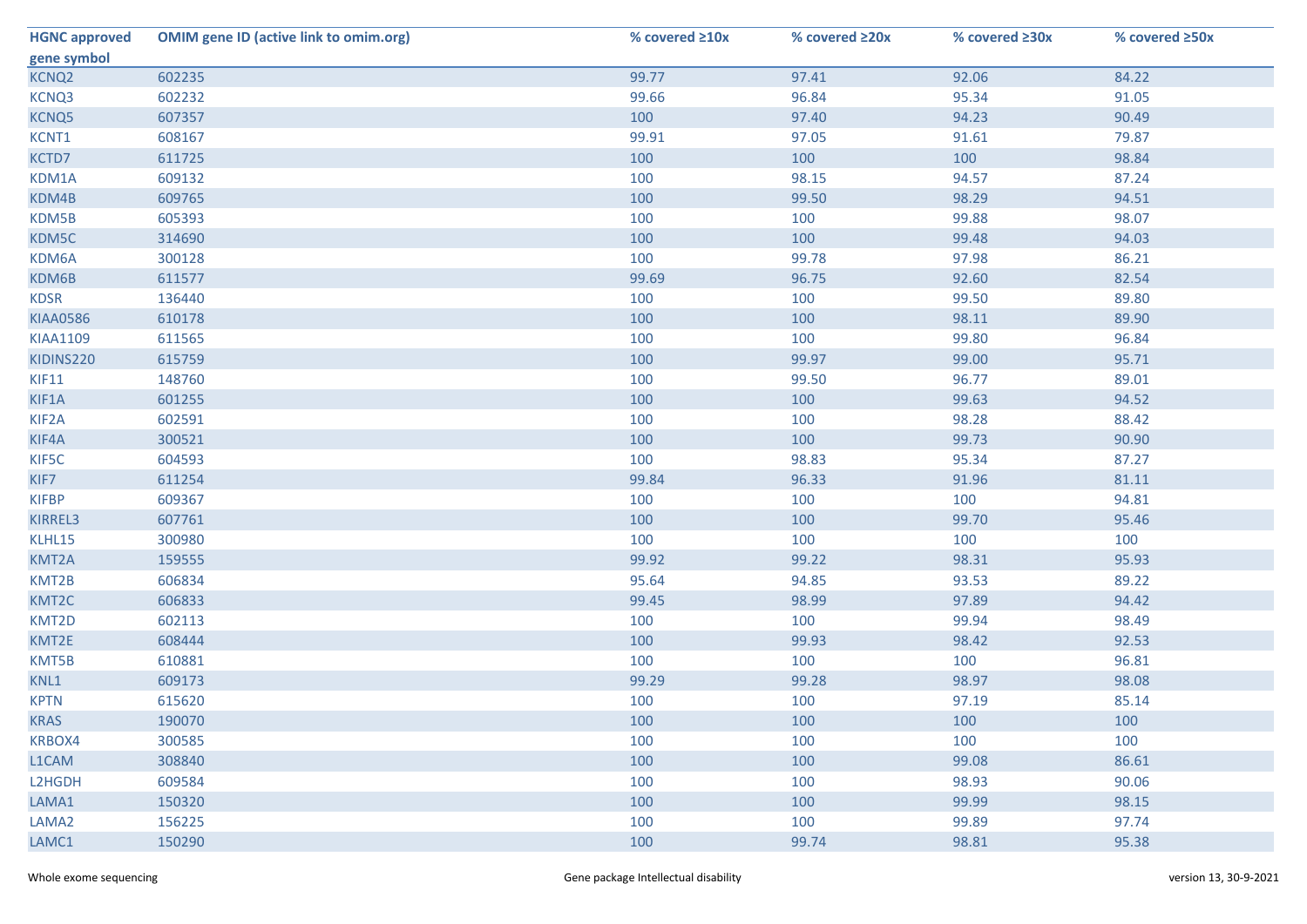| <b>HGNC approved</b> | <b>OMIM gene ID (active link to omim.org)</b> | % covered ≥10x | % covered ≥20x | % covered ≥30x | % covered ≥50x |
|----------------------|-----------------------------------------------|----------------|----------------|----------------|----------------|
| gene symbol          |                                               |                |                |                |                |
| LAMC3                | 604349                                        | 100            | 99.45          | 98.02          | 88.98          |
| LAMP <sub>2</sub>    | 309060                                        | 100            | 100            | 99.04          | 84.25          |
| LARGE1               | 603590                                        | 100            | 100            | 99.45          | 96.92          |
| LARP7                | 612026                                        | 100            | 99.19          | 94.94          | 79.55          |
| LAS1L                | 300964                                        | 100            | 100            | 100            | 97.16          |
| <b>LIAS</b>          | 607031                                        | 100            | 99.33          | 92.76          | 92.76          |
| LIG4                 | 601837                                        | 96.16          | 96.16          | 96.16          | 96.16          |
| LINS1                | 610350                                        | 100            | 100            | 100            | 100            |
| LMAN2L               | 609552                                        | 100            | 100            | 100            | 96.26          |
| LONP1                | 605490                                        | 100            | 98.80          | 96.85          | 90.50          |
| LRP <sub>2</sub>     | 600073                                        | 100            | 99.89          | 99.21          | 97.47          |
| <b>LRPPRC</b>        | 607544                                        | 100            | 99.82          | 98.76          | 95.24          |
| LZTFL1               | 606568                                        | 100            | 97.97          | 88.39          | 76.98          |
| <b>MAB21L2</b>       | 604357                                        | 100            | 100            | 100            | 99.91          |
| MACF1                | 608271                                        | 100            | 100            | 99.71          | 97.26          |
| MACROD2              | 611567                                        | 89.26          | 89.26          | 89.26          | 87.45          |
| <b>MAF</b>           | 177075                                        | 84.75          | 78.90          | 75.82          | 70.62          |
| MAGEC3               | 300469                                        | 100            | 99.26          | 96.72          | 87.46          |
| MAGEL2               | 605283                                        | 100            | 100            | 99.73          | 94.20          |
| MAGT1                | 300715                                        | 100            | 97.92          | 91.47          | 86.70          |
| MAN1B1               | 604346                                        | 100            | 100            | 100            | 98.54          |
| MAN2B1               | 609458                                        | 100            | 99.90          | 97.81          | 88.61          |
| <b>MANBA</b>         | 609489                                        | 100            | 100            | 99.97          | 99.16          |
| <b>MAOA</b>          | 309850                                        | 100            | 100            | 100            | 93.35          |
| MAP2K1               | 176872                                        | 100            | 100            | 100            | 98.21          |
| MAP2K2               | 601263                                        | 100            | 100            | 98.06          | 86.80          |
| MAPRE2               | 605789                                        | 100            | 100            | 100            | 100            |
| MASP1                | 600521                                        | 100            | 100            | 100            | 99.30          |
| MAST1                | 612256                                        | 100            | 99.97          | 98.40          | 89.81          |
| MAT1A                | 610550                                        | 100            | 100            | 100            | 100            |
| MBD5                 | 611472                                        | 100            | 100            | 99.78          | 98.89          |
| MBOAT7               | 606048                                        | 100            | 98.91          | 95.40          | 86.31          |
| MBTPS2               | 300294                                        | 100            | 99.80          | 96.51          | 91.78          |
| MCCC1                | 609010                                        | 100            | 100            | 100            | 94.60          |
| MCCC <sub>2</sub>    | 609014                                        | 100            | 100            | 97.68          | 91.01          |
| MCF2L                | 609499                                        | 100            | 100            | 98.56          | 93.29          |
| MCM3AP               | 603294                                        | 100            | 99.82          | 98.82          | 94.78          |
| MCOLN1               | 605248                                        | 100            | 100            | 98.79          | 91.56          |
| MCOLN3               | 607400                                        | 100            | 100            | 100            | 99.32          |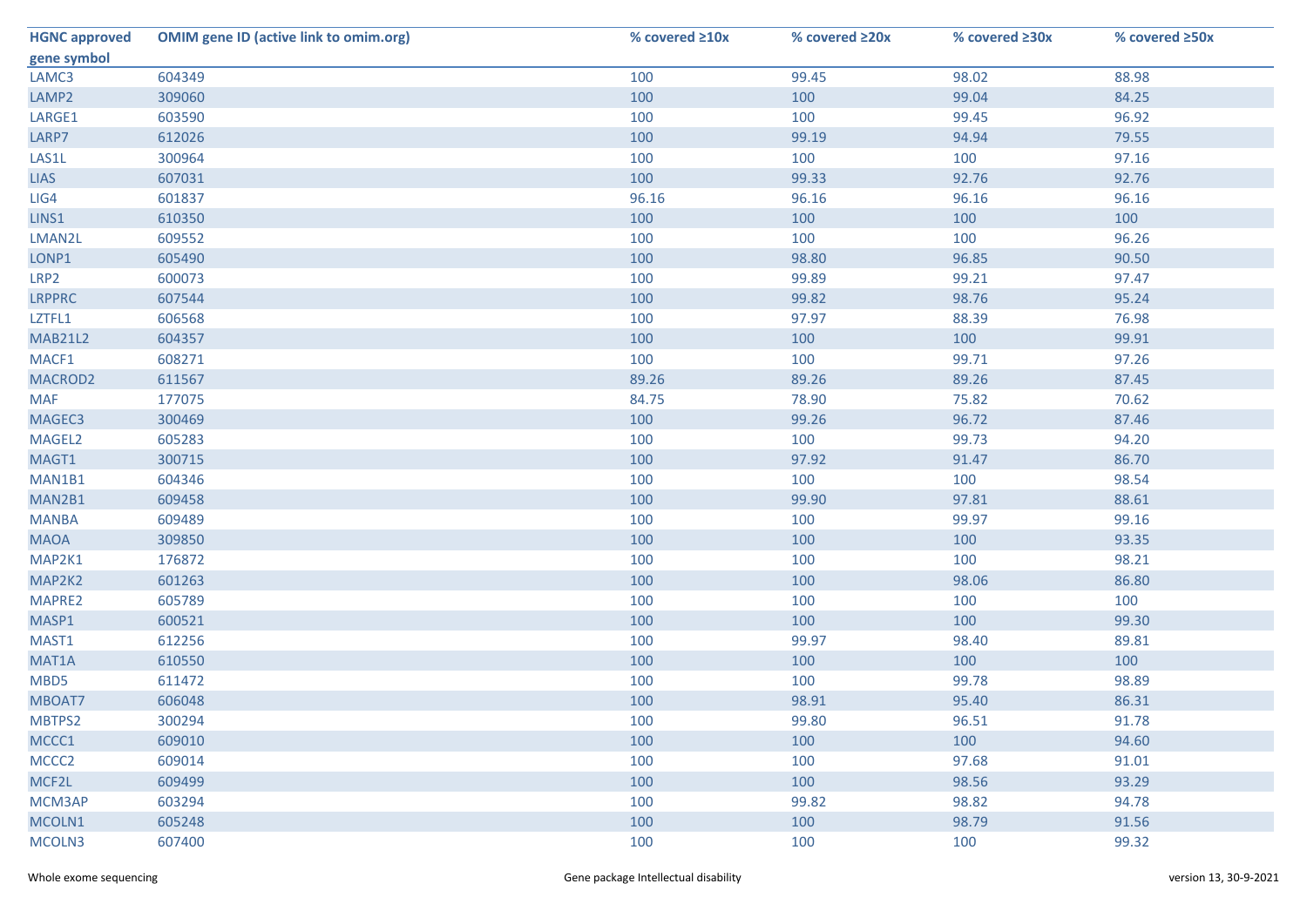| <b>HGNC approved</b> | <b>OMIM gene ID (active link to omim.org)</b> | % covered $\geq 10x$ | % covered ≥20x | % covered ≥30x | % covered ≥50x |
|----------------------|-----------------------------------------------|----------------------|----------------|----------------|----------------|
| gene symbol          |                                               |                      |                |                |                |
| MCPH1                | 607117                                        | 100                  | 97.13          | 94.14          | 89.45          |
| MDH <sub>2</sub>     | 154100                                        | 100                  | 100            | 100            | 99.14          |
| MECP <sub>2</sub>    | 300005                                        | 100                  | 100            | 100            | 88.50          |
| <b>MECR</b>          | 608205                                        | 99.41                | 93.32          | 86.43          | 83.31          |
| MED12                | 300188                                        | 100                  | 99.82          | 97.42          | 89.88          |
| MED13                | 603808                                        | 100                  | 99.86          | 99.35          | 97.16          |
| MED13L               | 608771                                        | 100                  | 99.89          | 98.72          | 96.49          |
| MED17                | 603810                                        | 100                  | 100            | 99.45          | 92.64          |
| MED23                | 605042                                        | 100                  | 100            | 99.69          | 96.56          |
| MED25                | 610197                                        | 100                  | 99.89          | 98.03          | 86.70          |
| MEF2C                | 600662                                        | 100                  | 100            | 100            | 93.96          |
| MEIS2                | 601740                                        | 100                  | 100            | 99.34          | 97.31          |
| METTL23              | 615262                                        | 100                  | 100            | 100            | 100            |
| MFSD2A               | 614397                                        | 100                  | 100            | 100            | 94.76          |
| MFSD8                | 611124                                        | 100                  | 100            | 100            | 98.06          |
| MGAT2                | 602616                                        | 100                  | 100            | 100            | 100            |
| MICU1                | 605084                                        | 100                  | 100            | 100            | 99.74          |
| MID1                 | 300552                                        | 100                  | 100            | 100            | 95.23          |
| MID <sub>2</sub>     | 300204                                        | 100                  | 100            | 99.77          | 94.30          |
| <b>MKKS</b>          | 604896                                        | 100                  | 100            | 100            | 100            |
| MKS1                 | 609883                                        | 100                  | 99.80          | 98.92          | 94.23          |
| MLC1                 | 605908                                        | 100                  | 100            | 100            | 92.34          |
| <b>MLYCD</b>         | 606761                                        | 99.49                | 93.89          | 86.45          | 72.96          |
| <b>MMAA</b>          | 607481                                        | 100                  | 100            | 100            | 96.51          |
| <b>MMADHC</b>        | 611935                                        | 100                  | 100            | 99.17          | 85.36          |
| <b>MMUT</b>          | 609058                                        | 100                  | 100            | 100            | 98.63          |
| MOCS1                | 603707                                        | 100                  | 100            | 96.80          | 93.26          |
| MOCS <sub>2</sub>    | 603708                                        | 100                  | 100            | 100            | 100            |
| <b>MOGS</b>          | 601336                                        | 100                  | 100            | 100            | 98.42          |
| MORC <sub>2</sub>    | 616661                                        | 100                  | 100            | 100            | 99.50          |
| MPDU1                | 604041                                        | 100                  | 100            | 100            | 90.24          |
| <b>MPDZ</b>          | 603785                                        | 98.36                | 98.36          | 98.36          | 97.32          |
| <b>MPLKIP</b>        | 609188                                        | 100                  | 94.97          | 89.77          | 75.48          |
| MRPL3                | 607118                                        | 100                  | 100            | 100            | 100            |
| MRPS22               | 605810                                        | 100                  | 100            | 100            | 92.14          |
| MSI1                 | 603328                                        | 94.22                | 89.75          | 81.73          | 62.41          |
| MSL <sub>2</sub>     | 614802                                        | 100                  | 100            | 100            | 100            |
| <b>MTFMT</b>         | 611766                                        | 100                  | 100            | 99.44          | 93.47          |
| <b>MTHFR</b>         | 607093                                        | 100                  | 100            | 100            | 97.21          |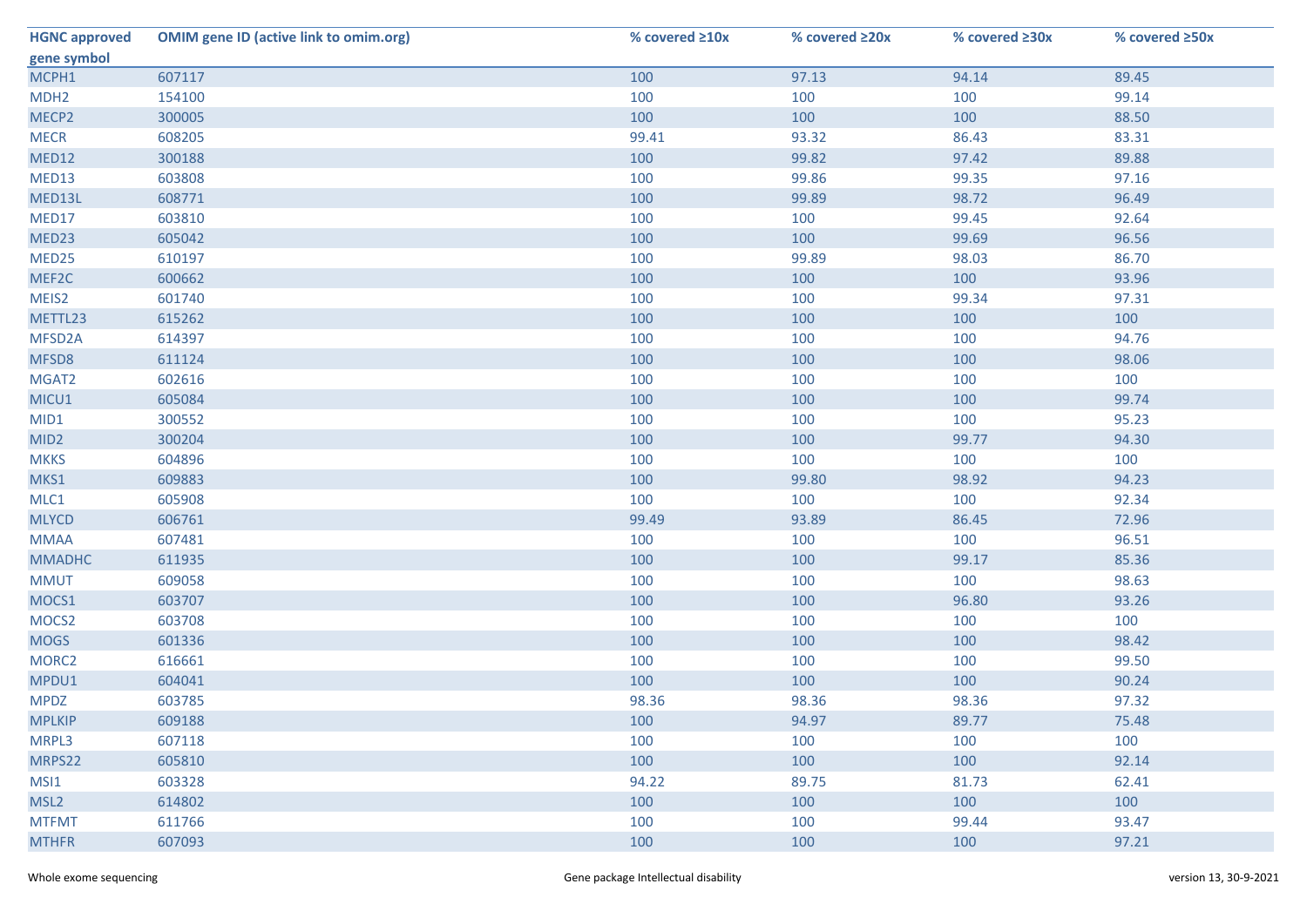| <b>HGNC approved</b> | <b>OMIM gene ID (active link to omim.org)</b> | % covered ≥10x   | % covered ≥20x | % covered ≥30x | % covered ≥50x |
|----------------------|-----------------------------------------------|------------------|----------------|----------------|----------------|
| gene symbol          |                                               |                  |                |                |                |
| <b>MTHFS</b>         | 604197                                        | 100              | 100            | 100            | 98.06          |
| MTMR9                | 606260                                        | 100              | 100            | 99.62          | 95.37          |
| <b>MTOR</b>          | 601231                                        | 100              | 99.87          | 99.52          | 97.16          |
| <b>MTR</b>           | 156570                                        | 100              | 100            | 99.46          | 97.37          |
| <b>MTRFR</b>         | 613541                                        | No coverage data |                |                |                |
| <b>MTRR</b>          | 602568                                        | 100              | 100            | 100            | 99.62          |
| <b>MVK</b>           | 251170                                        | 100              | 100            | 100            | 97.30          |
| <b>MYCN</b>          | 164840                                        | 100              | 100            | 97.68          | 91.49          |
| MYH9                 | 160775                                        | 100              | 98.68          | 93.13          | 77.91          |
| MYO5A                | 160777                                        | 98.09            | 96.39          | 94.93          | 92.09          |
| MYT1L                | 613084                                        | 100              | 100            | 100            | 98.08          |
| <b>NAA10</b>         | 300013                                        | 100              | 99.83          | 90.58          | 57.17          |
| <b>NAA15</b>         | 608000                                        | 100              | 100            | 100            | 95.71          |
| NACC1                | 610672                                        | 100              | 100            | 98.27          | 94.35          |
| <b>NAGA</b>          | 104170                                        | 100              | 100            | 100            | 91.86          |
| <b>NAGLU</b>         | 609701                                        | 100              | 94.55          | 91.12          | 82.97          |
| <b>NALCN</b>         | 611549                                        | 100              | 100            | 100            | 98.05          |
| <b>NANS</b>          | 605202                                        | 100              | 100            | 100            | 97.28          |
| NARS2                | 612803                                        | 99.46            | 93.76          | 93.76          | 92.04          |
| <b>NAT10</b>         | 609221                                        | 100              | 99.15          | 97.14          | 96.53          |
| <b>NBEA</b>          | 604889                                        | 99.00            | 98.87          | 97.98          | 93.94          |
| <b>NBN</b>           | 602667                                        | 100              | 100            | 100            | 97.35          |
| NCOR <sub>2</sub>    | 600848                                        | 99.82            | 96.70          | 88.51          | 68.93          |
| NDE1                 | 609449                                        | 100              | 100            | 96.78          | 82.83          |
| <b>NDP</b>           | 300658                                        | 100              | 100            | 100            | 100            |
| NDST1                | 600853                                        | 100              | 100            | 99.66          | 96.79          |
| NDUFA1               | 300078                                        | 100              | 100            | 100            | 100            |
| NDUFA11              | 612638                                        | 100              | 100            | 100            | 86.78          |
| NDUFA12              | 614530                                        | 100              | 100            | 100            | 97.57          |
| NDUFA2               | 602137                                        | 100              | 100            | 100            | 100            |
| NDUFAF3              | 612911                                        | 100              | 100            | 98.93          | 90.03          |
| NDUFAF5              | 612360                                        | 100              | 95.12          | 95.12          | 91.79          |
| NDUFS1               | 157655                                        | 100              | 100            | 100            | 99.52          |
| NDUFS2               | 602985                                        | 100              | 100            | 100            | 93.11          |
| NDUFS3               | 603846                                        | 100              | 100            | 100            | 100            |
| NDUFS4               | 602694                                        | 100              | 100            | 100            | 100            |
| NDUFS6               | 603848                                        | 100              | 100            | 99.89          | 85.62          |
| NDUFS7               | 601825                                        | 100              | 96.18          | 92.87          | 79.60          |
| NDUFS8               | 602141                                        | 100              | 100            | 98             | 90.13          |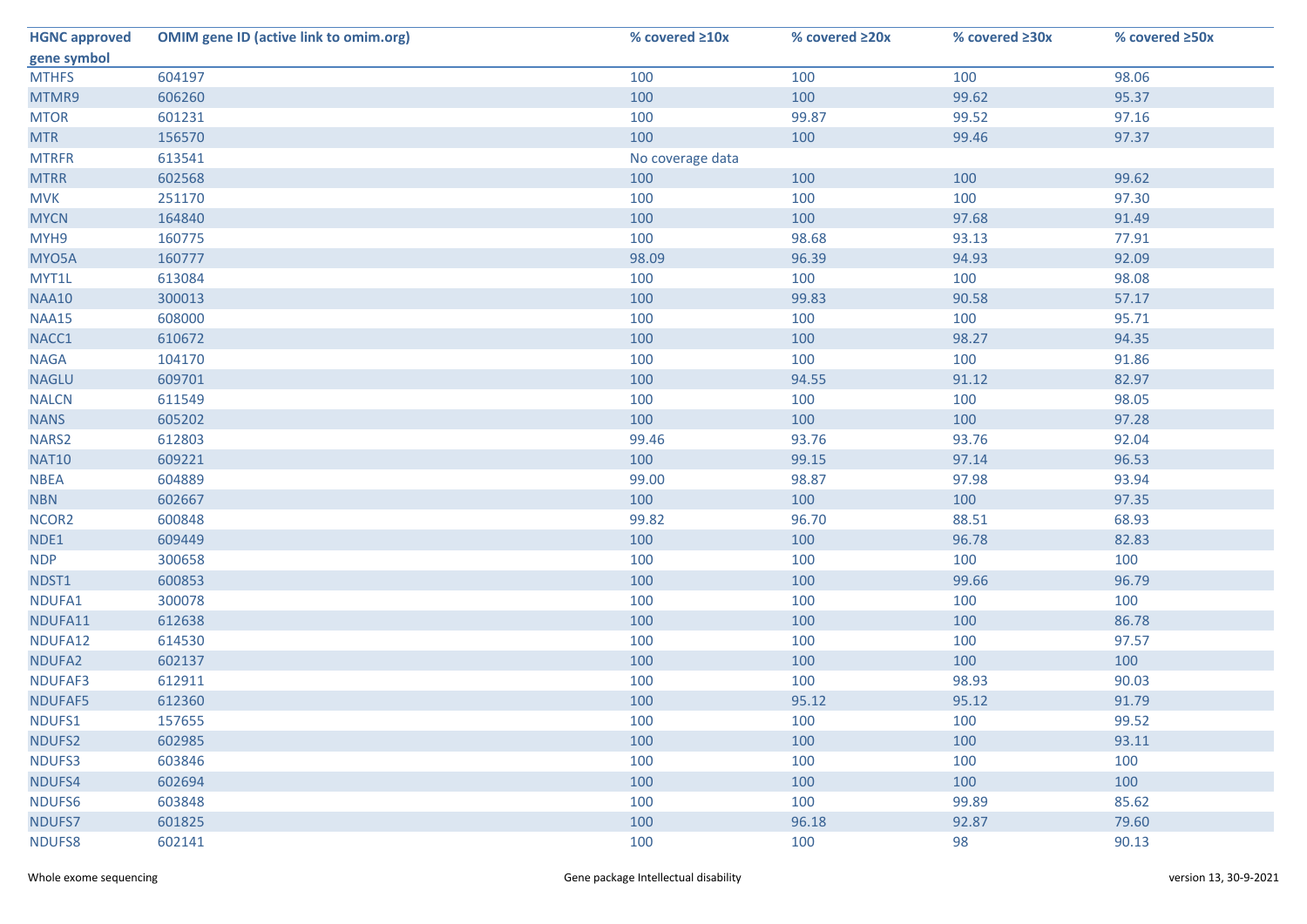| <b>HGNC approved</b> | <b>OMIM gene ID (active link to omim.org)</b> | % covered ≥10x | % covered ≥20x | % covered ≥30x | % covered ≥50x |
|----------------------|-----------------------------------------------|----------------|----------------|----------------|----------------|
| gene symbol          |                                               |                |                |                |                |
| NDUFV1               | 161015                                        | 100            | 100            | 99.91          | 96.29          |
| NDUFV2               | 600532                                        | 100            | 100            | 97.41          | 90.85          |
| NECAP1               | 611623                                        | 100            | 100            | 100            | 100            |
| NECTIN1              | 600644                                        | 100            | 100            | 98.62          | 90.54          |
| NEDD4L               | 606384                                        | 100            | 99.80          | 97.43          | 93.46          |
| NEU1                 | 608272                                        | 100            | 100            | 100            | 99.71          |
| <b>NEXMIF</b>        | 300524                                        | 100            | 100            | 100            | 100            |
| NF1                  | 613113                                        | 100            | 99.58          | 98.32          | 93.20          |
| NFATC1               | 600489                                        | 100            | 99.83          | 98.40          | 95.15          |
| NFE2L2               | 600492                                        | 100            | 100            | 100            | 96.61          |
| <b>NFIA</b>          | 600727                                        | 100            | 95.90          | 95.14          | 88.28          |
| <b>NFIX</b>          | 164005                                        | 100            | 100            | 98.51          | 88.56          |
| NGLY1                | 610661                                        | 100            | 100            | 97.64          | 91.78          |
| <b>NHS</b>           | 300457                                        | 100            | 96.81          | 92.89          | 87.99          |
| NID1                 | 131390                                        | 100            | 100            | 99.81          | 94.35          |
| <b>NIN</b>           | 608684                                        | 100            | 100            | 99.22          | 96.48          |
| <b>NIPBL</b>         | 608667                                        | 100            | 99.98          | 99.38          | 96.10          |
| <b>NKX2-1</b>        | 600635                                        | 100            | 100            | 99.29          | 74.39          |
| NLGN3                | 300336                                        | 100            | 99.27          | 98.17          | 90.46          |
| NLGN4X               | 300427                                        | 100            | 100            | 100            | 100            |
| NLRP3                | 606416                                        | 100            | 100            | 100            | 99.67          |
| <b>NONO</b>          | 300084                                        | 100            | 99.91          | 97.71          | 87.17          |
| NOVA <sub>2</sub>    | 601991                                        | 93.41          | 85.25          | 79.88          | 65.84          |
| NPC1                 | 607623                                        | 100            | 99.98          | 99.07          | 97.09          |
| NPC <sub>2</sub>     | 601015                                        | 100            | 100            | 100            | 100            |
| NPHP1                | 607100                                        | 96.88          | 96.88          | 96.88          | 94.79          |
| NPRL3                | 600928                                        | 100            | 100            | 99.80          | 87.95          |
| NR2F1                | 132890                                        | 100            | 97.40          | 92.36          | 82.84          |
| <b>NRAS</b>          | 164790                                        | 100            | 100            | 100            | 99.85          |
| NRXN1                | 600565                                        | 100            | 100            | 100            | 98.88          |
| NSD1                 | 606681                                        | 100            | 99.93          | 99.58          | 97.67          |
| <b>NSDHL</b>         | 300275                                        | 100            | 100            | 100            | 96.78          |
| NSUN2                | 610916                                        | 100            | 97.69          | 94.44          | 90.92          |
| NTRK1                | 191315                                        | 100            | 99.76          | 96.50          | 84.79          |
| <b>NUP62</b>         | 605815                                        | 100            | 100            | 100            | 99.21          |
| <b>OAT</b>           | 613349                                        | 100            | 95.40          | 92.47          | 87.93          |
| <b>OCLN</b>          | 602876                                        | 82.90          | 72.78          | 70.85          | 58.74          |
| <b>OCRL</b>          | 300535                                        | 98.15          | 98.15          | 98.15          | 97.93          |
| ODC1                 | 165640                                        | 100            | 100            | 100            | 98.96          |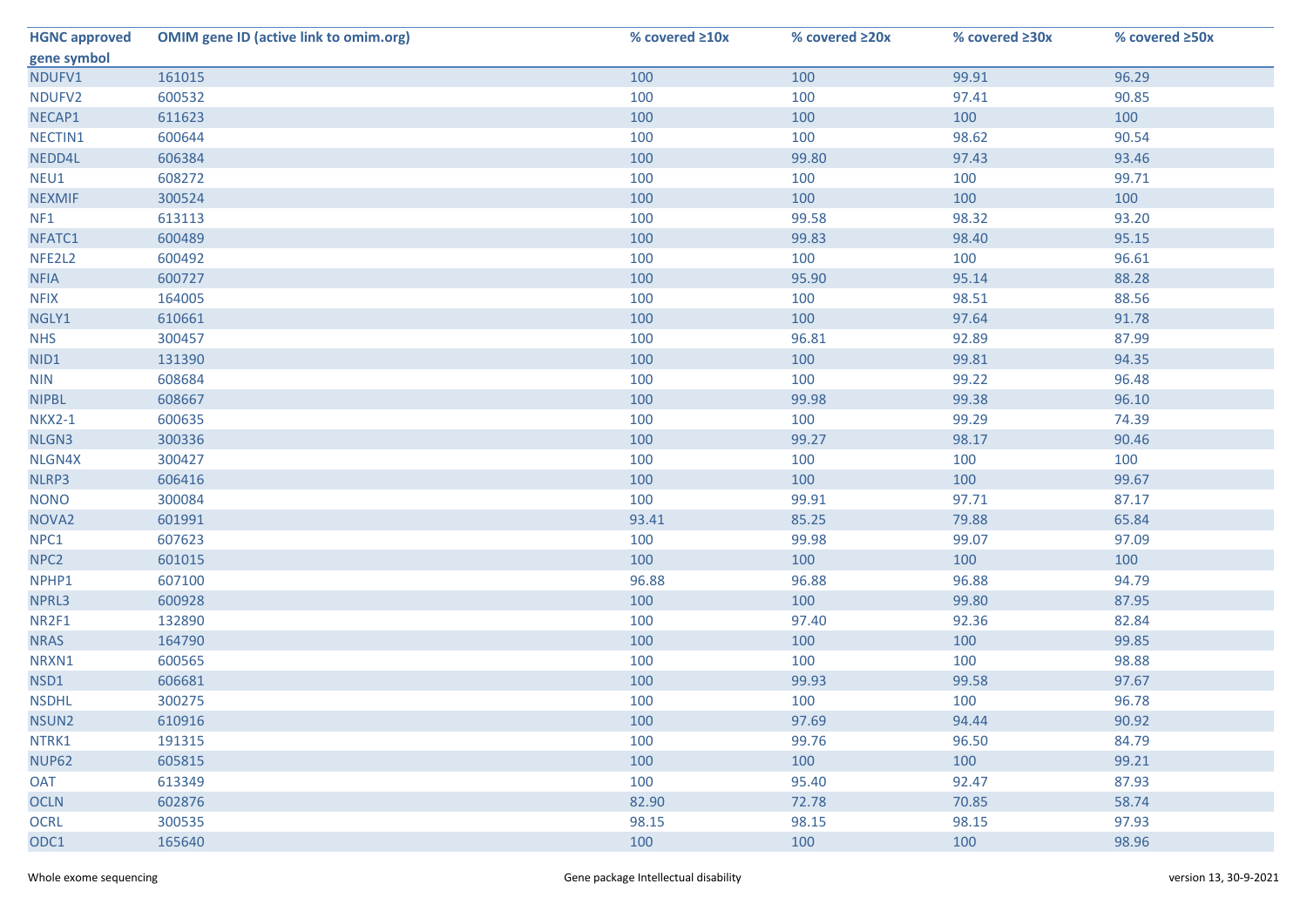| <b>HGNC approved</b> | <b>OMIM gene ID (active link to omim.org)</b> | % covered ≥10x | % covered ≥20x | % covered ≥30x | % covered ≥50x |
|----------------------|-----------------------------------------------|----------------|----------------|----------------|----------------|
| gene symbol          |                                               |                |                |                |                |
| OFD1                 | 300170                                        | 100            | 99.66          | 98.24          | 86.94          |
| <b>OGT</b>           | 300255                                        | 100            | 100            | 100            | 98.45          |
| OPHN1                | 300127                                        | 100            | 100            | 100            | 95.34          |
| ORC1                 | 601902                                        | 100            | 100            | 100            | 99.40          |
| <b>OTC</b>           | 300461                                        | 100            | 100            | 99.52          | 93.62          |
| P2RX6                | 608077                                        | 100            | 100            | 100            | 98.85          |
| PACS1                | 607492                                        | 98.03          | 93.40          | 88.90          | 88.48          |
| PACS <sub>2</sub>    | 610423                                        | 99.27          | 96.39          | 95.14          | 89.31          |
| PAFAH1B1             | 601545                                        | 100            | 97.90          | 93.36          | 93.36          |
| PAH                  | 612349                                        | 100            | 100            | 100            | 100            |
| PAK3                 | 300142                                        | 100            | 100            | 99.32          | 83.57          |
| PANK2                | 606157                                        | 100            | 100            | 100            | 99.06          |
| PANX1                | 608420                                        | 100            | 100            | 100            | 96.70          |
| PAX1                 | 167411                                        | 100            | 95.30          | 80.70          | 68.74          |
| PAX6                 | 607108                                        | 100            | 100            | 100            | 100            |
| PAX8                 | 167415                                        | 100            | 98.92          | 96.97          | 88.76          |
| PBX1                 | 176310                                        | 100            | 98.91          | 92.04          | 79.97          |
| PC                   | 608786                                        | 100            | 100            | 99.95          | 96.50          |
| <b>PCCA</b>          | 232000                                        | 100            | 99.02          | 95.93          | 90.63          |
| <b>PCCB</b>          | 232050                                        | 100            | 100            | 100            | 98.60          |
| PCDH19               | 300460                                        | 100            | 100            | 100            | 98.04          |
| PCGF2                | 600346                                        | 100            | 97.77          | 94.47          | 87.46          |
| <b>PCLO</b>          | 604918                                        | 99.92          | 99.76          | 99.57          | 98.68          |
| <b>PCNT</b>          | 605925                                        | 100            | 99.96          | 99.08          | 93.59          |
| PDE4D                | 600129                                        | 100            | 100            | 100            | 100            |
| PDHA1                | 300502                                        | 100            | 100            | 97.74          | 86.32          |
| PDP1                 | 605993                                        | 100            | 100            | 100            | 100            |
| PDSS1                | 607429                                        | 100            | 100            | 100            | 100            |
| PDSS2                | 610564                                        | 100            | 100            | 97.94          | 93.22          |
| PEPD                 | 613230                                        | 100            | 100            | 99.80          | 91.29          |
| <b>PET100</b>        | 614770                                        | 100            | 100            | 100            | 100            |
| PEX1                 | 602136                                        | 100            | 99.27          | 96.71          | 92.61          |
| <b>PEX10</b>         | 602859                                        | 100            | 100            | 100            | 95.75          |
| PEX11B               | 603867                                        | 100            | 100            | 100            | 90.14          |
| <b>PEX12</b>         | 601758                                        | 100            | 100            | 100            | 100            |
| <b>PEX13</b>         | 601789                                        | 100            | 100            | 100            | 96.74          |
| <b>PEX16</b>         | 603360                                        | 100            | 100            | 96.58          | 70.67          |
| <b>PEX19</b>         | 600279                                        | 100            | 100            | 98.19          | 86.96          |
| PEX <sub>2</sub>     | 170993                                        | 100            | 100            | 100            | 100            |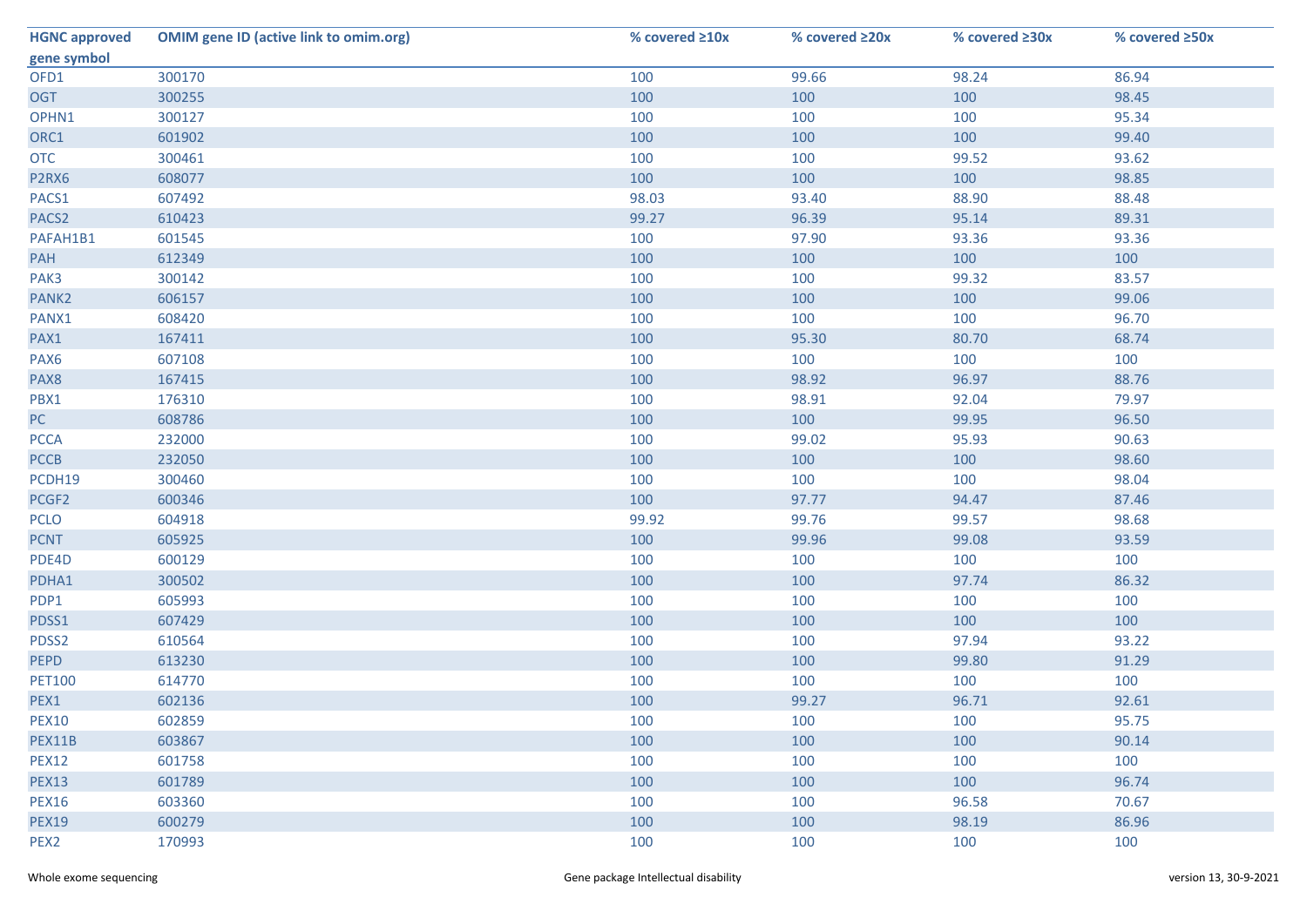| <b>HGNC approved</b> | <b>OMIM gene ID (active link to omim.org)</b> | % covered ≥10x | % covered ≥20x | % covered ≥30x | % covered ≥50x |
|----------------------|-----------------------------------------------|----------------|----------------|----------------|----------------|
| gene symbol          |                                               |                |                |                |                |
| <b>PEX26</b>         | 608666                                        | 100            | 100            | 100            | 97.05          |
| PEX3                 | 603164                                        | 100            | 100            | 100            | 98.79          |
| PEX5                 | 600414                                        | 100            | 100            | 100            | 95.40          |
| PEX <sub>6</sub>     | 601498                                        | 100            | 99.44          | 96.19          | 88.40          |
| PEX7                 | 601757                                        | 100            | 100            | 98.16          | 87.17          |
| PGAP1                | 611655                                        | 100            | 98.06          | 92.79          | 82.03          |
| PGAP2                | 615187                                        | 100            | 100            | 100            | 98.69          |
| PGAP3                | 611801                                        | 100            | 100            | 100            | 100            |
| PGK1                 | 311800                                        | 100            | 100            | 100            | 95.68          |
| PHACTR1              | 608723                                        | 80.56          | 80.56          | 76.94          | 65             |
| PHC1                 | 602978                                        | 100            | 100            | 97.83          | 89.49          |
| PHF21A               | 608325                                        | 100            | 99.96          | 97.88          | 87.88          |
| PHF23                | 612910                                        | 100            | 100            | 100            | 95.87          |
| PHF <sub>6</sub>     | 300414                                        | 100            | 98.24          | 90.39          | 61.14          |
| PHF8                 | 300560                                        | 100            | 100            | 98.08          | 90.76          |
| <b>PHGDH</b>         | 606879                                        | 100            | 100            | 100            | 96.57          |
| PHIP                 | 612870                                        | 99.20          | 97.21          | 94.90          | 89.74          |
| PI4KA                | 600286                                        | 100            | 99.27          | 96.68          | 91.65          |
| <b>PIGA</b>          | 311770                                        | 100            | 100            | 96.12          | 95.35          |
| <b>PIGC</b>          | 601730                                        | 100            | 100            | 100            | 100            |
| <b>PIGG</b>          | 616918                                        | 100            | 100            | 99.78          | 96.62          |
| PIGL                 | 605947                                        | 100            | 100            | 100            | 100            |
| <b>PIGN</b>          | 606097                                        | 100            | 99.81          | 95.39          | 79.08          |
| <b>PIGO</b>          | 614730                                        | 100            | 99.96          | 98.18          | 93.15          |
| <b>PIGT</b>          | 610272                                        | 100            | 100            | 99.14          | 91.41          |
| PIGV                 | 610274                                        | 100            | 100            | 100            | 100            |
| <b>PIGW</b>          | 610275                                        | 100            | 100            | 100            | 100            |
| <b>PIGY</b>          | 610662                                        | 100            | 100            | 100            | 100            |
| PIK3CA               | 171834                                        | 100            | 100            | 100            | 98.85          |
| PIK3R1               | 171833                                        | 100            | 100            | 100            | 98.58          |
| PIK3R2               | 603157                                        | 93.42          | 90.78          | 89.90          | 85.23          |
| PLA2G6               | 603604                                        | 100            | 100            | 99.74          | 96.69          |
| PLCB1                | 607120                                        | 100            | 100            | 99.53          | 94.06          |
| PLCH1                | 612835                                        | 100            | 100            | 100            | 98.32          |
| PLK4                 | 605031                                        | 100            | 100            | 100            | 97.35          |
| PLP1                 | 300401                                        | 100            | 100            | 97.94          | 87.28          |
| <b>PLPBP</b>         | 604436                                        | 100            | 100            | 89.39          | 87.92          |
| PLXNA3               | 300022                                        | 100            | 98.75          | 96.20          | 85.57          |
| PLXND1               | 604282                                        | 99.21          | 98.08          | 96.81          | 89.51          |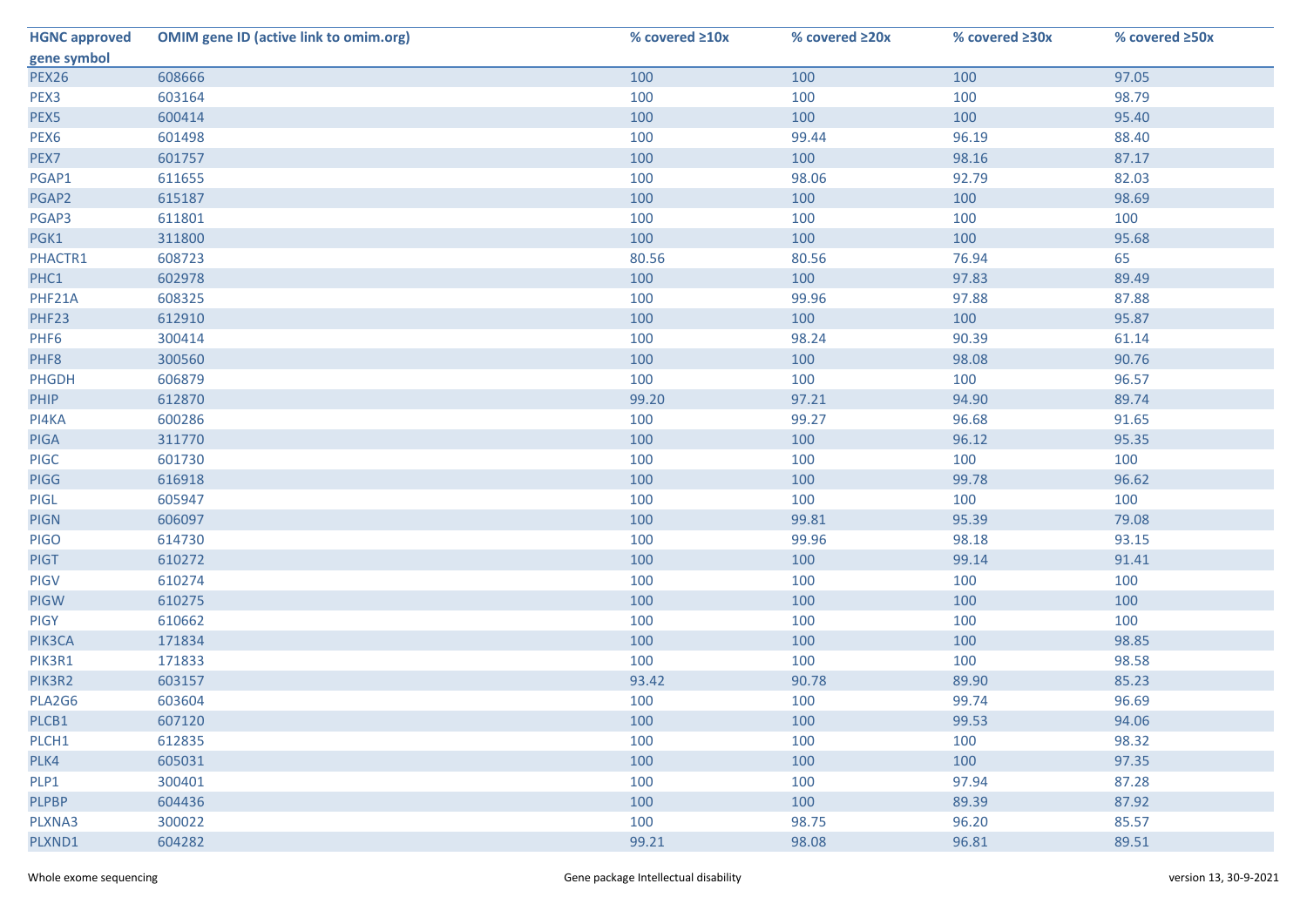| <b>HGNC approved</b> | <b>OMIM gene ID (active link to omim.org)</b> | % covered ≥10x | % covered ≥20x | % covered ≥30x | % covered ≥50x |
|----------------------|-----------------------------------------------|----------------|----------------|----------------|----------------|
| gene symbol          |                                               |                |                |                |                |
| PMM <sub>2</sub>     | 601785                                        | 100            | 100            | 100            | 98.16          |
| <b>PMPCA</b>         | 613036                                        | 100            | 100            | 99.05          | 93.22          |
| <b>PNKP</b>          | 605610                                        | 100            | 100            | 98.86          | 93.95          |
| <b>PNP</b>           | 164050                                        | 100            | 100            | 100            | 100            |
| <b>PNPO</b>          | 603287                                        | 100            | 100            | 100            | 99.51          |
| POC1A                | 614783                                        | 100            | 100            | 100            | 97.36          |
| POGZ                 | 614787                                        | 100            | 100            | 99.96          | 97.23          |
| POLA1                | 312040                                        | 100            | 99.72          | 96.89          | 86.82          |
| <b>POLG</b>          | 174763                                        | 100            | 100            | 99.06          | 93.20          |
| POLR2B               | 180661                                        | 100            | 100            | 99.95          | 98.92          |
| POLR3A               | 614258                                        | 100            | 100            | 100            | 99.38          |
| POLR3B               | 614366                                        | 100            | 100            | 100            | 97.68          |
| <b>POLRMT</b>        | 601778                                        | 100            | 97.15          | 94.62          | 83.53          |
| POMGNT1              | 606822                                        | 100            | 100            | 100            | 99.44          |
| POMGNT2              | 614828                                        | 100            | 100            | 100            | 100            |
| <b>POMK</b>          | 615247                                        | 100            | 100            | 100            | 100            |
| POMT1                | 607423                                        | 100            | 100            | 99.50          | 95.82          |
| POMT <sub>2</sub>    | 607439                                        | 100            | 100            | 99.96          | 97.88          |
| <b>PORCN</b>         | 300651                                        | 100            | 97.56          | 90.53          | 77.48          |
| POU1F1               | 173110                                        | 100            | 91.84          | 91.79          | 87.61          |
| POU3F3               | 602480                                        | 71.68          | 63.12          | 56.09          | 44.67          |
| PPFIA4               | 603145                                        | 100            | 100            | 98.77          | 89.54          |
| PPIL1                | 601301                                        | 100            | 100            | 100            | 100            |
| PPM1D                | 605100                                        | 100            | 100            | 100            | 100            |
| <b>PPOX</b>          | 600923                                        | 100            | 100            | 100            | 94.97          |
| PPP1CB               | 600590                                        | 100            | 100            | 100            | 98.60          |
| PPP1R15B             | 613257                                        | 100            | 100            | 100            | 100            |
| PPP <sub>2</sub> CA  | 176915                                        | 100            | 100            | 100            | 97.83          |
| PPP2R1A              | 605983                                        | 100            | 100            | 99.78          | 96.20          |
| PPP2R5B              | 601644                                        | 100            | 100            | 99.00          | 84.78          |
| PPP2R5C              | 601645                                        | 97.72          | 97.72          | 95.16          | 93.24          |
| PPP2R5D              | 601646                                        | 100            | 100            | 100            | 97.46          |
| PPP3CA               | 114105                                        | 100            | 100            | 100            | 98.62          |
| PPT1                 | 600722                                        | 100            | 100            | 100            | 96.43          |
| PQBP1                | 300463                                        | 100            | 100            | 100            | 94.75          |
| PRIM1                | 176635                                        | 100            | 100            | 99.41          | 96.55          |
| PRKAR1A              | 188830                                        | 100            | 100            | 100            | 100            |
| PRKAR1B              | 176911                                        | 100            | 100            | 99.66          | 93.04          |
| <b>PRKCE</b>         | 176975                                        | 100            | 100            | 100            | 100            |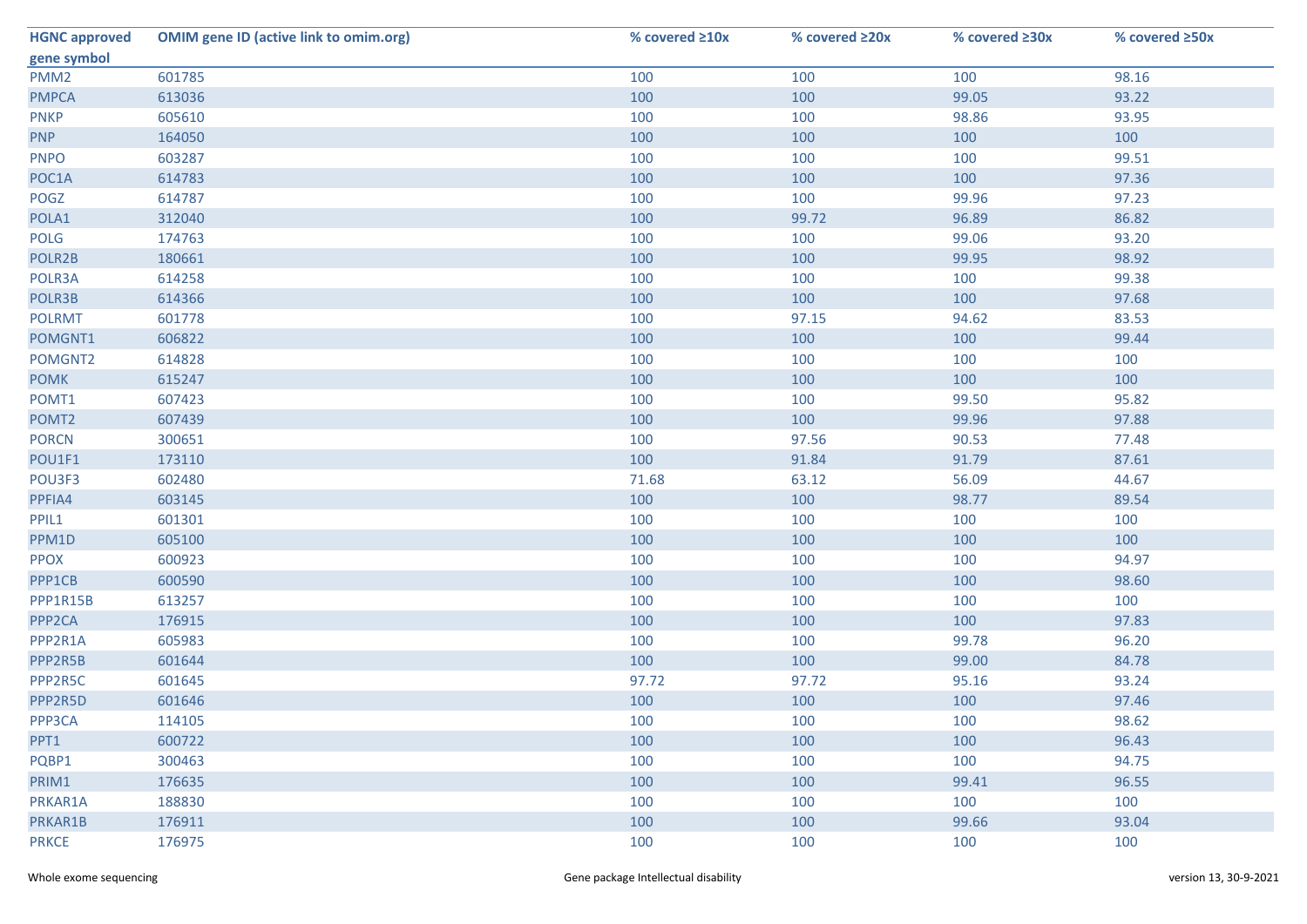| <b>HGNC approved</b> | <b>OMIM gene ID (active link to omim.org)</b> | % covered ≥10x | % covered ≥20x | % covered ≥30x | % covered ≥50x |
|----------------------|-----------------------------------------------|----------------|----------------|----------------|----------------|
| gene symbol          |                                               |                |                |                |                |
| PRMT7                | 610087                                        | 95.92          | 95.92          | 95.92          | 94.62          |
| <b>PRODH</b>         | 606810                                        | 99.13          | 95.96          | 93.53          | 87.26          |
| <b>CDC40</b>         | 613799                                        | 100            | 98.33          | 94.26          | 88.54          |
| PRPS1                | 311850                                        | 100            | 100            | 100            | 98.76          |
| <b>PRR12</b>         | 616633                                        | 99.92          | 97.82          | 92.93          | 79.57          |
| PRSS12               | 606709                                        | 100            | 100            | 100            | 98.44          |
| <b>PSAP</b>          | 176801                                        | 100            | 100            | 100            | 95.80          |
| PSAT1                | 610936                                        | 100            | 100            | 100            | 95.58          |
| PSMD12               | 604450                                        | 100            | 100            | 100            | 100            |
| <b>PSPH</b>          | 172480                                        | 100            | 98.77          | 93.61          | 73.16          |
| PTCH1                | 601309                                        | 96.46          | 96.46          | 96.46          | 96.46          |
| PTCHD1               | 300828                                        | 100            | 100            | 99.08          | 95.83          |
| PTDSS1               | 612792                                        | 100            | 100            | 100            | 99.11          |
| <b>PTEN</b>          | 601728                                        | 100            | 100            | 100            | 100            |
| PTF1A                | 607194                                        | 100            | 97.85          | 85.01          | 50.63          |
| PTGR1                | 601274                                        | 99.91          | 98.63          | 96.96          | 94.26          |
| PTPN11               | 176876                                        | 98.37          | 98.37          | 98.37          | 98.37          |
| PTRH <sub>2</sub>    | 608625                                        | 100            | 100            | 100            | 100            |
| PTRHD1               | 617342                                        | 100            | 100            | 100            | 100            |
| <b>PTS</b>           | 612719                                        | 100            | 100            | 100            | 100            |
| <b>PUF60</b>         | 604819                                        | 100            | 100            | 98.20          | 90.80          |
| PUM1                 | 607204                                        | 100            | 100            | 100            | 98.87          |
| <b>PURA</b>          | 600473                                        | 100            | 94.88          | 90.47          | 87.32          |
| PUS1                 | 608109                                        | 100            | 100            | 98.93          | 91.01          |
| PUS3                 | 616283                                        | 100            | 100            | 100            | 100            |
| PUS7                 | 616261                                        | 100            | 100            | 100            | 99.91          |
| PYCR1                | 179035                                        | 100            | 100            | 100            | 96.80          |
| PYCR2                | 616406                                        | 100            | 100            | 98.48          | 86.83          |
| QARS1                | 603727                                        | 100            | 100            | 100            | 98.82          |
| <b>QDPR</b>          | 612676                                        | 100            | 100            | 98.97          | 85.67          |
| RAB18                | 602207                                        | 100            | 92.49          | 88.09          | 78.21          |
| RAB27A               | 603868                                        | 100            | 100            | 100            | 100            |
| RAB39B               | 300774                                        | 100            | 100            | 100            | 100            |
| RAB3GAP1             | 602536                                        | 100            | 100            | 100            | 99.51          |
| RAB3GAP2             | 609275                                        | 100            | 99.48          | 98.16          | 95.87          |
| RAB40AL              | 300405                                        | 100            | 100            | 100            | 100            |
| RAC1                 | 602048                                        | 92.88          | 92.88          | 92.88          | 92.76          |
| RAD21                | 606462                                        | 100            | 100            | 99.58          | 96.96          |
| <b>RAD50</b>         | 604040                                        | 100            | 99.35          | 95.53          | 82.44          |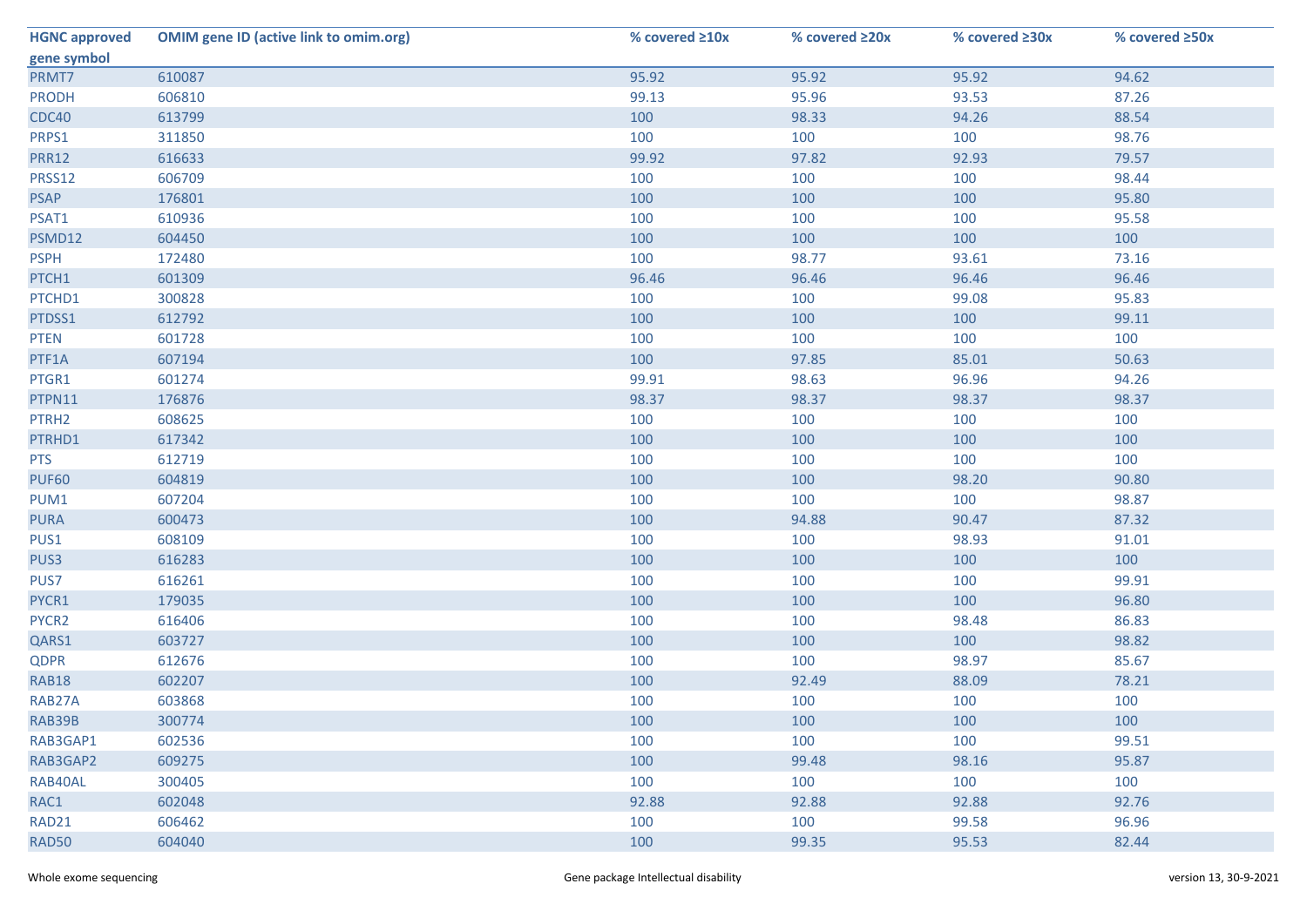| <b>HGNC approved</b> | <b>OMIM gene ID (active link to omim.org)</b> | % covered ≥10x   | % covered ≥20x | % covered ≥30x | % covered ≥50x |
|----------------------|-----------------------------------------------|------------------|----------------|----------------|----------------|
| gene symbol          |                                               |                  |                |                |                |
| RAF1                 | 164760                                        | 100              | 100            | 99.87          | 97.21          |
| RAI1                 | 607642                                        | 100              | 100            | 100            | 98.89          |
| <b>RALA</b>          | 179550                                        | 100              | 95.77          | 84.03          | 71.70          |
| <b>RARB</b>          | 180220                                        | 100              | 100            | 100            | 97.77          |
| RARS2                | 611524                                        | 100              | 100            | 99.95          | 97.60          |
| RBBP8                | 604124                                        | 100              | 100            | 99.41          | 95.13          |
| RBFOX1               | 605104                                        | 100              | 100            | 99.91          | 97.30          |
| <b>RBM10</b>         | 300080                                        | 99.99            | 97.66          | 94.82          | 80.06          |
| <b>RBM28</b>         | 612074                                        | 100              | 100            | 100            | 99.64          |
| <b>RBPJ</b>          | 147183                                        | 100              | 100            | 98.87          | 96.74          |
| RCBTB1               | 607867                                        | 100              | 100            | 100            | 100            |
| <b>RELN</b>          | 600514                                        | 100              | 100            | 99.94          | 98.49          |
| RERE                 | 605226                                        | 99.03            | 97.22          | 95.47          | 83.04          |
| REV3L                | 602776                                        | 99.15            | 98.01          | 98.01          | 97.08          |
| RFT1                 | 611908                                        | 100              | 99.50          | 98.38          | 90.04          |
| <b>RHEB</b>          | 601293                                        | 91.22            | 89.89          | 89.89          | 75.14          |
| RHOBTB2              | 607352                                        | 100              | 100            | 100            | 99.10          |
| RIT1                 | 609591                                        | 100              | 100            | 100            | 100            |
| <b>RLIM</b>          | 300379                                        | 100              | 100            | 100            | 99.48          |
| RMND1                | 614917                                        | 100              | 100            | 100            | 94.86          |
| <b>RMRP</b>          | 157660                                        | No coverage data |                |                |                |
| RNASEH2A             | 606034                                        | 100              | 100            | 100            | 95.93          |
| RNASEH2B             | 610326                                        | 100              | 91.35          | 91.35          | 91.35          |
| RNASEH2C             | 610330                                        | 100              | 100            | 100            | 100            |
| RNASET2              | 612944                                        | 100              | 100            | 96.89          | 86.08          |
| <b>RNF113A</b>       | 300951                                        | 100              | 100            | 100            | 99.38          |
| <b>RNF125</b>        | 610432                                        | 100              | 100            | 100            | 94.61          |
| <b>RNF135</b>        | 611358                                        | 91.87            | 86.45          | 75.97          | 51.69          |
| <b>ROGDI</b>         | 614574                                        | 100              | 98.24          | 94.45          | 83.30          |
| <b>RORA</b>          | 600825                                        | 100              | 100            | 100            | 99.06          |
| RPGRIP1L             | 610937                                        | 99.64            | 97.81          | 94.99          | 91.37          |
| <b>RPL10</b>         | 312173                                        | 100              | 100            | 100            | 100            |
| RPS6KA3              | 300075                                        | 100              | 99.68          | 96.65          | 84.98          |
| RSPRY1               | 616585                                        | 100              | 100            | 100            | 100            |
| RTEL1                | 608833                                        | 100              | 100            | 99.83          | 95.32          |
| <b>RTTN</b>          | 610436                                        | 100              | 100            | 99.96          | 96.53          |
| <b>RUBCN</b>         | 613516                                        | 100              | 98.91          | 97.44          | 92.41          |
| RUSC <sub>2</sub>    | 611053                                        | 100              | 100            | 99.33          | 93.90          |
| RXYLT1               | 605862                                        | 100              | 100            | 100            | 100            |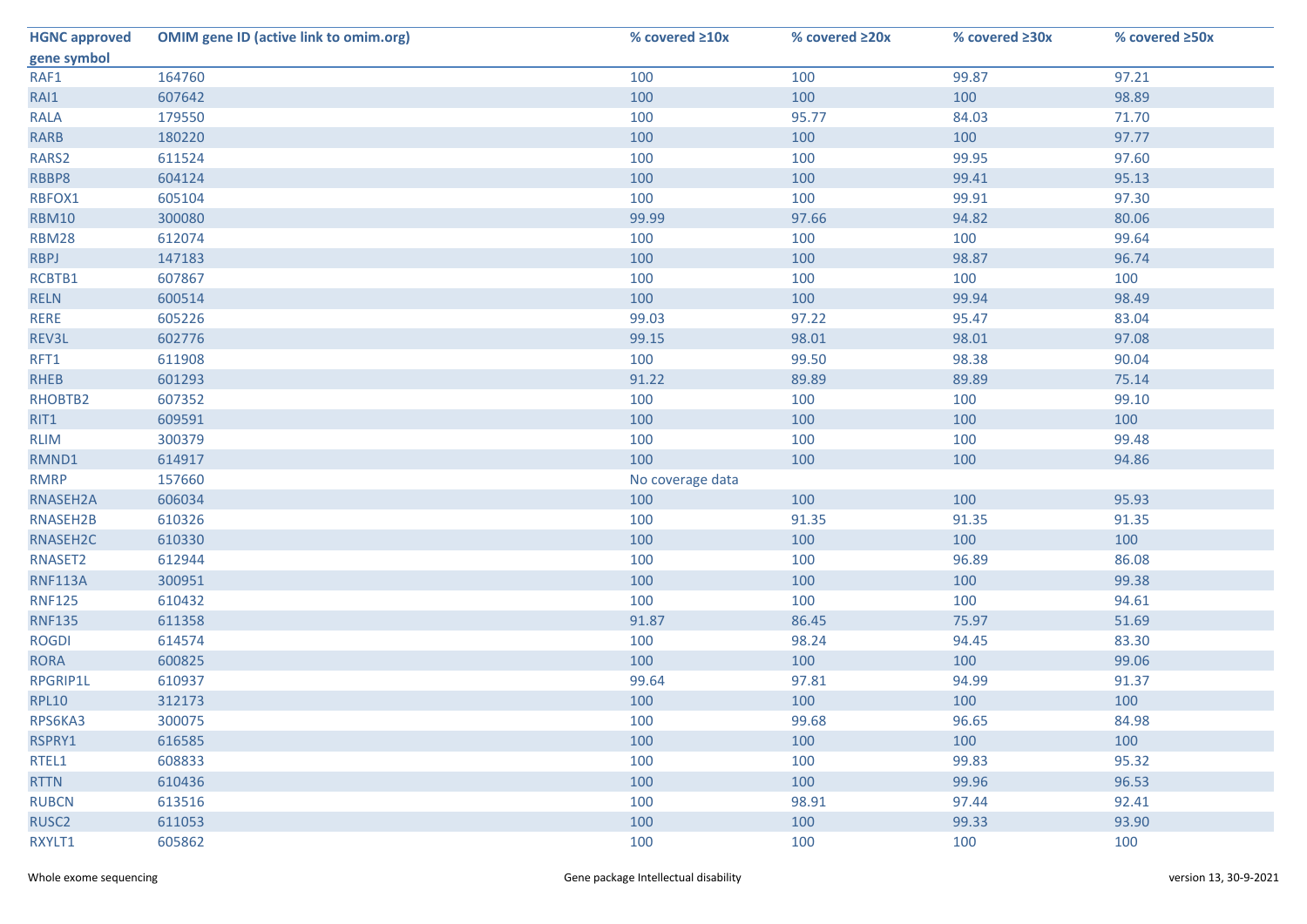| <b>HGNC approved</b> | <b>OMIM gene ID (active link to omim.org)</b> | % covered ≥10x | % covered ≥20x | % covered ≥30x | % covered ≥50x |
|----------------------|-----------------------------------------------|----------------|----------------|----------------|----------------|
| gene symbol          |                                               |                |                |                |                |
| SALL1                | 602218                                        | 100            | 100            | 100            | 98.69          |
| SAMHD1               | 606754                                        | 100            | 100            | 100            | 100            |
| SATB1                | 602075                                        | 100            | 100            | 99.77          | 94.66          |
| SATB <sub>2</sub>    | 608148                                        | 100            | 99.50          | 98.04          | 90.79          |
| <b>SBDS</b>          | 607444                                        | 100            | 100            | 100            | 100            |
| SC5D                 | 602286                                        | 100            | 100            | 100            | 100            |
| SCAF4                | 616023                                        | 99.10          | 97.47          | 95.80          | 91.32          |
| SCAMP5               | 613766                                        | 100            | 100            | 97.03          | 80.42          |
| SCARB2               | 602257                                        | 100            | 100            | 100            | 99.04          |
| SCN1A                | 182389                                        | 100            | 100            | 100            | 99.87          |
| SCN1B                | 600235                                        | 93.06          | 93.06          | 93.06          | 92.71          |
| SCN <sub>2</sub> A   | 182390                                        | 100            | 100            | 99.88          | 98.13          |
| SCN3A                | 182391                                        | 100            | 100            | 100            | 99.27          |
| SCN8A                | 600702                                        | 100            | 100            | 99.94          | 98.39          |
| SCO <sub>1</sub>     | 603644                                        | 100            | 100            | 100            | 100            |
| SCO <sub>2</sub>     | 604272                                        | 100            | 100            | 100            | 100            |
| <b>SDHA</b>          | 600857                                        | 100            | 96.38          | 96.38          | 95.00          |
| SEMA3E               | 608166                                        | 100            | 98.59          | 95.80          | 92.61          |
| <b>SEPSECS</b>       | 613009                                        | 100            | 100            | 100            | 99.45          |
| SERAC1               | 614725                                        | 100            | 100            | 100            | 98.51          |
| SETBP1               | 611060                                        | 100            | 100            | 100            | 99.87          |
| SETD1A               | 611052                                        | 99.20          | 97.46          | 95.33          | 91.28          |
| SETD1B               | 611055                                        | 98.11          | 97.15          | 95.36          | 85.27          |
| SETD <sub>2</sub>    | 612778                                        | 100            | 99.35          | 97.90          | 96.38          |
| SETD5                | 615743                                        | 100            | 100            | 99.89          | 97.17          |
| SF <sub>1</sub>      | 601516                                        | 83.42          | 79.66          | 74.39          | 64.95          |
| <b>SGSH</b>          | 605270                                        | 93.52          | 93.52          | 93.52          | 93.52          |
| SH3KBP1              | 300374                                        | 100            | 99.02          | 97.43          | 90.71          |
| SHANK2               | 603290                                        | 97.94          | 97.94          | 97.15          | 92.70          |
| SHANK3               | 606230                                        | 93.53          | 88.94          | 82.01          | 68.36          |
| <b>SHH</b>           | 600725                                        | 100            | 100            | 100            | 100            |
| SHOC2                | 602775                                        | 100            | 100            | 100            | 98.74          |
| SIK1                 | 605705                                        | 100            | 100            | 100            | 99.83          |
| SIL1                 | 608005                                        | 100            | 100            | 98.91          | 93.28          |
| SIN3A                | 607776                                        | 100            | 100            | 99.38          | 97.80          |
| SIX <sub>3</sub>     | 603714                                        | 100            | 100            | 97.64          | 93.34          |
| <b>SKI</b>           | 164780                                        | 97.53          | 92.04          | 86.04          | 74.94          |
| <b>SLC12A6</b>       | 604878                                        | 100            | 100            | 99.59          | 97.19          |
| <b>SLC13A5</b>       | 608305                                        | 100            | 100            | 100            | 97.38          |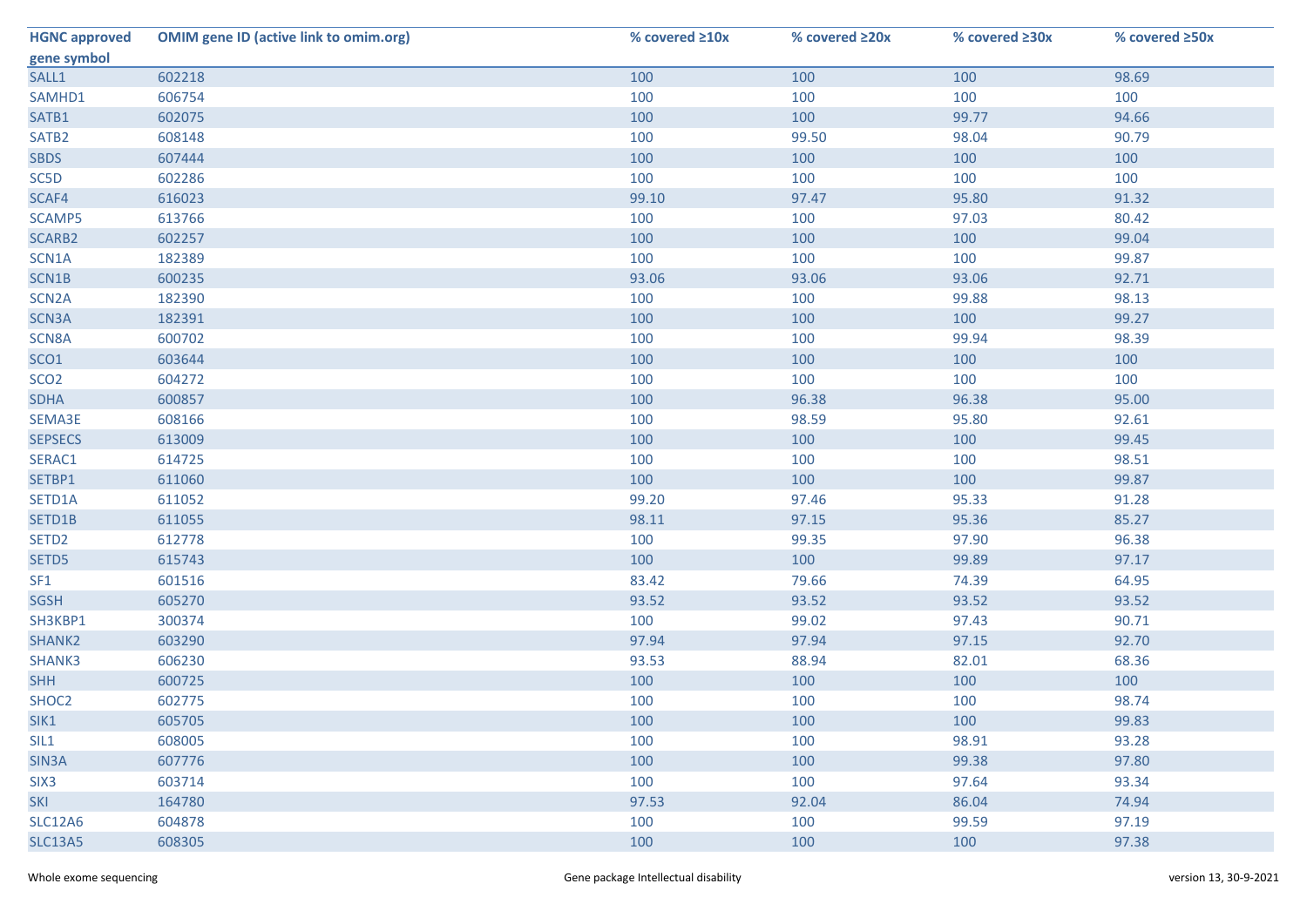| <b>HGNC approved</b> | <b>OMIM gene ID (active link to omim.org)</b> | % covered ≥10x | % covered ≥20x | % covered ≥30x | % covered ≥50x |
|----------------------|-----------------------------------------------|----------------|----------------|----------------|----------------|
| gene symbol          |                                               |                |                |                |                |
| <b>SLC16A2</b>       | 300095                                        | 100            | 97.44          | 89.35          | 79.62          |
| <b>SLC17A5</b>       | 604322                                        | 93.58          | 93.58          | 93.58          | 91.22          |
| <b>SLC19A3</b>       | 606152                                        | 99.94          | 99.94          | 99.94          | 99.94          |
| SLC1A1               | 133550                                        | 100            | 100            | 100            | 99.53          |
| SLC1A2               | 600300                                        | 100            | 100            | 99.77          | 94.70          |
| SLC1A4               | 600229                                        | 100            | 100            | 100            | 99.62          |
| <b>SLC25A12</b>      | 603667                                        | 100            | 100            | 100            | 99.62          |
| <b>SLC25A15</b>      | 603861                                        | 100            | 100            | 100            | 100            |
| <b>SLC25A19</b>      | 606521                                        | 100            | 100            | 99.91          | 97.04          |
| <b>SLC25A22</b>      | 609302                                        | 100            | 100            | 100            | 98.96          |
| SLC2A1               | 138140                                        | 100            | 97.73          | 97.73          | 97.73          |
| <b>SLC33A1</b>       | 603690                                        | 100            | 100            | 100            | 98.25          |
| <b>SLC35A1</b>       | 605634                                        | 100            | 98.77          | 96.30          | 95.28          |
| <b>SLC35A2</b>       | 314375                                        | 100            | 100            | 86.85          | 83.56          |
| <b>SLC35A3</b>       | 605632                                        | 100            | 100            | 100            | 98.88          |
| <b>SLC35C1</b>       | 605881                                        | 100            | 100            | 100            | 100            |
| <b>SLC39A12</b>      | 608734                                        | 100            | 100            | 99.63          | 97.17          |
| <b>SLC39A8</b>       | 608732                                        | 100            | 100            | 100            | 97.08          |
| SLC4A4               | 603345                                        | 100            | 100            | 100            | 98.67          |
| SLC6A1               | 137165                                        | 100            | 95.11          | 88.30          | 81.92          |
| <b>SLC6A17</b>       | 610299                                        | 100            | 99.33          | 97.17          | 82.22          |
| SLC6A3               | 126455                                        | 100            | 100            | 99.32          | 95.75          |
| SLC6A8               | 300036                                        | 99.75          | 89.01          | 70.12          | 47.02          |
| SLC7A7               | 603593                                        | 100            | 100            | 100            | 99.30          |
| SLC9A6               | 300231                                        | 100            | 99.88          | 98.12          | 92.22          |
| SLC9A7               | 300368                                        | 100            | 96.45          | 92.47          | 71.76          |
| SMAD4                | 600993                                        | 100            | 100            | 100            | 99.36          |
| SMARCA2              | 600014                                        | 100            | 100            | 100            | 100            |
| SMARCA4              | 603254                                        | 100            | 100            | 99.63          | 94.75          |
| SMARCB1              | 601607                                        | 100            | 100            | 100            | 98.78          |
| SMARCC2              | 601734                                        | 100            | 100            | 99.77          | 92.80          |
| SMARCE1              | 603111                                        | 100            | 100            | 100            | 98.12          |
| SMC1A                | 300040                                        | 100            | 100            | 100            | 93.45          |
| SMC3                 | 606062                                        | 100            | 99.68          | 96.35          | 87.44          |
| SMOC1                | 608488                                        | 100            | 97.99          | 93.27          | 88.67          |
| SMPD1                | 607608                                        | 100            | 100            | 100            | 98.48          |
| SMPD4                | 610457                                        | 100            | 100            | 99.33          | 90.56          |
| <b>SMS</b>           | 300105                                        | 100            | 100            | 98.75          | 94.42          |
| SNAP25               | 600322                                        | 100            | 100            | 100            | 98.02          |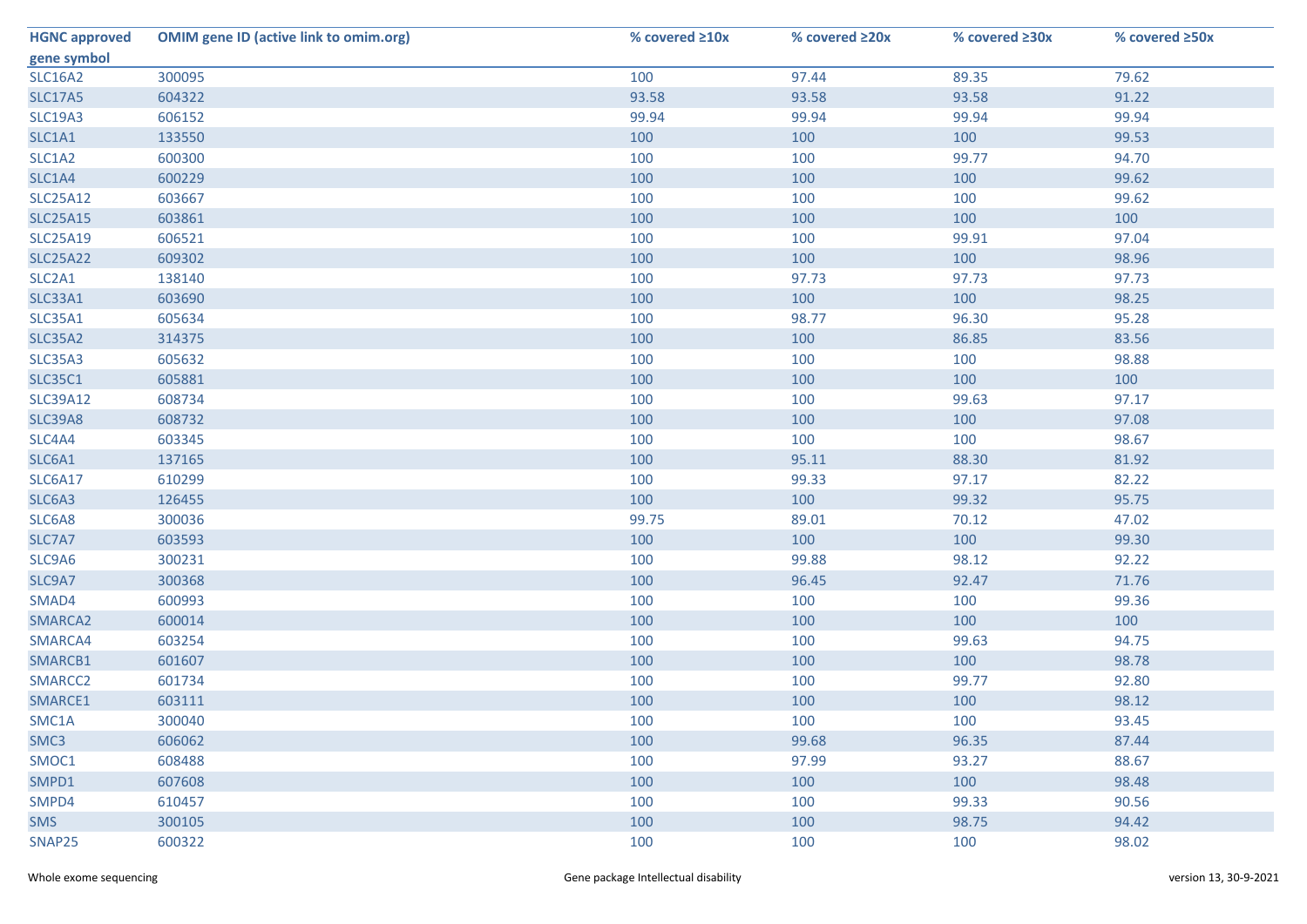| <b>HGNC approved</b> | <b>OMIM gene ID (active link to omim.org)</b> | % covered ≥10x   | % covered ≥20x | % covered ≥30x | % covered ≥50x |
|----------------------|-----------------------------------------------|------------------|----------------|----------------|----------------|
| gene symbol          |                                               |                  |                |                |                |
| SNAP29               | 604202                                        | 100              | 100            | 100            | 99.43          |
| SNIP1                | 608241                                        | 100              | 100            | 98.94          | 95.70          |
| SNRNP70              | 180740                                        | 100              | 100            | 100            | 95.41          |
| <b>SNRPN</b>         | 182279                                        | 100              | 100            | 100            | 92.43          |
| <b>SNX14</b>         | 616105                                        | 99.91            | 94.90          | 87.30          | 71.21          |
| SOBP                 | 613667                                        | 97.99            | 95.62          | 92.77          | 82.86          |
| SON                  | 182465                                        | 99.99            | 99.92          | 99.27          | 97.01          |
| SOS1                 | 182530                                        | 100              | 98.47          | 97.56          | 94.16          |
| SOS <sub>2</sub>     | 601247                                        | 99.48            | 98.09          | 95.96          | 88.50          |
| SOX10                | 602229                                        | 100              | 100            | 98.32          | 91.53          |
| SOX11                | 600898                                        | 100              | 100            | 97.02          | 83.88          |
| SOX <sub>2</sub>     | 184429                                        | 100              | 100            | 99.23          | 93.41          |
| SOX3                 | 313430                                        | 100              | 99.04          | 90.83          | 63.55          |
| SOX5                 | 604975                                        | 100              | 100            | 100            | 97.68          |
| <b>SPAST</b>         | 604277                                        | 100              | 100            | 98.24          | 88.12          |
| SPATA5               | 613940                                        | 100              | 100            | 100            | 98.88          |
| SPECC1L              | 614140                                        | 100              | 100            | 100            | 100            |
| <b>SPEN</b>          | 613484                                        | 100              | 100            | 100            | 99.73          |
| <b>SPG11</b>         | 610844                                        | 100              | 100            | 99.63          | 96.70          |
| SPOCK1               | 602264                                        | 100              | 99.31          | 92.06          | 88.40          |
| SPRED1               | 609291                                        | 100              | 100            | 100            | 100            |
| SPTAN1               | 182810                                        | 100              | 100            | 99.64          | 96.79          |
| SPTBN1               | 182790                                        | 100              | 100            | 99.74          | 97.38          |
| SPTBN2               | 604985                                        | 100              | 98.56          | 95.52          | 87.30          |
| <b>SRCAP</b>         | 611421                                        | 100              | 100            | 99.70          | 96.68          |
| SRD5A3               | 611715                                        | 100              | 100            | 98.10          | 93.45          |
| SRPX2                | 300642                                        | 100              | 100            | 99.06          | 93.98          |
| SSR4                 | 300090                                        | 100              | 100            | 100            | 98.12          |
| ST3GAL3              | 606494                                        | 100              | 100            | 100            | 100            |
| ST3GAL5              | 604402                                        | 100              | 100            | 100            | 99.47          |
| STAG1                | 604358                                        | 100              | 97.88          | 97.88          | 95.20          |
| <b>STAMBP</b>        | 606247                                        | 100              | 100            | 100            | 99.70          |
| STEEP1               | 301012                                        | No coverage data |                |                |                |
| <b>STIL</b>          | 181590                                        | 100              | 100            | 100            | 98.97          |
| STRA6                | 610745                                        | 100              | 100            | 100            | 97.57          |
| <b>STRADA</b>        | 608626                                        | 100              | 100            | 100            | 99.22          |
| STT3A                | 601134                                        | 100              | 100            | 100            | 100            |
| STT3B                | 608605                                        | 100              | 96.96          | 94.32          | 89.01          |
| STX1B                | 601485                                        | 100              | 98.59          | 95.30          | 88.39          |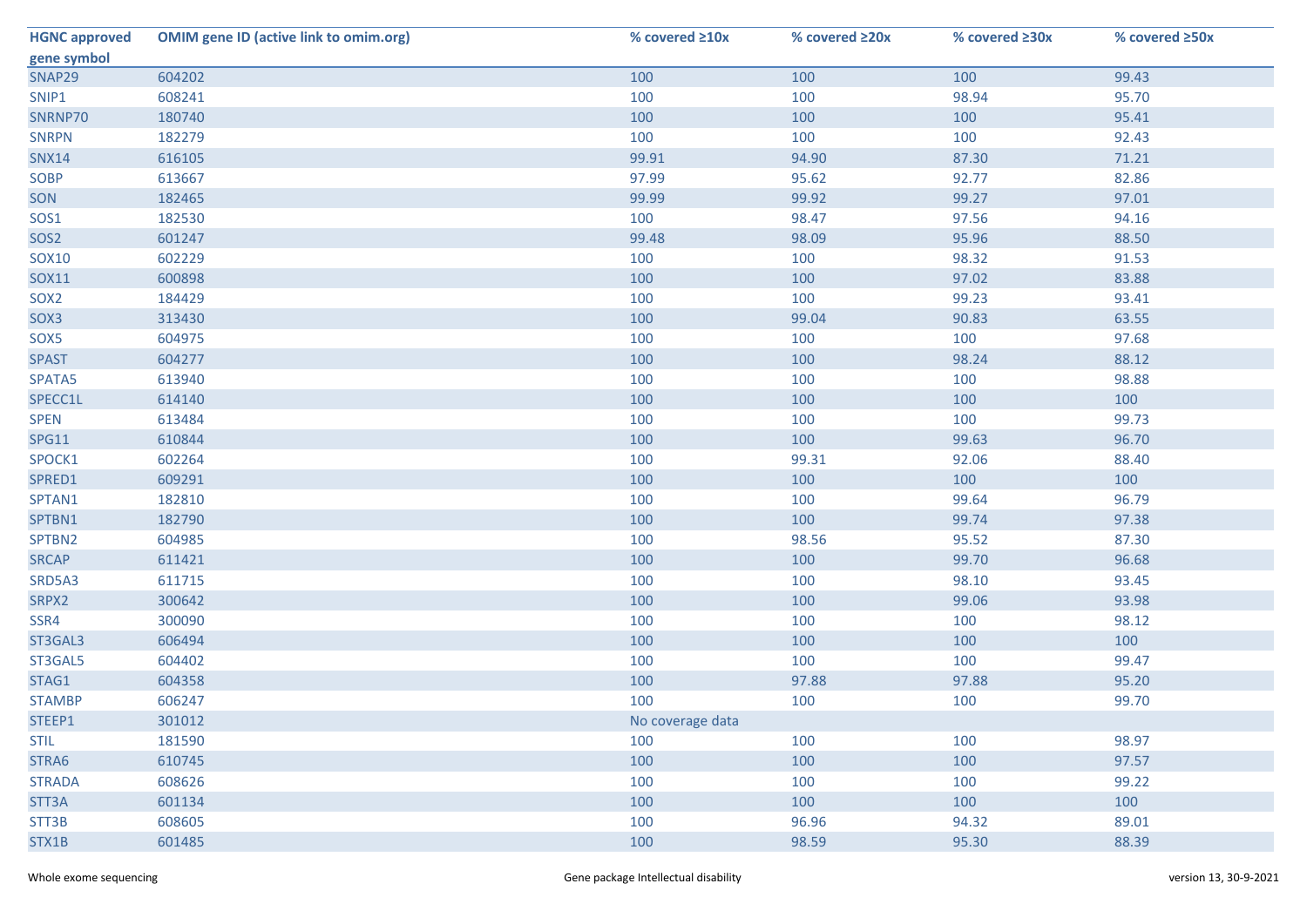| <b>HGNC approved</b> | <b>OMIM gene ID (active link to omim.org)</b> | % covered ≥10x | % covered ≥20x | % covered ≥30x | % covered ≥50x |
|----------------------|-----------------------------------------------|----------------|----------------|----------------|----------------|
| gene symbol          |                                               |                |                |                |                |
| STXBP1               | 602926                                        | 100            | 100            | 100            | 97.53          |
| SUCLA <sub>2</sub>   | 603921                                        | 100            | 100            | 100            | 99.44          |
| SUCLG1               | 611224                                        | 100            | 100            | 100            | 98.77          |
| <b>SUCO</b>          | 619434                                        | 99.57          | 96.83          | 94.36          | 90.02          |
| SUMF1                | 607939                                        | 100            | 100            | 100            | 100            |
| <b>SUOX</b>          | 606887                                        | 100            | 100            | 100            | 98.55          |
| SURF1                | 185620                                        | 100            | 100            | 100            | 99.93          |
| <b>SUZ12</b>         | 606245                                        | 96.53          | 84.13          | 78.01          | 69.20          |
| SYN1                 | 313440                                        | 100            | 94.78          | 81.77          | 64.80          |
| <b>SYNCRIP</b>       | 616686                                        | 100            | 100            | 100            | 99.98          |
| SYNE1                | 608441                                        | 100            | 99.79          | 98.83          | 94.14          |
| SYNGAP1              | 603384                                        | 98.03          | 98.03          | 97.55          | 92.81          |
| <b>SYP</b>           | 313475                                        | 100            | 94.38          | 86.40          | 64.54          |
| SYT1                 | 185605                                        | 100            | 100            | 99.16          | 92.67          |
| <b>SYT14</b>         | 610949                                        | 100            | 99.93          | 98.64          | 95.33          |
| SZT <sub>2</sub>     | 615463                                        | 100            | 99.68          | 98.79          | 94.25          |
| TAF1                 | 313650                                        | 100            | 99.89          | 99.48          | 96.46          |
| TAF <sub>2</sub>     | 604912                                        | 100            | 100            | 99.73          | 94.79          |
| TANC <sub>2</sub>    | 615047                                        | 100            | 100            | 99.76          | 97.45          |
| <b>TAT</b>           | 613018                                        | 100            | 100            | 100            | 100            |
| <b>TBC1D20</b>       | 611663                                        | 94.89          | 93.43          | 93.43          | 93.43          |
| <b>TBC1D24</b>       | 613577                                        | 100            | 100            | 99.45          | 96.51          |
| TBC1D7               | 612655                                        | 100            | 100            | 100            | 97.66          |
| <b>TBCD</b>          | 604649                                        | 98.98          | 95.41          | 94.07          | 87.84          |
| <b>TBCE</b>          | 604934                                        | 100            | 100            | 99.18          | 95.59          |
| <b>TBCK</b>          | 616899                                        | 99.84          | 97.44          | 94.78          | 87.39          |
| TBL1XR1              | 608628                                        | 100            | 100            | 98.79          | 94.48          |
| <b>TBP</b>           | 600075                                        | 100            | 100            | 100            | 100            |
| TBR1                 | 604616                                        | 100            | 100            | 100            | 100            |
| TBX1                 | 602054                                        | 89.95          | 75.58          | 63.04          | 42.43          |
| <b>TCF12</b>         | 600480                                        | 100            | 100            | 100            | 99.68          |
| <b>TCF20</b>         | 603107                                        | 100            | 100            | 100            | 100            |
| TCF4                 | 602272                                        | 100            | 99.49          | 98.62          | 94.81          |
| TCN <sub>2</sub>     | 613441                                        | 100            | 100            | 100            | 96.44          |
| TCTN3                | 613847                                        | 100            | 100            | 100            | 98.86          |
| TDP2                 | 605764                                        | 100            | 100            | 100            | 94.13          |
| TECPR2               | 615000                                        | 100            | 100            | 100            | 98.75          |
| <b>TECR</b>          | 610057                                        | 100            | 99.27          | 88.20          | 67.21          |
| TELO <sub>2</sub>    | 611140                                        | 99.93          | 98.40          | 95.65          | 83.00          |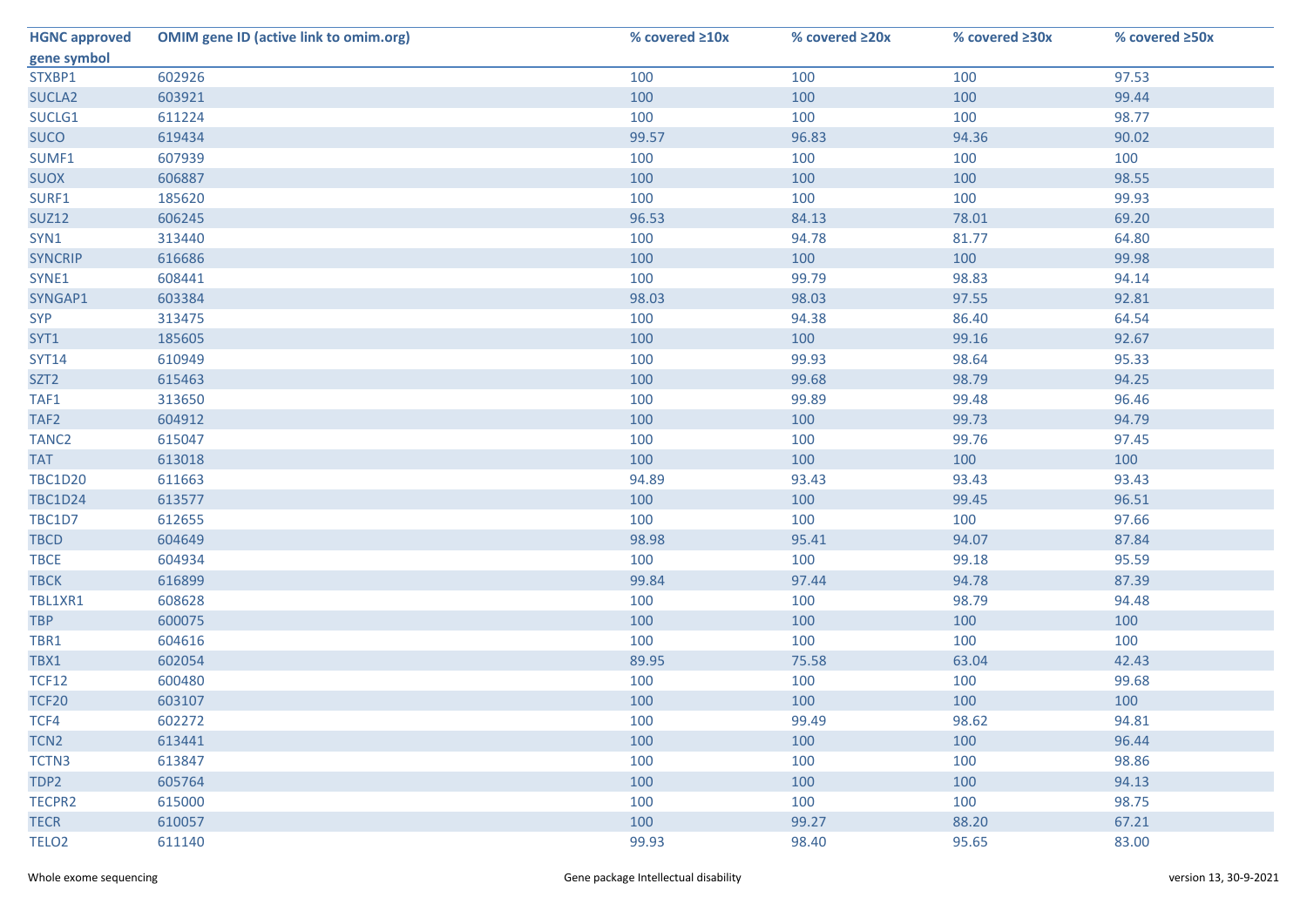| <b>HGNC approved</b> | <b>OMIM gene ID (active link to omim.org)</b> | % covered ≥10x | % covered ≥20x | % covered ≥30x | % covered ≥50x |
|----------------------|-----------------------------------------------|----------------|----------------|----------------|----------------|
| gene symbol          |                                               |                |                |                |                |
| TFAP2A               | 107580                                        | 100            | 100            | 100            | 94.92          |
| TGFBR1               | 190181                                        | 93.12          | 93.12          | 93.12          | 93.12          |
| TGFBR2               | 190182                                        | 100            | 100            | 100            | 97.70          |
| TGIF1                | 602630                                        | 100            | 100            | 100            | 100            |
| <b>TH</b>            | 191290                                        | 100            | 98.55          | 94.77          | 85.86          |
| THG1L                | 618802                                        | 100            | 100            | 100            | 100            |
| THOC2                | 300395                                        | 99.25          | 94.90          | 88.74          | 73.36          |
| THOC6                | 615403                                        | 100            | 100            | 100            | 92.83          |
| <b>THRB</b>          | 190160                                        | 100            | 100            | 100            | 99.22          |
| <b>TIMM8A</b>        | 300356                                        | 100            | 100            | 100            | 90.18          |
| TINF <sub>2</sub>    | 604319                                        | 100            | 100            | 100            | 100            |
| TLK <sub>2</sub>     | 608439                                        | 100            | 100            | 99.95          | 95.65          |
| <b>TM4SF20</b>       | 615404                                        | 100            | 100            | 100            | 100            |
| TMCO1                | 614123                                        | 100            | 100            | 100            | 89.40          |
| <b>TMEM165</b>       | 614726                                        | 100            | 100            | 100            | 96.98          |
| <b>TMEM231</b>       | 614949                                        | 100            | 100            | 100            | 97.47          |
| <b>TMEM237</b>       | 614423                                        | 100            | 100            | 96.66          | 94.14          |
| <b>TMEM240</b>       | 616101                                        | 100            | 100            | 96.66          | 87.15          |
| TMEM67               | 609884                                        | 100            | 100            | 99.45          | 90.94          |
| TMEM70               | 612418                                        | 100            | 100            | 96.90          | 88.99          |
| <b>TMLHE</b>         | 300777                                        | 88.67          | 86.74          | 85.14          | 77.16          |
| <b>TMPRSS7</b>       | No ID                                         | 100            | 100            | 100            | 99.06          |
| TMTC3                | 617218                                        | 100            | 100            | 98.93          | 89.87          |
| TMX2                 | 616715                                        | 100            | 100            | 100            | 100            |
| <b>TNIK</b>          | 610005                                        | 100            | 99.24          | 96.75          | 90.90          |
| TNPO <sub>2</sub>    | 603002                                        | 100            | 100            | 100            | 98.97          |
| TOE1                 | 613931                                        | 100            | 100            | 100            | 100            |
| TOGARAM1             | 617618                                        | 100            | 100            | 99.18          | 95.78          |
| TPI1                 | 190450                                        | 100            | 97.24          | 94.44          | 90.63          |
| <b>TPO</b>           | 606765                                        | 100            | 99.71          | 97.63          | 91.41          |
| TPP1                 | 607998                                        | 100            | 100            | 98.00          | 93.71          |
| <b>TRAIP</b>         | 605958                                        | 100            | 100            | 100            | 100            |
| TRAPPC11             | 614138                                        | 100            | 99.97          | 98.09          | 95.05          |
| <b>TRAPPC6B</b>      | 610397                                        | 100            | 100            | 100            | 81.40          |
| TRAPPC9              | 611966                                        | 98.96          | 98.96          | 98.37          | 94.01          |
| TREX1                | 606609                                        | 100            | 100            | 100            | 100            |
| TRIM32               | 602290                                        | 100            | 100            | 100            | 100            |
| TRIM8                | 606125                                        | 100            | 100            | 100            | 99.44          |
| <b>TRIO</b>          | 601893                                        | 98.72          | 98.26          | 97.75          | 95.72          |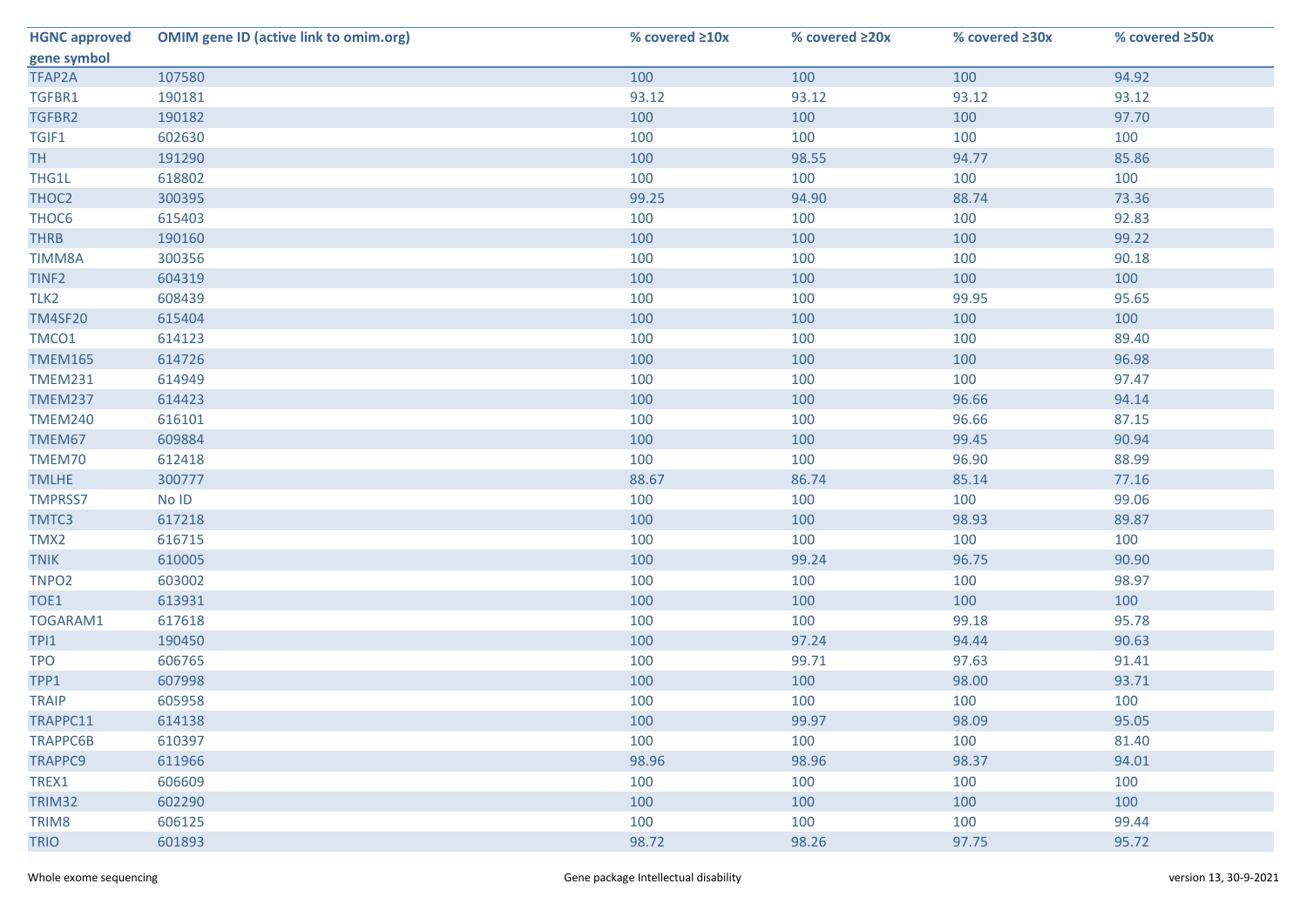| <b>HGNC approved</b> | <b>OMIM gene ID (active link to omim.org)</b> | % covered ≥10x | % covered ≥20x | % covered ≥30x | % covered ≥50x |
|----------------------|-----------------------------------------------|----------------|----------------|----------------|----------------|
| gene symbol          |                                               |                |                |                |                |
| <b>TRIP12</b>        | 604506                                        | 100            | 100            | 99.84          | 97.89          |
| TRMT1                | 611669                                        | 100            | 99.30          | 96.36          | 83.41          |
| TRMT10A              | 616013                                        | 100            | 100            | 100            | 99.91          |
| TRPM3                | 608961                                        | 100            | 100            | 97.74          | 92.71          |
| TSC1                 | 605284                                        | 100            | 100            | 100            | 99.95          |
| TSC <sub>2</sub>     | 191092                                        | 100            | 100            | 100            | 97.97          |
| <b>TSEN15</b>        | 608756                                        | 100            | 100            | 100            | 76             |
| <b>TSEN54</b>        | 608755                                        | 96.30          | 95.77          | 94.33          | 85.79          |
| <b>TSHB</b>          | 188540                                        | 100            | 100            | 100            | 100            |
| <b>TSPAN7</b>        | 300096                                        | 100            | 100            | 100            | 94.93          |
| <b>TTC19</b>         | 613814                                        | 100            | 100            | 100            | 98.52          |
| TTC37                | 614589                                        | 100            | 100            | 100            | 98.33          |
| TTC8                 | 608132                                        | 100            | 100            | 100            | 100            |
| TTI2                 | 614426                                        | 100            | 100            | 100            | 100            |
| <b>TUBA1A</b>        | 602529                                        | 100            | 100            | 100            | 100            |
| <b>TUBA8</b>         | 605742                                        | 98.41          | 98.41          | 98.41          | 98.41          |
| <b>TUBB</b>          | 191130                                        | 100            | 100            | 100            | 98.37          |
| <b>TUBB2A</b>        | 615101                                        | 100            | 99.61          | 94.56          | 75.58          |
| TUBB2B               | 612850                                        | 100            | 100            | 99.61          | 81.13          |
| TUBB3                | 602661                                        | 100            | 99.30          | 94.62          | 94.62          |
| <b>TUBB4A</b>        | 602662                                        | 100            | 94.98          | 87.57          | 87.57          |
| TUBG1                | 191135                                        | 100            | 100            | 100            | 100            |
| <b>TUBGCP2</b>       | 617817                                        | 100            | 100            | 99.51          | 93.63          |
| <b>TUBGCP4</b>       | 609610                                        | 100            | 100            | 99.79          | 97.71          |
| <b>TUBGCP6</b>       | 610053                                        | 100            | 100            | 100            | 98.75          |
| TUSC3                | 601385                                        | 100            | 100            | 100            | 99.68          |
| TWIST1               | 601622                                        | 100            | 89.22          | 81.55          | 65.97          |
| <b>TWNK</b>          | 606075                                        | 100            | 100            | 100            | 100            |
| UBA5                 | 610552                                        | 99.66          | 94.59          | 90.70          | 76.65          |
| UBE2A                | 312180                                        | 100            | 100            | 100            | 93.92          |
| UBE3A                | 601623                                        | 100            | 100            | 100            | 97.29          |
| UBE3B                | 608047                                        | 100            | 100            | 100            | 100            |
| UBR1                 | 605981                                        | 100            | 100            | 99.80          | 95.09          |
| <b>UGDH</b>          | 603370                                        | 100            | 100            | 100            | 97.88          |
| UGP2                 | 191760                                        | 100            | 100            | 100            | 99.56          |
| <b>UNC80</b>         | 612636                                        | 98.01          | 97.96          | 97.31          | 93.09          |
| UPB1                 | 606673                                        | 100            | 100            | 100            | 100            |
| UPF3B                | 300298                                        | 97.30          | 86.07          | 78.61          | 64.50          |
| UQCC2                | 614461                                        | 100            | 100            | 100            | 99.89          |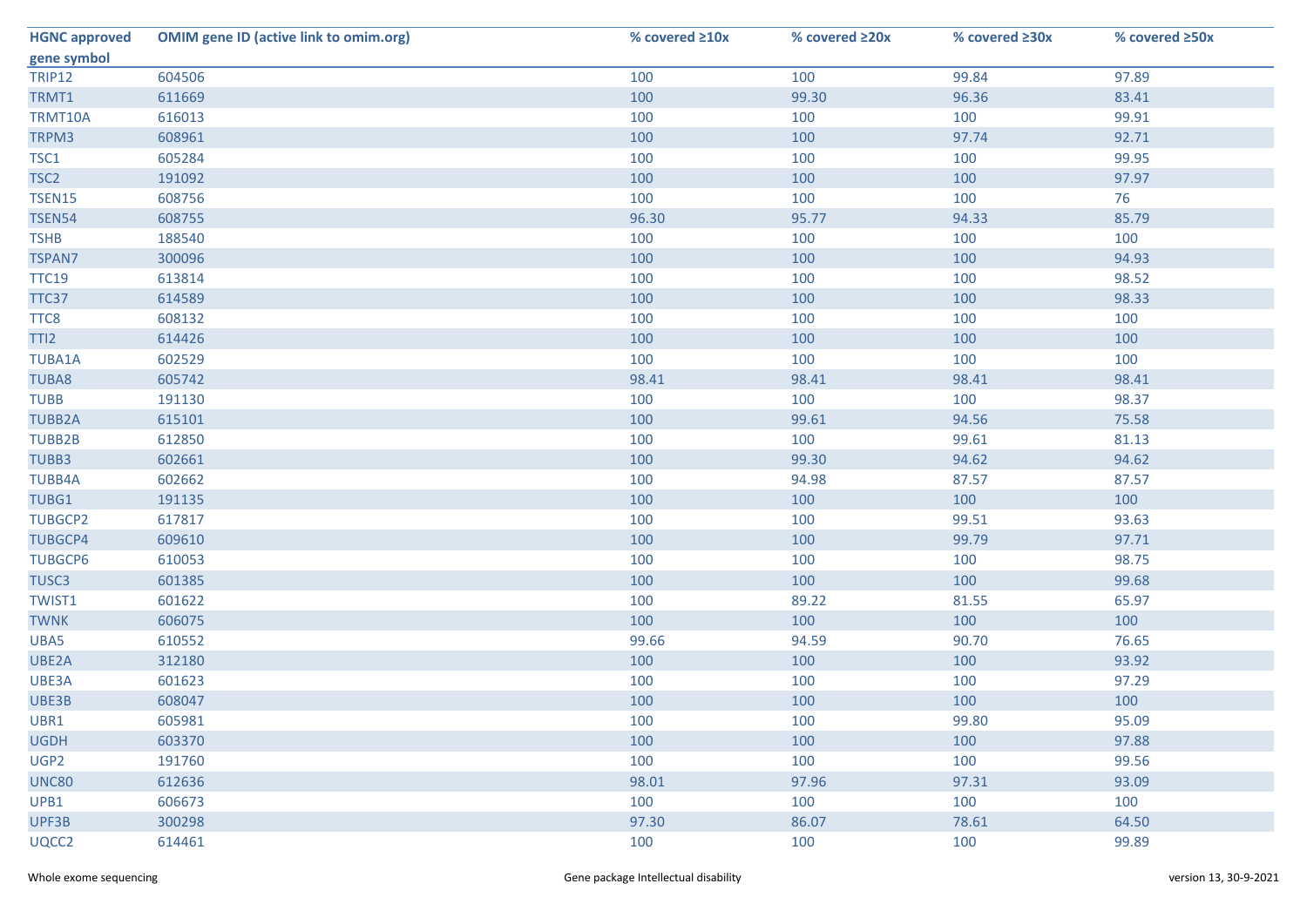| <b>HGNC approved</b> | <b>OMIM gene ID (active link to omim.org)</b> | % covered ≥10x | % covered ≥20x | % covered ≥30x | % covered ≥50x |
|----------------------|-----------------------------------------------|----------------|----------------|----------------|----------------|
| gene symbol          |                                               |                |                |                |                |
| <b>UQCRQ</b>         | 612080                                        | 100            | 100            | 100            | 100            |
| UROC1                | 613012                                        | 100            | 100            | 100            | 96.69          |
| <b>USP18</b>         | 607057                                        | 95.21          | 95.21          | 95.21          | 93.58          |
| USP27X               | 300975                                        | 100            | 100            | 100            | 100            |
| USP7                 | 602519                                        | 97.48          | 97.48          | 97.48          | 97.10          |
| USP9X                | 300072                                        | 100            | 99.95          | 99.10          | 92.29          |
| <b>UTRN</b>          | 128240                                        | 100            | 100            | 99.88          | 96.51          |
| VAMP2                | 185881                                        | 100            | 100            | 92.51          | 92.51          |
| <b>VLDLR</b>         | 192977                                        | 100            | 100            | 97.02          | 96.50          |
| <b>VPS11</b>         | 608549                                        | 100            | 100            | 100            | 98.53          |
| VPS13B               | 607817                                        | 99.37          | 98.22          | 97.00          | 90.85          |
| VPS13C               | 608879                                        | 98.55          | 97.73          | 96.94          | 92.88          |
| <b>VPS16</b>         | 608550                                        | 100            | 100            | 98.52          | 91.21          |
| VPS37A               | 609927                                        | 100            | 99.29          | 97.66          | 89.72          |
| <b>VPS41</b>         | 605485                                        | 100            | 100            | 97.55          | 97.55          |
| <b>VPS50</b>         | 616465                                        | 99.30          | 95.86          | 93.86          | 85.60          |
| <b>VPS53</b>         | 615850                                        | 100            | 100            | 100            | 97.84          |
| VRK1                 | 602168                                        | 100            | 100            | 100            | 96.88          |
| VWA3B                | 614884                                        | 100            | 100            | 99.11          | 96.43          |
| <b>WAC</b>           | 615049                                        | 99.37          | 97.25          | 96.62          | 91.18          |
| WASHC4               | 615748                                        | 100            | 99.84          | 97.87          | 91.83          |
| WASHC5               | 610657                                        | 100            | 100            | 100            | 98.17          |
| <b>WBP11</b>         | 618083                                        | 100            | 98.23          | 95.61          | 88.43          |
| WDR13                | 300512                                        | 100            | 100            | 100            | 97.22          |
| <b>WDR19</b>         | 608151                                        | 100            | 100            | 99.54          | 96.20          |
| WDR26                | 617424                                        | 91.96          | 86.99          | 85.27          | 82.42          |
| WDR4                 | 605924                                        | 100            | 100            | 97.65          | 84.66          |
| WDR45                | 300526                                        | 100            | 100            | 100            | 97.31          |
| WDR62                | 613583                                        | 100            | 100            | 99.32          | 94.62          |
| WDR73                | 616144                                        | 100            | 100            | 100            | 100            |
| WDR81                | 614218                                        | 100            | 99.68          | 98.13          | 91.95          |
| WFS1                 | 606201                                        | 100            | 100            | 99.45          | 97.03          |
| <b>WWOX</b>          | 605131                                        | 100            | 100            | 100            | 87.63          |
| <b>XIAP</b>          | 300079                                        | 100            | 100            | 99.35          | 89.29          |
| <b>XPA</b>           | 611153                                        | 100            | 99.95          | 94.99          | 79.45          |
| <b>XPC</b>           | 613208                                        | 100            | 100            | 99.08          | 89.94          |
| <b>XPNPEP3</b>       | 613553                                        | 100            | 100            | 100            | 99.51          |
| XYLT1                | 608124                                        | 98.57          | 94.72          | 91.00          | 86.04          |
| YAP1                 | 606608                                        | 100            | 98.30          | 95.04          | 88.85          |